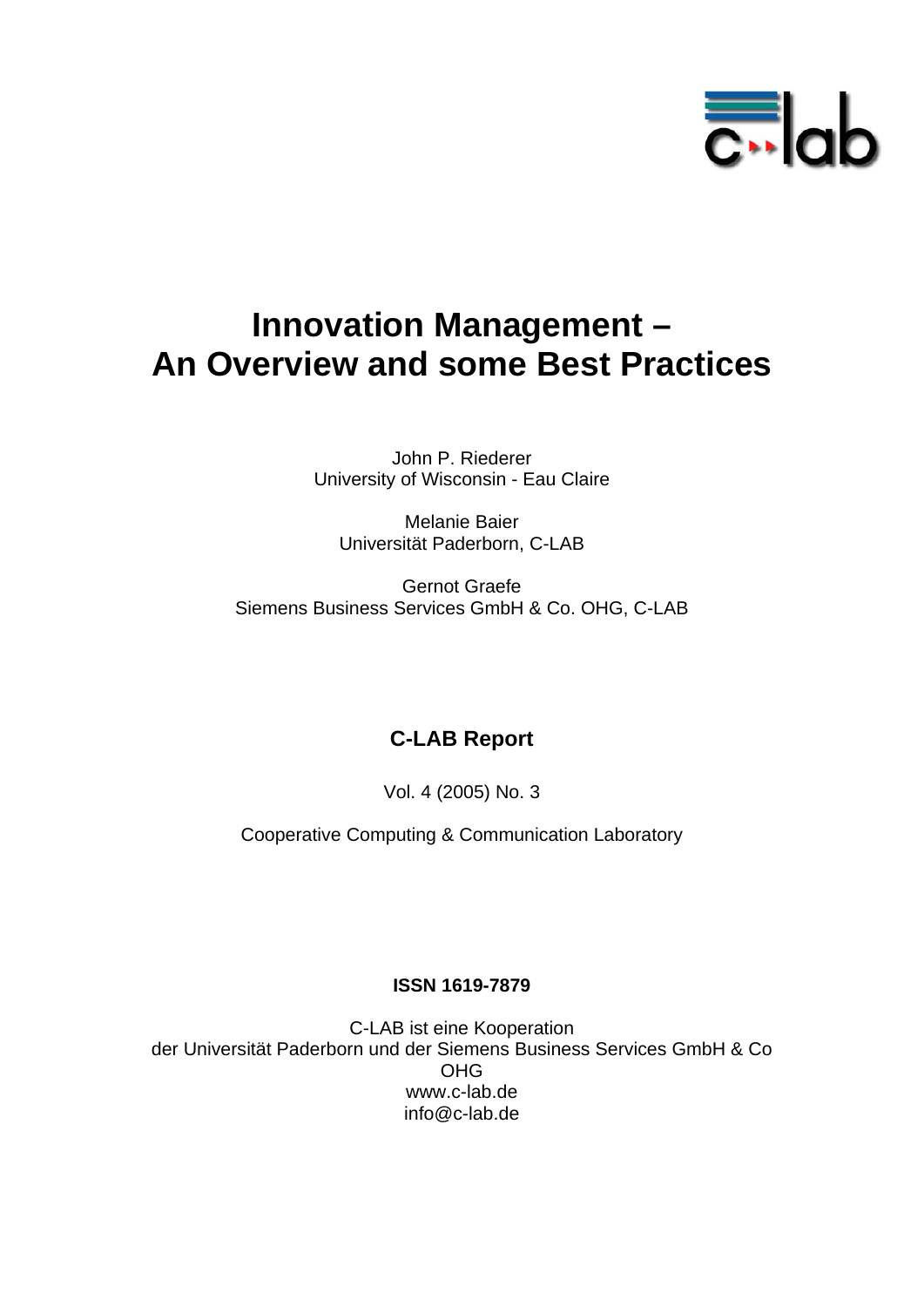### **C-LAB Report**

#### **Herausgegeben von Published by**

#### **Dr. Wolfgang Kern, Siemens Business Services GmbH & Co OHG**

#### **Prof. Dr. Franz-Josef Rammig, Universität Paderborn**

Das C-LAB - Cooperative Computing & Communication Laboratory - leistet Forschungs- und Entwicklungsarbeiten und gewährleistet deren Transfer an den Markt. Es wurde 1985 von den Partnern Nixdorf Computer AG (nun Siemens Business Services GmbH & Co OHG) und der Universität Paderborn im Einvernehmen mit dem Land Nordrhein-Westfalen gegründet.

Die Vision, die dem C-LAB zugrunde liegt, geht davon aus, dass die gewaltigen Herausforderungen beim Übergang in die kommende Informationsgesellschaft nur durch globale Kooperation und in tiefer Verzahnung von Theorie und Praxis gelöst werden können. Im C-LAB arbeiten deshalb Mitarbeiter von Hochschule und Industrie unter einem Dach in einer gemeinsamen Organisation an gemeinsamen Projekten mit internationalen Partnern eng zusammen.

C-LAB - the Cooperative Computing & Cooperation Laboratory - works in the area of research and development and safeguards its transfer into the market. It was founded in 1985 by Nixdorf Computer AG (now Siemens Business Services GmbH & Co OHG) and the University of Paderborn under the auspices of the State of North-Rhine Westphalia.

C-LAB's vision is based on the fundamental premise that the gargantuan challenges thrown up by the transition to a future information society can only be met through global cooperation and deep interworking of theory and practice. This is why, under one roof, staff from the university and from industry cooperates closely on joint projects within a common research and development organization together with international partners. In doing so, C-LAB concentrates on those innovative subject areas in which cooperation is expected to bear particular fruit for the partners and their general well-being.

#### **ISSN 1619-7879**

C-LAB Fürstenallee 11 33102 Paderborn fon: +49 5251 60 60 60 fax: +49 5251 60 60 66 email: info@c-lab.de Internet: www.c-lab.de

© Siemens Business Services GmbH & Co. OHG und Universität Paderborn 2005 Alle Rechte sind vorbehalten.

Insbesondere ist die Übernahme in maschinenlesbare Form sowie das Speichern in Informationssystemen, auch auszugsweise nur mit schriftlicher Genehmigung der Siemens Business Services GmbH & Co. OHG und der Universität Paderborn gestattet.

All rights reserved.

In particular transfer of data into machine readable form as well as storage into information systems, (even extracts) is only permitted prior to written consent by Siemens Business Services GmbH & Co. OHG and Universität Paderborn.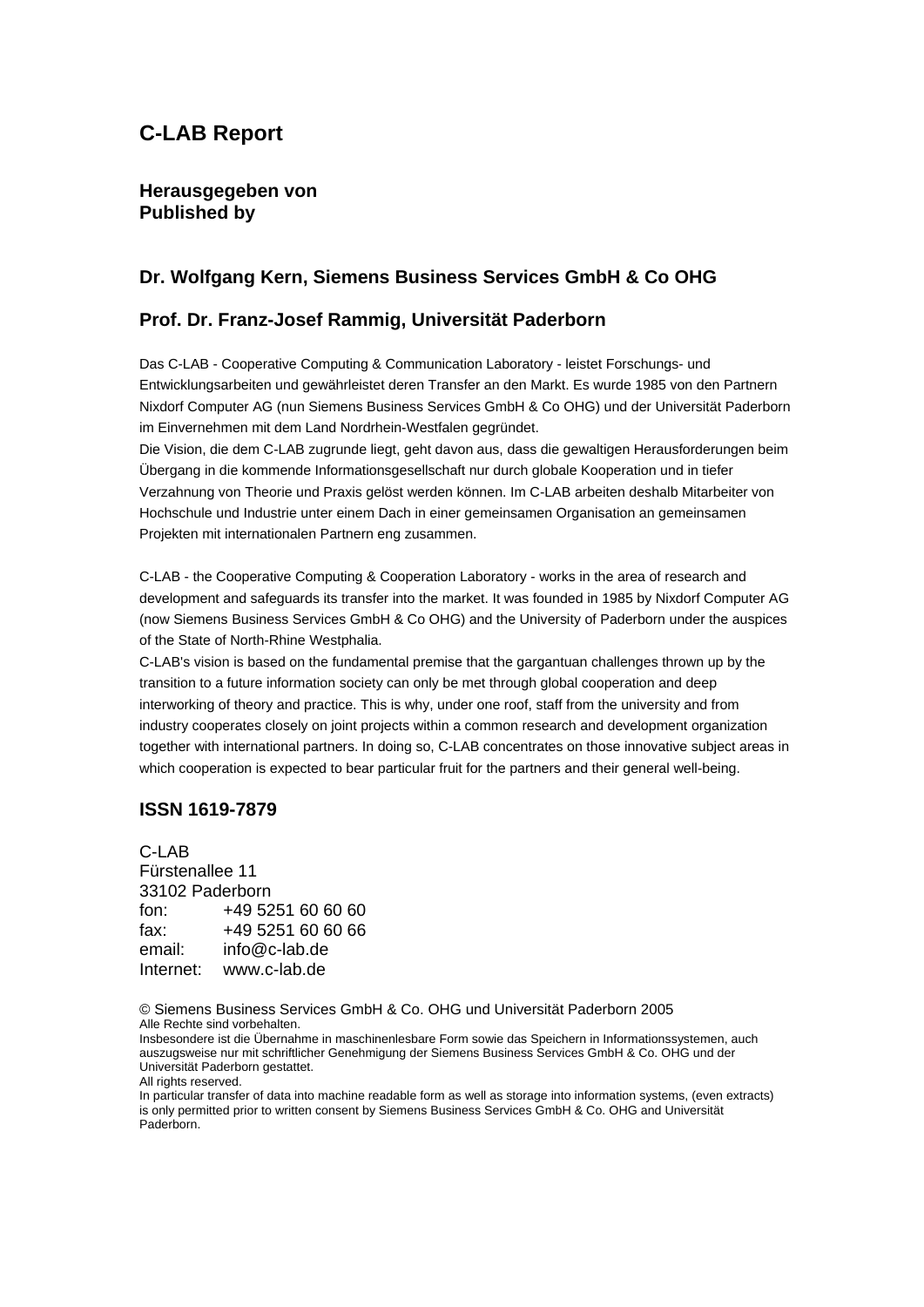

## **Contents**

| 1              |                                                         |  |
|----------------|---------------------------------------------------------|--|
| $\overline{2}$ |                                                         |  |
| 2.1            |                                                         |  |
| 2.2            |                                                         |  |
| 2.3            |                                                         |  |
| 2.4            |                                                         |  |
| 2.5            |                                                         |  |
| 2.5.1          |                                                         |  |
| 2.5.2          |                                                         |  |
| 2.5.3          |                                                         |  |
| 2.5.4          |                                                         |  |
| 3              | Generating Ideas through Creative Processes24           |  |
| 3.1            |                                                         |  |
| 3.2            | Foundations of Creativity Techniques and Limitations 25 |  |
| 3.3            | Creativity in Organizations and Popular Myths28         |  |
| $\overline{4}$ | Evaluation, Implementation, and Measurement 32          |  |
| 4.1            |                                                         |  |
| 4.2            | Further Development of Ideas and Implementation34       |  |
| 4.3            |                                                         |  |
| 5              | Innovation Management: Best Practices Organizations39   |  |
| 5.1            |                                                         |  |
| 5.2            |                                                         |  |
| 5.3            |                                                         |  |
| 5.4            |                                                         |  |
| 5.5            |                                                         |  |
| 5.6            |                                                         |  |
| 6              |                                                         |  |
|                |                                                         |  |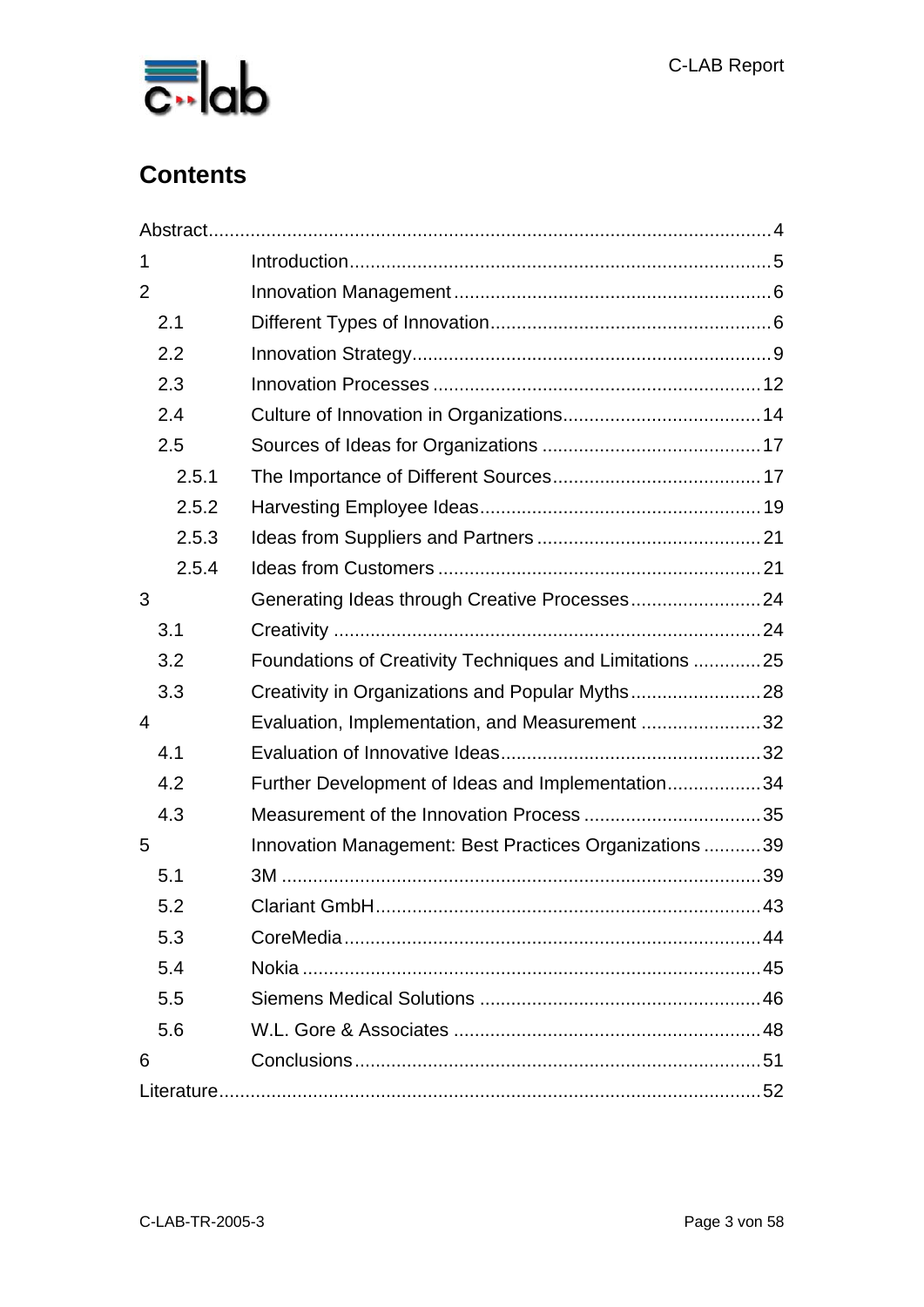

## **Abstract**

Innovation is being turned to by business and political leaders as a miracle cure, allowing companies and economies to stay competitive in ever changing world markets. For all of the talk about the importance of innovation, innovation management and creativity in business, the topics are hardly generally well understood. This paper seeks to provide a broad view of innovation, innovation management, creativity, and best practices.

There are two major types of innovation – product and process innovation. As a third type hybrids combine product and process innovation. Product innovation is concerned with bringing new or greatly improved goods or services to market. Process innovation concerns itself with improving the business functions required to profit from providing goods or services. This includes (but is not limited to) strategic planning, inventory control, logistics, personnel training, communicating, financing and marketing. Much of the focus and hype around innovation is focused on product innovation – particularly radical innovation. This has the largest potential payoffs, but carries the most risk (Vahs; Burmester 2005).

Innovation management is the economic implementation and exploitation of new ideas and discoveries, and the implementation of an innovation culture in an organization, to promote and make possible the development of new ideas and business opportunities. Innovation management consists of innovation strategy, culture, idea management and implementation of innovation processes. This C-LAB report ends with a brief outlook on further areas of research.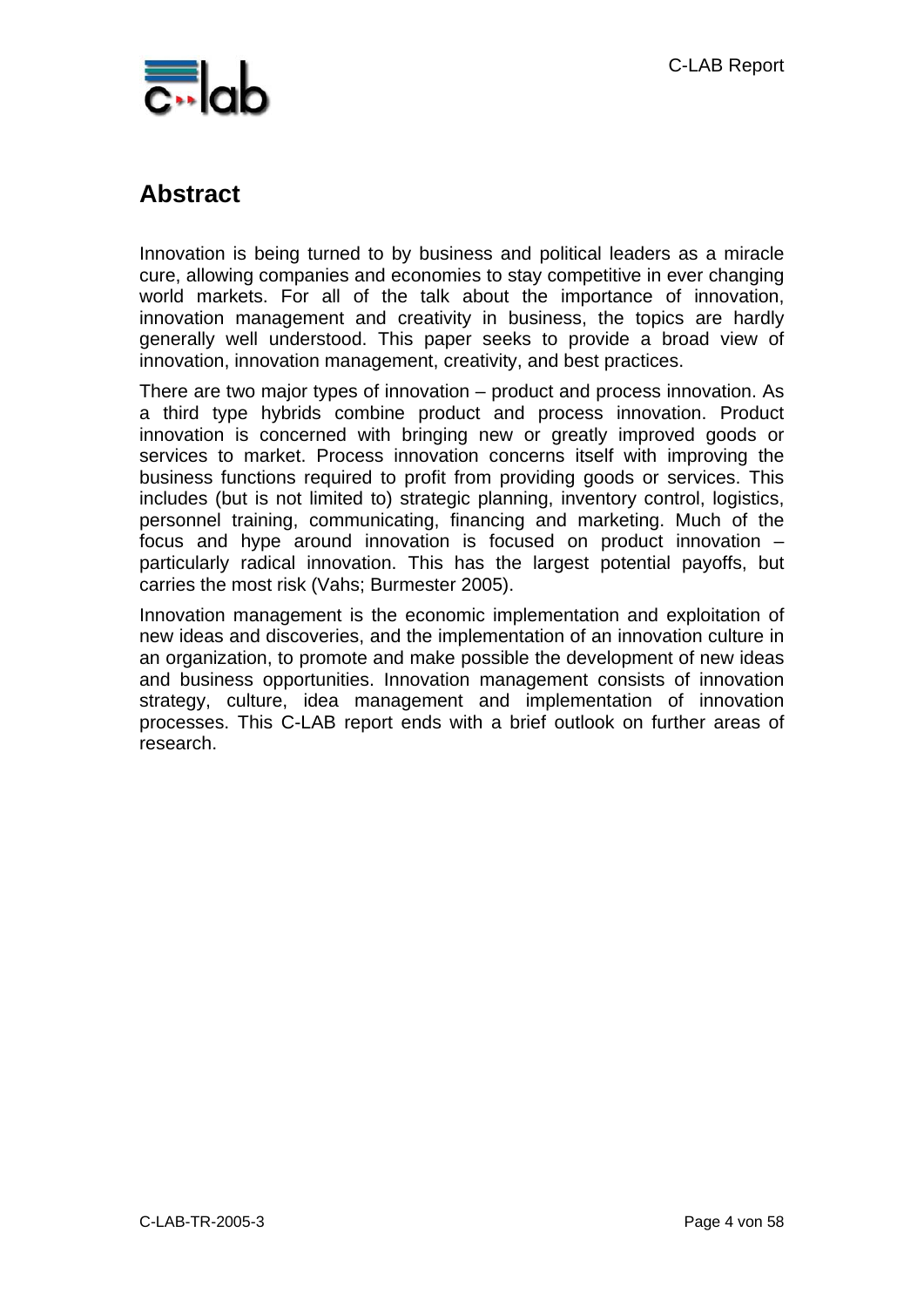

## **1 Introduction**

The exact definition of innovation varies from person to person. Generally, innovation is the economic application of ideas, technology or processes in new ways to gain a competitive advantage. Innovation is not invention. The process of technological invention is only concerned with creating new technical ways or devices to solve existing problems. Beside inventions which are generated in a purposeful manner, there are serendipity inventions (Vahs; Burmester 2005).

The goal of this C-LAB Report is to give a brief overview of the field of innovation management and to highlight some best practices. Although there is an extensive body of scientific literature on innovation management, only a few of these papers are cited in this C-LAB Report. The intention of this report is to give some early hands-on advice, rather than be a scientific paper.

Innovation management is an extremely broad topic. This report will cover some general aspects of innovation, innovation strategies and innovation processes. A special emphasis is placed on the process of generating new ideas and their potential sources. This report also addresses how creativity techniques can help collect new ideas and what types of methods are suitable to evaluate them. It will be shown that there are factors that prove to be helpful and some aspects that may hamper a "successful" culture of innovation.

A further section on innovation management is about measuring innovation. By definition, technological invention and innovation are inherently concerned with generating something new. Thus, any measurement of the innovation process can only happen in an approximate manner.

The final section of the white paper is a best practices study. The organizations selected were of various sizes and from various industries. Included were W.L. Gore & Associates, 3M, Nokia and Siemens Medical Services. At the end this C-LAB Report concludes with an outlook on promising avenues of future scientific research.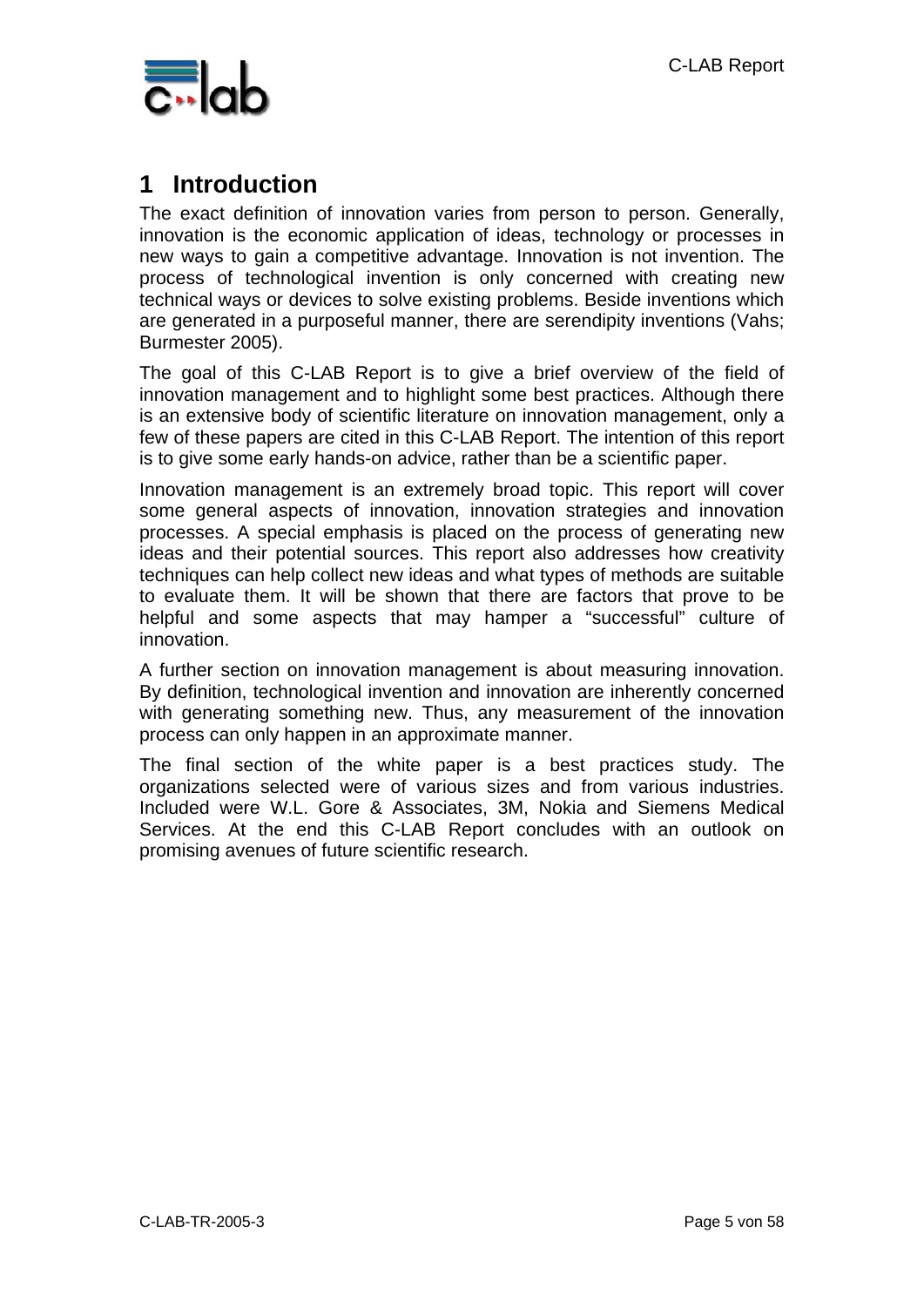

## **2 Innovation Management**

### *2.1 Different Types of Innovation*

Innovation Management is the economic implementation and exploitation of new ideas and discoveries. Innovation management also covers the implementation of an innovation culture in an organization and helps to promote the development of new ideas and business opportunities. The management of innovation should be treated as a part of business strategy (Turrell; Lindow 2003). In addition to the improvement of and development of new products and processes, innovation management is also concerned with the structure of an organization, the internal processes and the management techniques used (Deloitte 2005).

"In general, technological innovation involves the solution of problems" (Dosi 1988). There are many different ways to classify and categorize innovation, and many definitions. It is important to establish what innovation is not. While innovations are concerned with the launch or introduction of new products, services and processes, inventions are not necessarily introduced into the market. The majority of patented inventions are never used in a way that brings economic value.

Thomas Edison is an outstanding example of the difference between invention and innovation. While he was arguably one of the greatest inventors of all time, Edison was among the worst innovators. He was so incompetent at innovating – successfully commercializing his developments, that his financial backers were forced to remove him from every business venture he started. In contrast, a McDonald's Hamburger is an innovation. Ray Kroc, the company founder, certainly did not invent the hamburger, French fries or even the drive through pickup window. Kroc's innovations were in standardizing his products - giving customers a meal made with consistent quality, in hygienic conditions, delivered just-in-time at very low prices (Valery 1999).

Product innovations and process innovation have to be distinguished. However, some research also allows for hybrid innovation, which combines the two types (Accenture 2005). Furthermore recent research has pointed out that the relevance of product-related after sales services is constantly growing. As the distinction between products and services is becoming unclear (Hipp; Grupp 2005), new fields of research concerning this kind of "hybrid innovations" are just about to evolve (BMBF 2005).

There are also two major categories of innovation: sustaining and disruptive (Deloitte 2004). These can occur under both types of innovation (product and process). Sustaining innovations are those which improve an already existing product or process. Disruptive innovations are those which are radically different from any previously existing process or product or service on the market. Examples of sustaining innovations include: improved versions of software products, more efficient auto motors, and waste reduction measures in the manufacturing process. Examples of disruptive innovations include: interchangeable parts, assembly line production, container shipping, the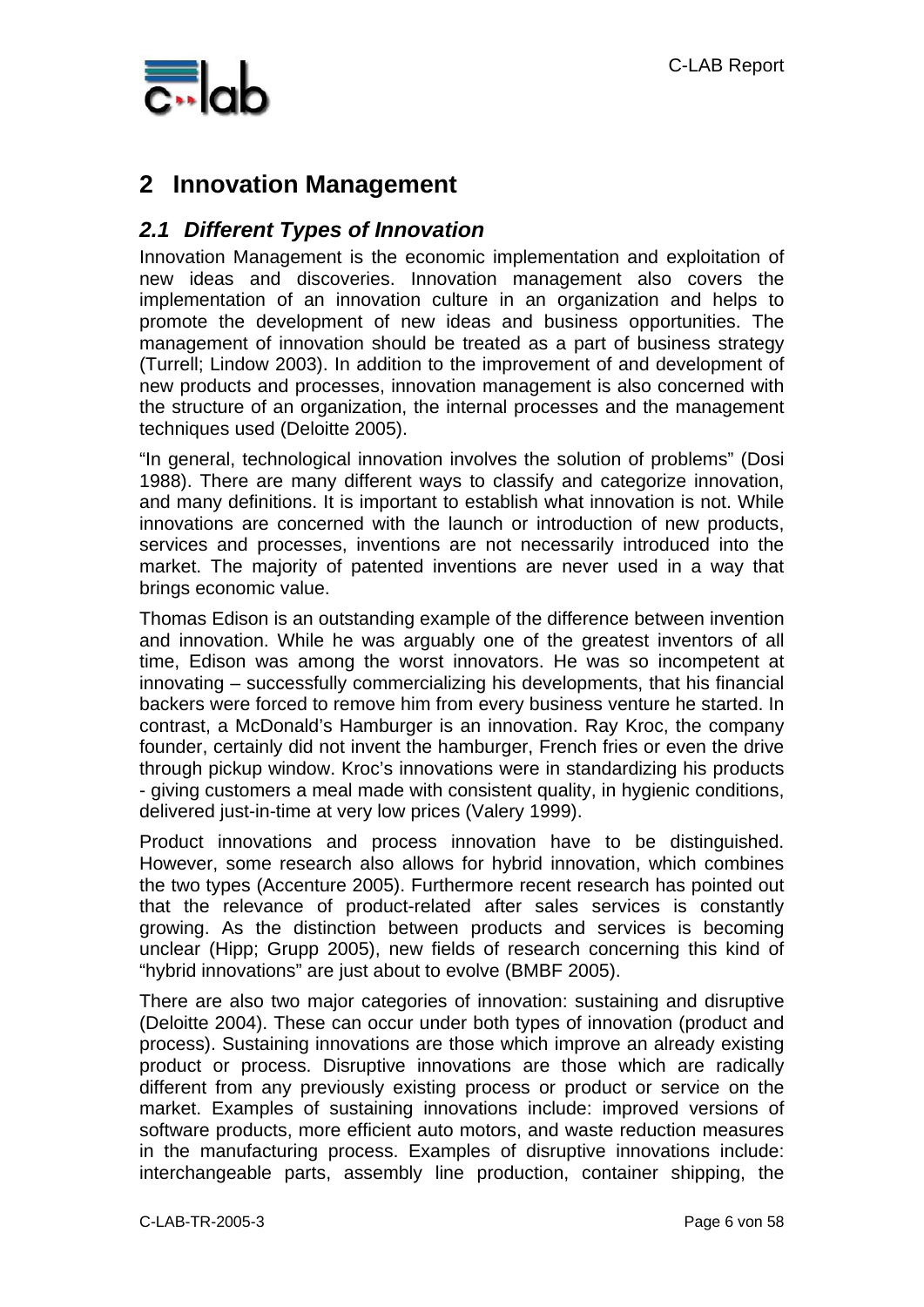

affordable automobile, personal computers, mobile phones, CNC machining, and genetically engineered crops.

Four different types of **product innovation** can be best shown in a matrix (Fig. 1). (1) Incremental innovation is a form of sustaining innovation, in which existing technology is used to improve products or services that are already established in the marketplace. This can include altering the packaging, offering the product in different flavors, sizes or colors, or improving the quality of the customers' experience. (2) Technological substitution involves using new technology developments to create new products that fill existing market categories. Examples include power tools or cordless telephones (which perform the same functions as a normal corded telephone).





(3) Market innovation is combining and presenting existing technologies in a way that is new to the market, thus creating a new market segment. The classic example of this is the Sony Walkman. It was a combination of two existing technologies (head phones and a portable cassette player) that created a completely new market segment. The original Walkman is a market innovation because the "portable personal music device" segment did not previously exist. (4) Radical innovation is a type of disruptive innovation. It is a technologically advanced product or service that creates an entirely new market segment. Radical innovations are the most rare type of product innovation with the highest risks, but due to temporary monopolies they also offer the highest potential rewards (Vahs; Burmester 2005). Very few products or services fit easily into this category, because technologies generally build

C-LAB-TR-2005-3 Page 7 von 58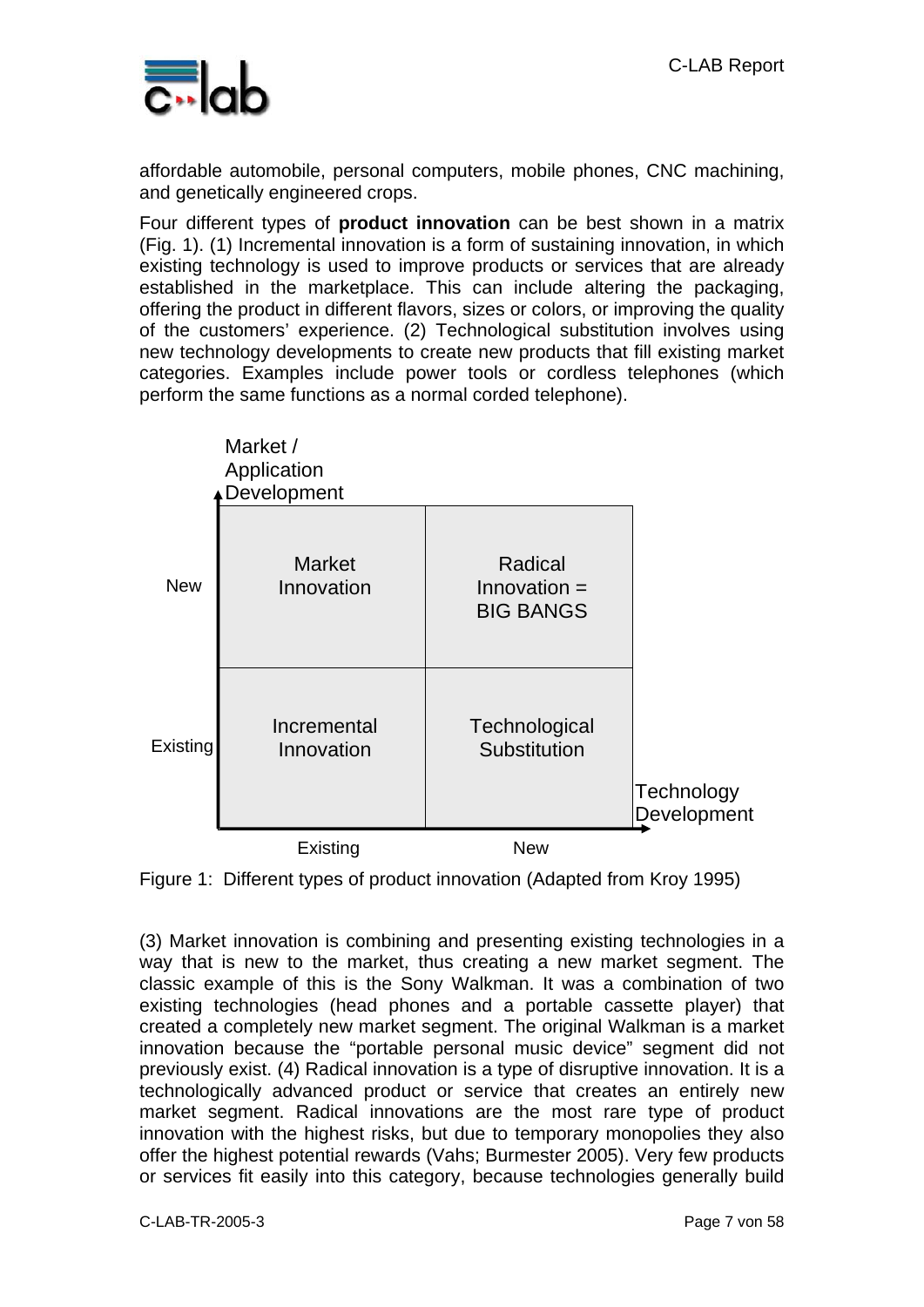

upon existing technologies. Examples could include: mobile phones with text messaging, the personal computer and the automobile.

Another common classification is to differentiate between "technology push-"and "demand pull-"innovations. In the first case, technological innovations emerge from technological inventions as it is described in Schumpeter's theory of economic development on "creative destruction" (Schumpeter 1912). Challenging the Schumpeterian approach, Schmookler (1966) modeled an innovation process in which demand forces from within the market pull inventions and innovations. Ever since then, there have been numerous efforts by researchers to provide evidence for the predominance of either theory (e.g. Mowery; Rosenberg 1979). Presumably, one of the most famous theories that is in line with Schmookler's theory is the "lead-user-concept" by Eric v. Hippel. Here the users of products initiate new ideas for better or new applications. Due to the close cooperation with the customer, the innovation process can become more market-orientated and thus more successful. However, evidence is restricted to specific industries (Hippel 1988, 2005).

Yet there is a tendency for technology push- innovations in the realm of complex and challenging technologies and a tendency for demand pullinnovations when radical innovations (see Fig.1) have been implemented and allow for a successive adaption in the consumer's context (Meffert 2000; Vahs; Burmester 2005).

According to the Oslo Manual, which are proposed guidelines for collecting and interpreting technological innovation data, **technological process innovations** can be defined as: "the adoption of technologically new or significantly improved production methods, including methods of product delivery. These methods may involve changes in equipment, or production organization or a combination of these changes …" (OECD 1997). A broader definition of process innovation states that it "involves not only the manufacturing process of products, but also the planning, steering, and support processes in the organization." Process innovation also includes improving the following functions that are found in most organizations: strategic planning and implementation, customer use optimization, market communications processes, product and service allocation, logistics and maintenance, quality assurance, order processing, underwriting and auditing, capacity planning, risk management, and personnel training and motivation (Imhausen 2005).

Examples of successful process innovations include: the development of costbased accounting to improve managerial decision making, JIT (Just In Time) manufacturing to reduce costs, e-stores such as Amazon to make new products quickly available to more customers, flexible manufacturing that quickly adapts to changing demands, Supply Chain Management that reduces stock-outs for retailers, and Lean Manufacturing techniques to reduce waste and increase the efficiency of production.

Due to the growing importance of the service sector (Miles 2005), there have been efforts to classify service innovations according to the distinction of product- and process innovations. In the banking sector for example, the

C-LAB-TR-2005-3 Page 8 von 58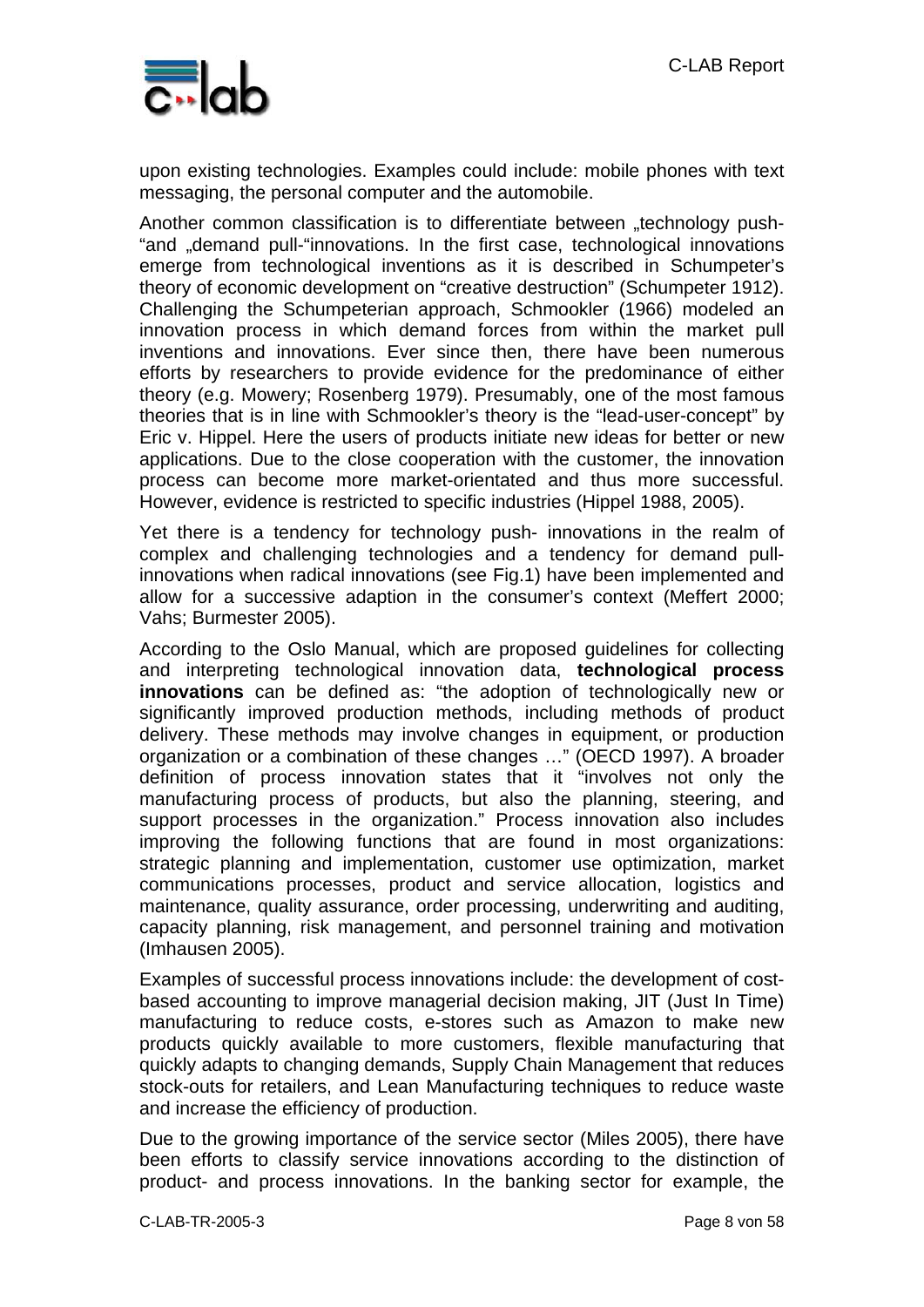

introduction of telephone-banking can be defined as a process innovation. Offering multi-purpose cards can be described as a product innovation, which might enable new services. In offering new services there are probably new processes involved. Therefore it is often difficult to differentiate between product and process service innovations (OECD 1997). This is attributed to the special characteristics of services. To deliver a service, processes are necessary. As services are provided from one person to another, they normally involve relationships between producers and consumers. Services are not entities that can exist independently of its producer or consumer (Hill 1999). This is closely linked to the aspect of non-storability of service outputs, i.e. services are intangible (Gallouj; Weinstein 1997).

### *2.2 Innovation Strategy*

The first step to successful innovation management is for the top managers of an organization to choose a strategy. In order to develop an innovation strategy it is to determine if a need to innovate exists, to what degree and in what areas. Successful innovation requires a strategy that is clearly understood by all in an organization – from the CEO to the Receptionist.

As previously described, there are two basic strategies, product innovation and process innovation, and infinite hybrid combinations. Deloitte surveyed 650 top executives of North American and European firms, for a study published in March 2004. The executives, on average, expected that 37% of their firms' annual revenues in 2007 would come from new product sales. In 1998, just 21% of the revenues came from new products. The executives surveyed also expected that within six years, 70% of their products currently on the market will be rendered obsolete by competition or customer demands. However, at the same time it was found that "Time-to-market" and "Product innovation" is near the bottom of most manufactures' priorities for supply chain strategy (Deloitte 2004).

In 2002, Accenture surveyed consumers in North America and Europe to produce a study titled "Mind the Gap!" The study concluded that consumers saw little innovation of value in many industries (Table 1). The study further concluded that despite a weak economy, consumers were willing to spend more on products and services that were innovative. For instance in Germany 61.4% of consumers agreed with the statement "there are many categories in which I would be willing to spend more for my purchases if I could find better products and services" (Accenture 2002). Therefore the strategy of pursuing product innovation is critical for business, especially during economic downturns.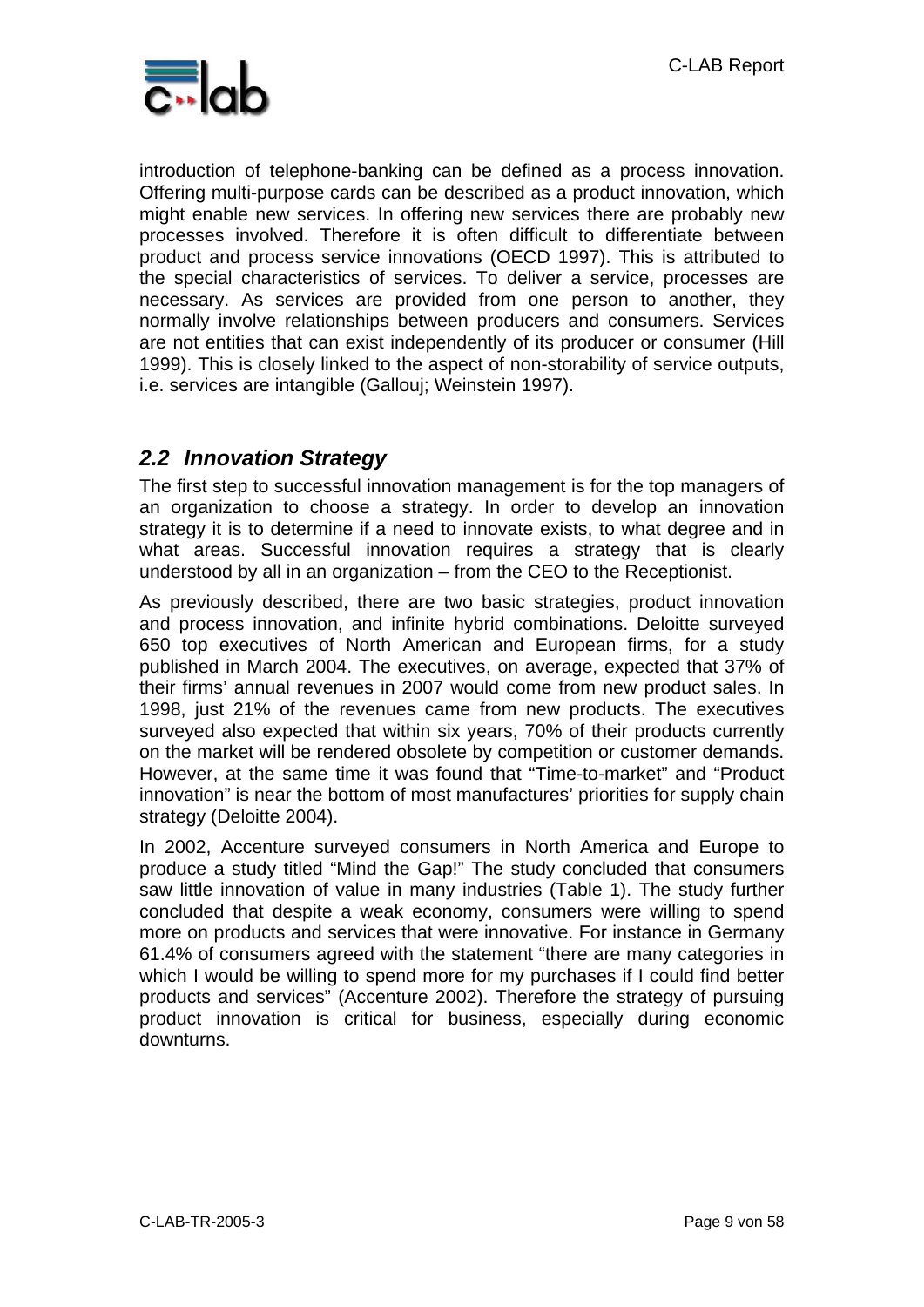

| <b>Products</b>               | US    | UK    | France | Germany | Spain |
|-------------------------------|-------|-------|--------|---------|-------|
| Housing                       | 57.2% | 68.8% | 41.2%  | 55.2%   | 46.9% |
| Home Furnishings              | 51.8% | 53.0% | 29.8%  | 40.4%   | 33.3% |
| Clothing/Apparel              | 46.1% | 50.2% | 33.8%  | 38.4%   | 26.4% |
| <b>Household Appliances</b>   | 38.9% | 37.6% | 18.4%  | 24.2%   | 22.3% |
| <b>Personal Care</b>          | 33.5% | 40.0% | 22.8%  | 28.4%   | 27.7% |
| Pharmaceuticals               | 32.2% | 40.9% | 22.1%  | 32.3%   | 28.1% |
| Automotive                    | 33.5% | 51.0% | 9.8%   | 22.2%   | 25.4% |
| <b>Consumer Goods</b>         | 31.0% | 31.0% | 16.5%  | 23.1%   | 19.0% |
| Packaged Foods                | 30.8% | 34.3% | 19.0%  | 28.7%   | 22.7% |
| <b>Household Electronics</b>  | 9.5%  | 6.4%  | 2.1%   | 6.8%    | 3.4%  |
| Service                       |       |       |        |         |       |
| Insurance                     | 72.3% | 70.4% | 55.8%  | 61.0%   | 62.4% |
| Government                    | 69.2% | 76.6% | 59.7%  | 68.0%   | 66.4% |
| Investing                     | 65.5% | 65.3% | 49.8%  | 50.9%   | 61.3% |
| <b>Hospitals/Nursing Care</b> | 63.4% | 70.0% | 46.5%  | 63.9%   | 45.6% |
| Education                     | 58.4% | 70.0% | 49.2%  | 52.2%   | 54.5% |
| <b>Restaurants</b>            | 57.2% | 63.9% | 55.6%  | 54.2%   | 37.0% |
| Entertainment                 | 52.6% | 51.9% | 33.1%  | 38.8%   | 18.4% |
| Banking                       | 38.3% | 26.3% | 29.0%  | 25.3%   | 36.1% |

Table 1: Categories in which customers saw no innovation of value within the past two years (Accenture 2002)

Successful innovators use innovation management as a core of the competitive strategy. IBM, The Economist and Nikkei Research performed one-on-one interviews with 456 CEOs of global corporations in 2004. 80% of the CEOs interviewed said that their primary goal has shifted from cost-cutting to revenue growth. Two-thirds expect growth from new products and services that would be developed within five years. To achieve the new growth objectives, 90% of CEOs expected to transform their organizations within five years, to become more responsive, particularly to customer demands. Over half expected the transformation to happen within two years (IBM 2004).

One of the functions of an innovation strategy is choosing what type of innovations to pursue. The pursuit of sustaining innovations - making small improvements, minor adaptations, developing new uses for products, using less expensive materials or processes in manufacture, delivering higher quality faster, etc., is generally more profitable and safer in the long term than pursuing disruptive or radical innovation (Deloitte 2005). The irony is that officials, academics and entrepreneurs usually give more attention to the riskiest form of innovation (trying to exploit a science based discovery or invention) than they do to the easiest, fastest and cheapest type of innovation – sustaining innovations. There is a blinding appeal of disruptive innovation that comes from the glamour of research and development (and the opportunities for large grants, tax credits and investor clout). There is evidence to show that if a new product or service comes to market as a result of some proprietary breakthrough in the company's own R&D laboratories, it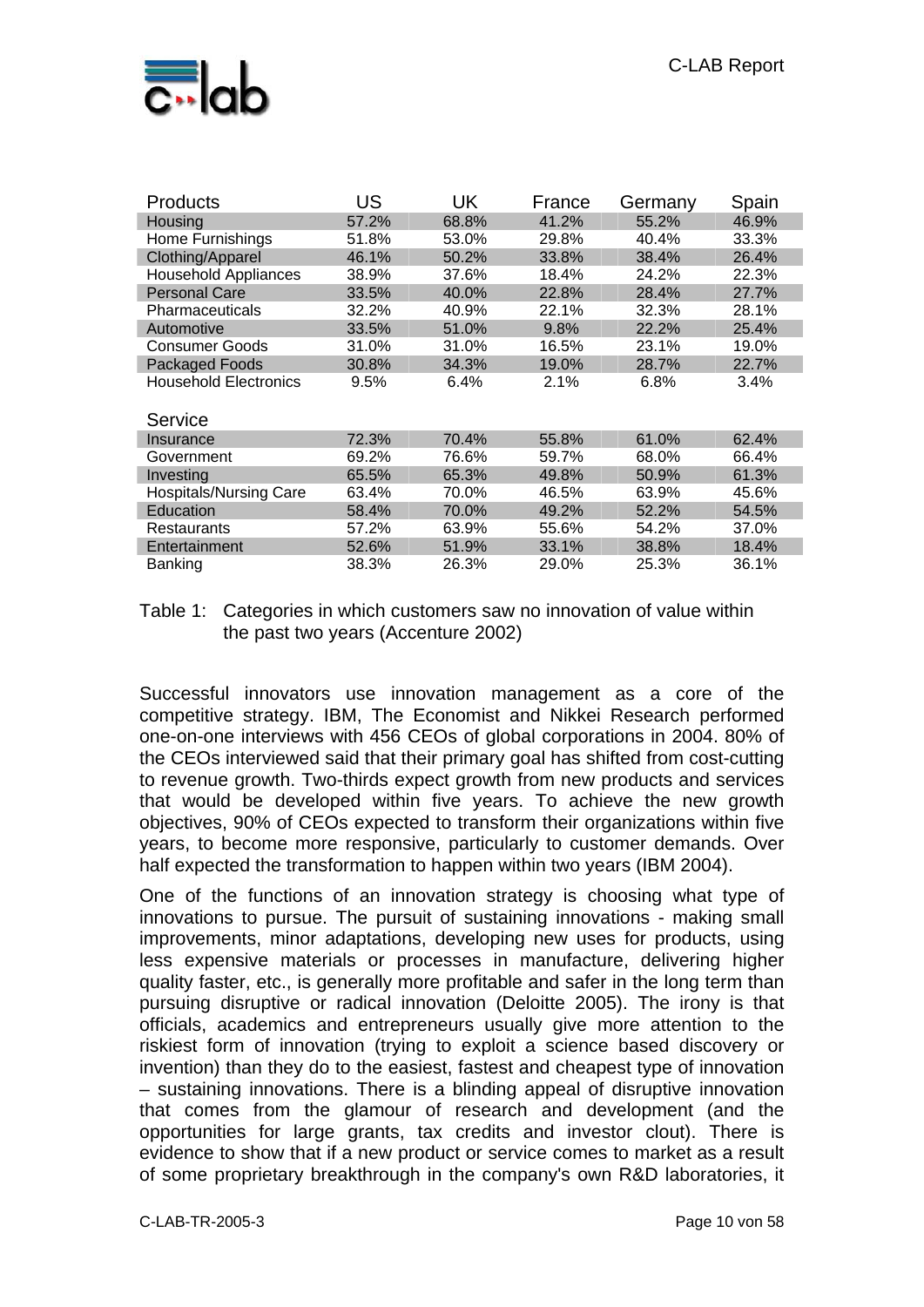

often yields high returns: just think of DuPont's pay-off from Nylon or Pfizer's profits from the drug Viagra. The downside of this, is that such big breakthroughs usually happen only once or twice in a company's lifetime (Bergmann 2005; Valery 1999).

In January 2005, Accenture released a study on innovation strategy, as a part of their "Marke Deutschland" initiative. 107 of the top 300 (by revenue) firms in Germany, in six branches (manufacturing, electronics, telecommunications/IT, chemicals and raw materials, consumer goods, and retail) were analyzed, and 121 top managers were interviewed about the goals, strategies and results of their attempts at innovation. The study found that 94% of these top firms had clearly formulated goals for process innovation, and 85% had clearly formulated goals for product innovation. 55% of the firms analyzed had a competitive strategy of cost reduction; while 43% used the strategy of process innovation (2% of firms did not have a clear competitive strategy.). When researchers analyzed the revenue and cost data of the firms, the 43% of firms that used a competitive strategy of process innovation had average revenue growth of 15%, and their cost of goods sold was reduced by an average of 13%. A positive side effect of the process innovation strategy is that unlike product innovations, which are placed on the market and easily copied, the competitive advantages gained through process innovation remain within the firm and are difficult for competitors to replicate (Deloitte 2005).

There is no universal perfect innovation strategy. The strategy of innovation must be chosen in the same manner than any strategic management decision is made. After careful analysis of the organization's assets, competition, marketplace opportunities and the culture of the firm, senior leadership must agree to a long term strategy that every member of the organization will be a part of. It is important that companies recognize the limits of innovation, and avoid overextending their brands and straying too far from their core competencies to be successful. Zyman describes the tendency of companies to invoke "innovation" as an escape from difficult times, "at its core, this approach to business growth is simply lazy… actually it's worse than that… it's dangerous." He points out in his book that companies who stray too far from their core competencies are rarely successful (Powers 2004).

Another important point in regard to innovation strategy is the timing of market entrance. To be a successful innovator requires not only developing new products and services, but to know when to entry and exist the specific market. Among the most common strategies are the "first-to-market"-strategy ("leader"),"second-to-market"-strategy ("early follower") and the "later-tomarket-strategy" ("late follower)". To strive for a "leader"-position usually needs enormous resources like R&D, market research, etc. But once the product has been launched (successfully), it affords the opportunity to skim the market segment of "lead users" and to gain a competitive advantage due to temporary monopoly rents. Even though the "leader" is eager to set up barriers to market entry for competitors, there are several examples showing that the "early follower"-strategy can be successful as well. Though *Apple Macintosh* was the first graphical user interface on the market, it was *Microsoft* who set the "Windows-standard" with the help of aggressive

C-LAB-TR-2005-3 Page 11 von 58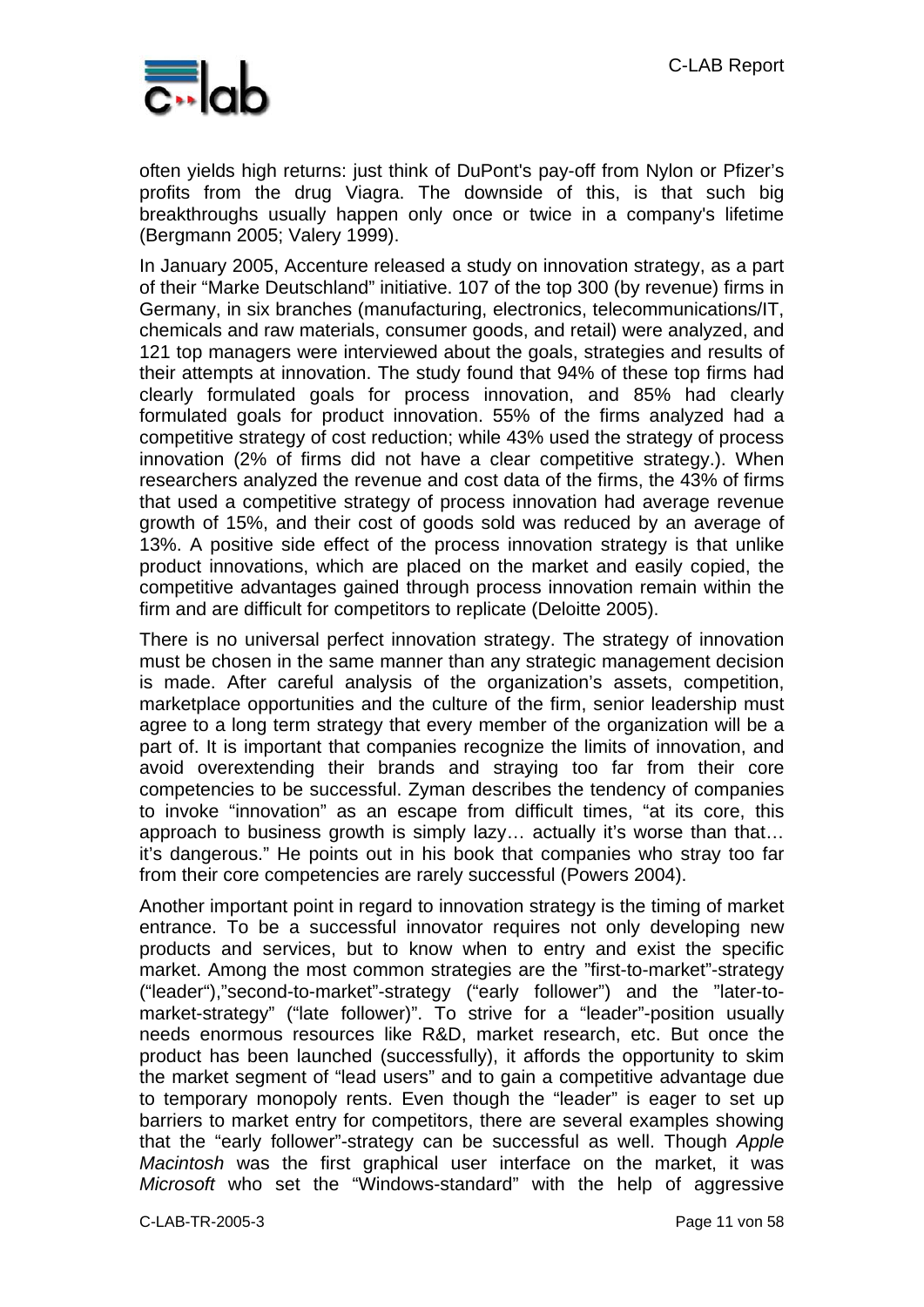

marketing and cooperations with manufacturers of hardware devices (Vahs; Burmester 2005). Finally, the strategy of the "late follower" is to imitate the technology, use the standards already implemented and to offer products at a lower price. However, this strategy is not very innovative and critical in terms of market entry barriers. Gerpott (1999) for example states that the probability of success for a follower is low when the product under consideration is technically complex, closely linked to after-sales services and costly to switch to.

### *2.3 Innovation Processes*

In order to achieve revenue growth through new products and services, and improve their response to customer demands, organizations must innovate. To innovate successfully and efficiently, the process of innovation must be managed (Deloitte 2005).

The process of innovation begins with the initialization of innovation, with the overall strategy of how the organization will pursue innovation. This includes selecting the core competency of the organization and determining the direction the company should innovate in, as well as the boundaries. As a general principle, it can be stated that the learning process of an organization is cumulative and local (Cimoli; Dosi 1996). In other words, the organization's innovation process is heavily affected by experiences with past innovations and based on technologies the organization is, at least to some extent, already familiar with.

Ideas for innovative products or services are thus needed to follow the innovation strategy. Innovative companies often employ an idea management system. Idea management is the practice of handling ideas in a structured fashion. It is the aim to select the best ideas with the most potential for further development and implementation. If ideas are the raw material for innovation, then idea management is the core of innovation management. The idea management process is not merely the generation of new ideas. The process encompasses the generation, collection, development, evaluation and selection of business ideas (Turrell; Lindow 2003).

Obviously the innovation process comprises more than just the creation and management of new ideas. As it is depicted in Fig. 2, the process starts with the generation of new ideas and results in a critical assessment of the total project. This "Stage Gate Model" is based on empirical findings of numerous "NewProd-Studies" conducted by Cooper (e.g.1985, 1992, 1994). Comparing new product successes with failures, a standardized procedure concerning innovative projects was identified as a critical success factor.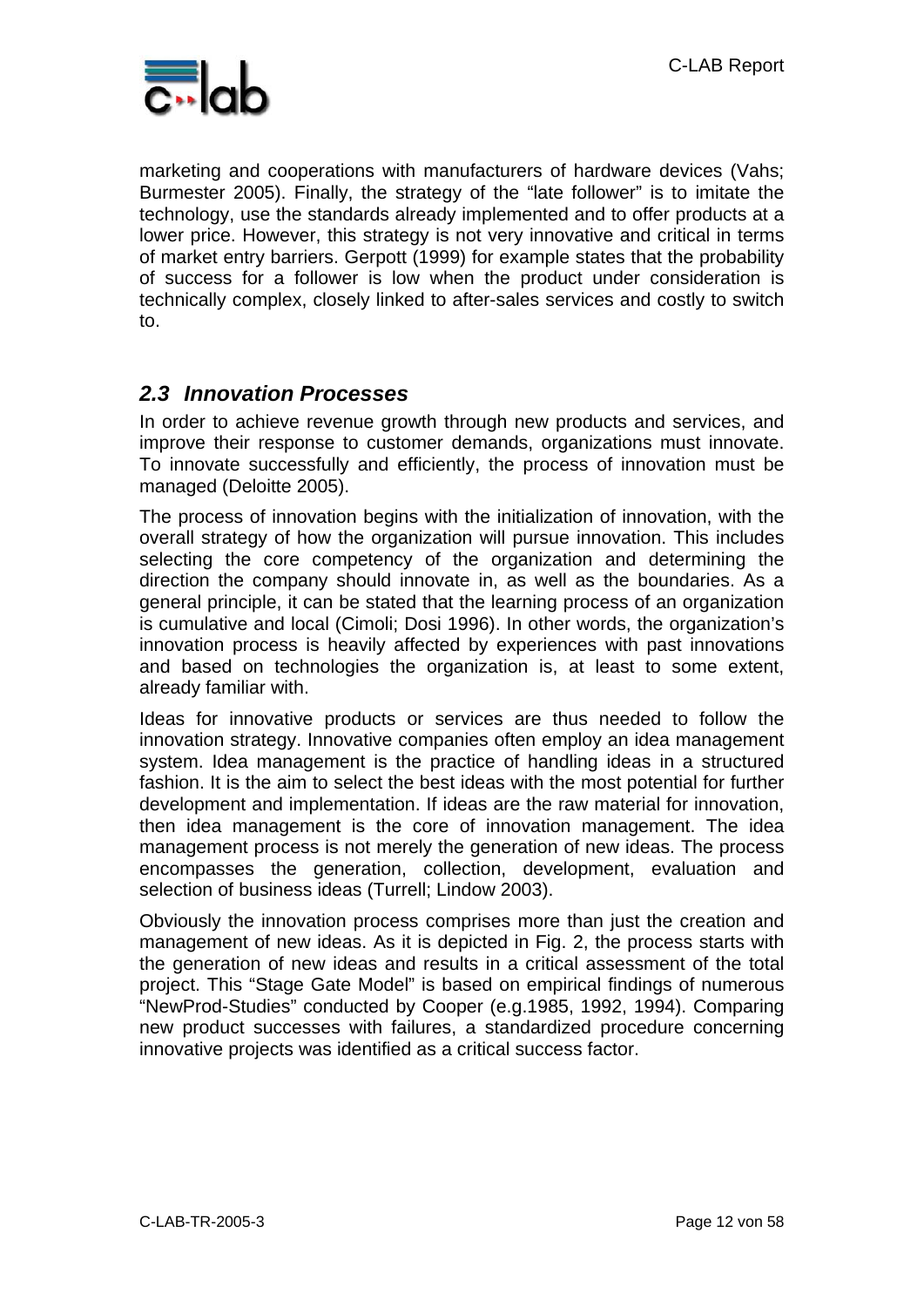



#### Figure 2: Typical "Stage-Gate" new product process (Adapted from Cooper; Kleinschmidt 1993)

At each "gate", the project has to be evaluated in terms of a "go/no-go" decision. Precisely, there are several pre-defined "must-meet"-criteria and some "should-meet" characteristics (see table 2).

| Stage-  |                                                                                                                            |
|---------|----------------------------------------------------------------------------------------------------------------------------|
| Gate    | <b>Activities &amp; Decisions</b>                                                                                          |
| Gate 1  | Idea screening and commitment of resources                                                                                 |
|         | Preliminary market and technical assessment of the                                                                         |
| Stage 1 | project                                                                                                                    |
| Gate 2  | More rigorous screening concerning market<br>attractiveness, technical advantages of the product,<br>competitive situation |
| Stage 2 | Development of the business case (incl. legal & financial<br>analysis)                                                     |
| Gate 3  | Yield a "sign-off" on the product definition                                                                               |
| Stage 3 | Technical development; deliverable: lab-tested prototype<br>of the product                                                 |
| Gate 4  | Check attractiveness and quality of the product                                                                            |
| Stage 4 | Testing & validation of the entire project concerning all<br>dimensions (marketing, engineering, accounting)               |
| Gate 5  | Appropriateness of production, launch and finance plans                                                                    |
| Stage 5 | Market launch                                                                                                              |
| Review  | Evaluation of the project 6-18 after commercialization                                                                     |

#### Table 2: Important Activities throughout the Stage Gate Process (compiled from Cooper; Kleinschmidt 1993)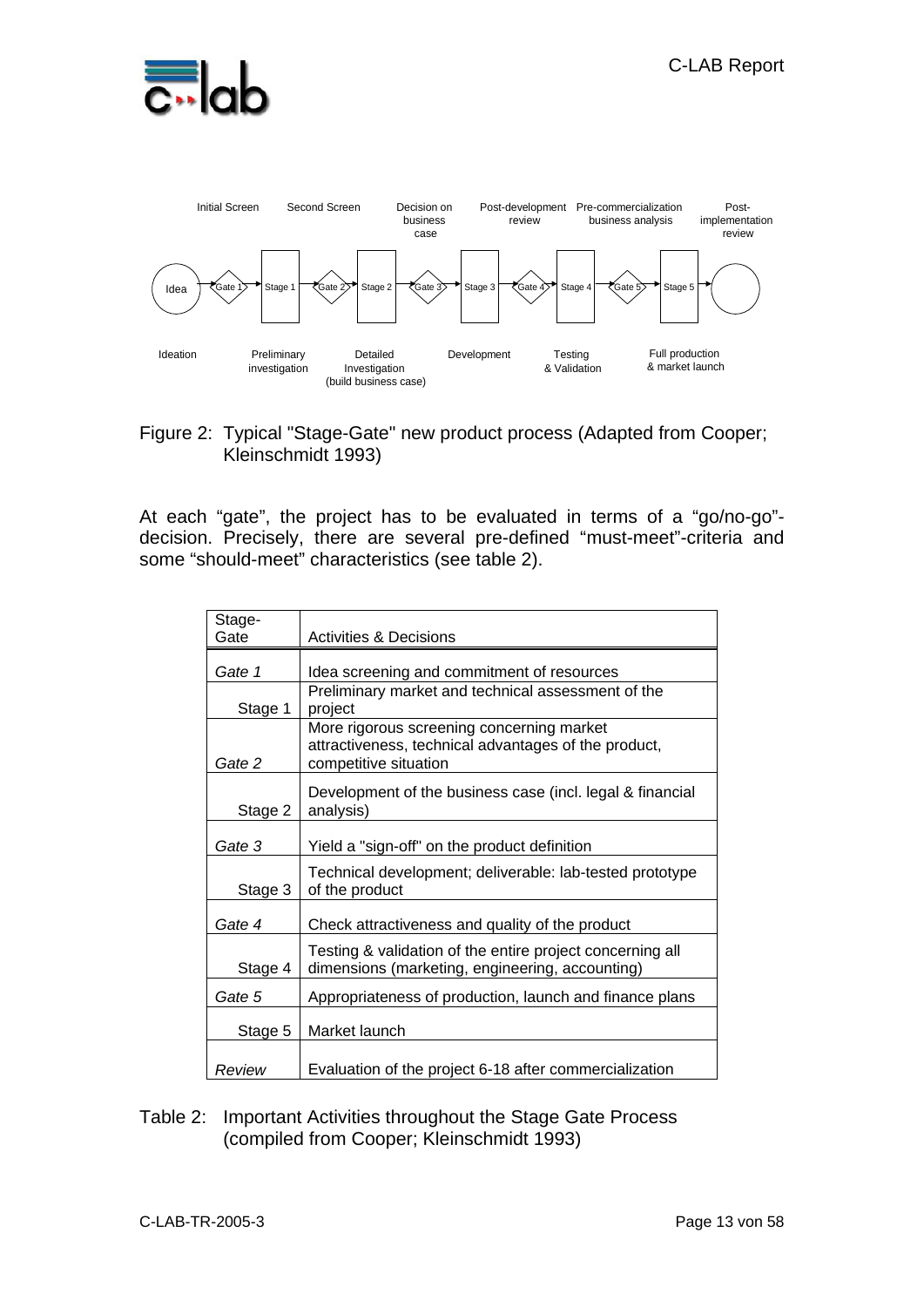

As several departments (e.g. Marketing, R&D and Engineering) are involved in the evaluation process, this model is able to dispel a major drawback of previous approaches. Even though Fig. 2 gives the impression of a linear sequencing of phases, the "stage gate process" allows – to a certain degree – for an overlapping of the phases (Cooper; Kleinschmidt 1993). However, Verworn and Herstatt (2003) suggest using this standardized method only for incremental innovations with a low degree of technological and economic uncertainty.

It has to be pointed out that the "stage gate process" only applies for new *product* development. Due to the specific characteristics of services and the lack of standardization, the modeling of innovation processes of *services* has just become a matter of research (De Jong et al. 2003).

### *2.4 Culture of Innovation in Organizations*

According to Valery (1999) two things set apart all organizations with a good record of innovation. First, they foster individuals who are internally driven; they are either motivated by money, power and fame, or simply by curiosity and the need for personal achievement. Second, successful organizations are able to master inherent complexity and pursue innovation systematically. They actively search for change (the root of all innovation), and then carefully evaluate its potential for an economic or social return (Deloitte 2004; Valery 1999).

The organizations that are the most successful innovators have many common traits. These traits can be defined as a culture of innovation. Culture is defined in the American Heritage Dictionary as "the predominating attitudes and behavior that characterize the functioning of a group or organization". There is no definitive recipe for creating a culture of innovation within an organization. Analyzing some best practice companies yields the following aspects to be important.

*Leadership:* Innovation starts at the top. As organizations grow, hierarchies tend to develop, imposing artificial barriers on the flow of ideas and innovation. It is the role of leaders to establish the right psychological conditions in a company. The top management of an organization with an innovation culture is responsible for setting the innovation strategy. In addition, the leadership at all levels is responsible for steering the organization's attitudes toward innovation, creativity and new ideas. If the directors of a company fail to recognize new ideas, recognize and reward both incremental and radical innovations, and provide support (with both resources and personal encouragement), the possibilities for innovation to occur are limited (Karlsberg; Adler 2005; see also A.T. Kearney 2005b; Deloitte 2005; Sherman 2005).

*Employees are recognized and valued as individuals:* It is not a coincidence that employees in innovative firms feel that they are treated fairly and given adequate compensation for their work. Creativity is strongly linked to intrinsic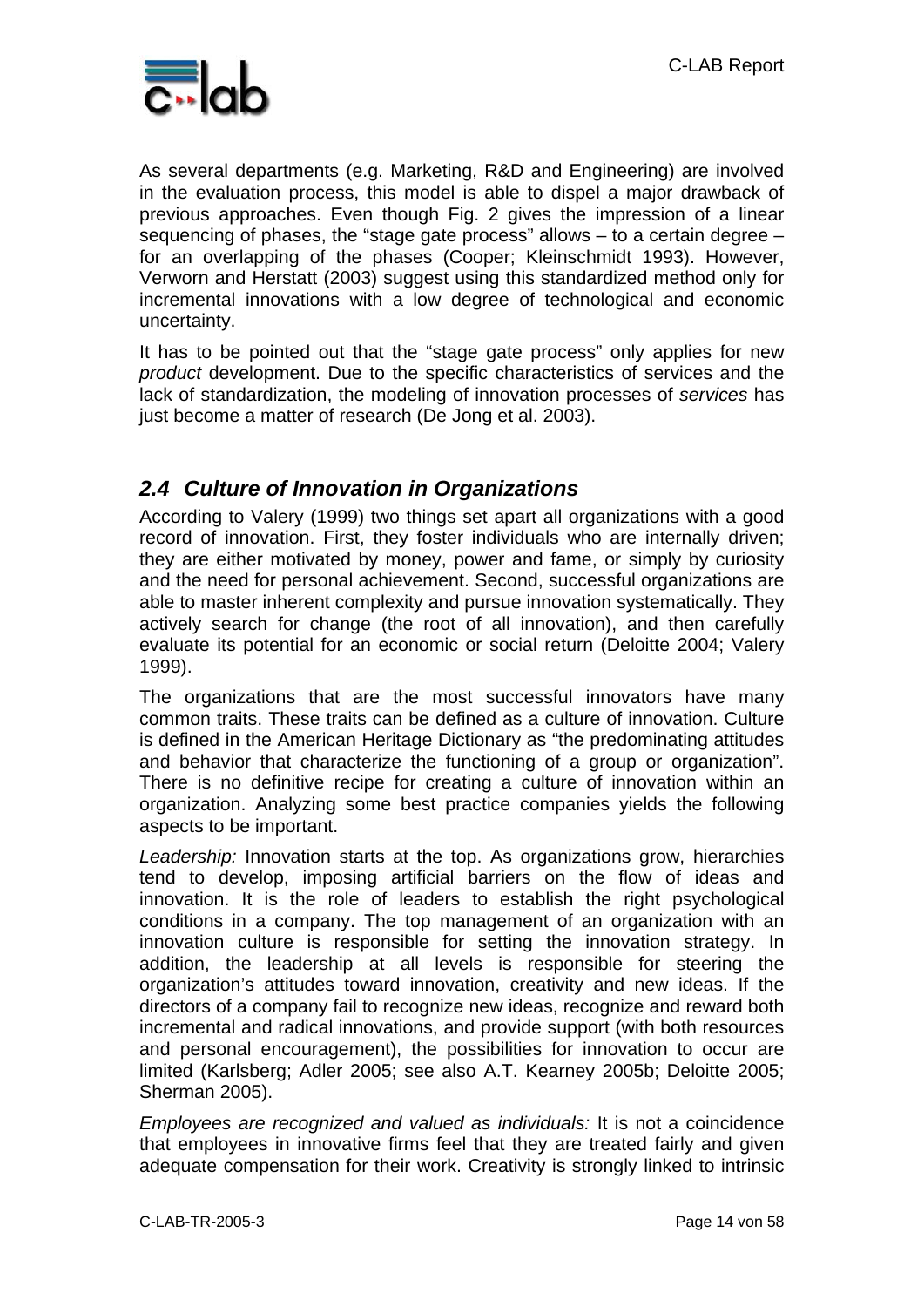

motivation. Organizations with a culture of innovation recognize and value people. They acknowledge the importance of people and their ideas, experience and know-how within innovative organizations (Deloitte 2005). Amabile et al. (2002) put forth that employees placed the most worth on a workplace where their achievements and ideas were recognized and valued. Furthermore, innovations often result from non-traditional thinking. Organizations that are flexible, tolerant, and allow for individual eccentricities within a supportive structure have good innovation climates (Sherman 2005).

*Cross-functional teams:* Many of the most innovative companies in the world have found that a small cross-functional team composed of employees from different backgrounds is the most effective organizational structure. The more diverse an organization is, in cultural, professional and personal terms, is directly linked to the number of perspectives that ideas and solutions can be generated from (Amabile 1998; Schlicksupp 2004).

*Open Communication and Collaboration:* Wilbert L. Gore, who left DuPont in 1958 to start W.L. Gore & Associates, liked to say that "communication really happens in the car pool." He felt that in most hierarchical organizations, the only place where people would talk to one another freely, without regard for the chain of command was in the car pool during their commute. Innovative organizations have a general culture that encourage employees to share ideas, information and development, and also encourage collaboration to solve problems and generate ideas. Many larger innovative organizations make use of internal forums where the latest developments in each division are put on display for all in the organization. The sharing of ideas and information between different divisions results in new ideas for applications of technologies and new approaches to problem solving (Breen 2005; Deloitte 2004; Sherman 2005).

*Trust and Autonomy:* There are numerous examples of innovative firms allowing employees to use a portion of their work time (usually between 10 and 20%) to pursue creative ideas, research and projects of their own interest. This strategy is credited with turning Nokia into the mobile communications giant it is today, and the development of many products, processes and technologies at firms such as W.L. Gore & Associates, 3M, Clariant GmbH, and Toyota. The key to the strategies success is trusting employees to manage their own time effectively and work without constant supervision. 3M has a time-honored practice they call "bootlegging", which places employees on an honor system when it comes to working hours, and where employees are free to pursue their own ideas without receiving approval. Part of this practice is the so-called 15% rule, where employees are expected to use that amount of their work time on creative new ideas and research of their own interest. A retired vice president of R&D at 3M said "Most of the inventions that 3M depends on today came out of … individual initiative. You don't make a difference by just following orders" (3M 2002). Organizations with a strong innovation culture encourage and support employees to take ownership of their work and provide resources for the pursuit of ideas and innovation, while trusting employees to make good decisions and be responsible. Amabile identified "surveillance – being watched while you are working" and "expected

C-LAB-TR-2005-3 Page 15 von 58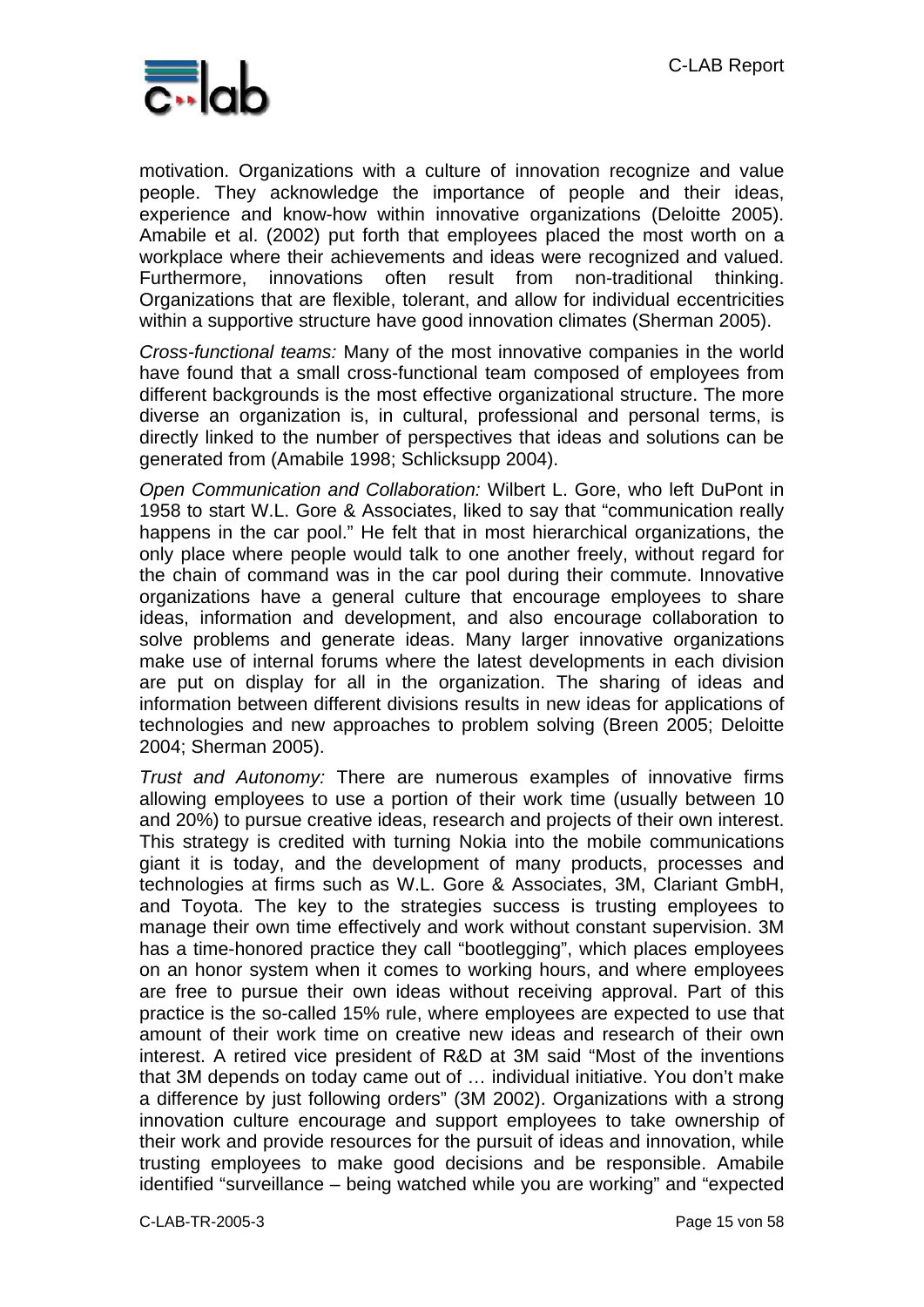

evaluation – focusing on how work is going to be evaluated" as "creativity killers" in early controlled laboratory environment research on creativity (Amabile et al. 2002; Secretan 2005).

*Tolerance of Risk Taking and Failure:* One of the traits of a company with a climate of innovation is the tolerance of risk taking. There is a tendency of established companies to continually invest nearly their entire R&D budget into only improving existing products. While this is a fairly safe and possibly profitable strategy, it precludes any major breakthrough innovations. However employees that are encouraged to take risks to a certain extend are more likely to come up with innovative solutions. A good corporate culture minimizes the negative consequences of failure, and even celebrates it. Employees of W.L. Gore & Associates are known to celebrate the conclusion of failed projects the same way they would celebrate a success. By minimizing the fear of failure, the employees are encouraged to explore new ideas and perform experiments that lead to innovations, without the fear of failure (Deutschman 2004b; see also A.T. Kearney 2005b).

*Patient and far-sighted:* One of the keys to successful innovation is patience. Before he began marketing the electric light bulb, Thomas Edison tested over 6,000 different filament materials before finding one suitable for production (Ament 2005). Organizations with good innovation cultures understand and accept that the development of an idea or technology into a successful innovation (either a marketable product or an improved process) can be a lengthy process, and that results and profits may not be immediate. Many organizations have missed out on profiting from innovations because they were so focused on immediate profits that they canceled projects or sold them off cheaply. The 3M Company uses the term "patient money" to describe the policy of allocating support and resources to innovations that are seen as having the potential to ultimately change the basis of competition in a category. Scotchlite reflective technology, which is used in hundreds of applications, including as a durable striping material for highways, took eight years to earn a small profit. Ron Baukol, former Vice President of International Operations for 3M said "you don't throw too much money into the investigation, but you keep one to five people working on it, for 20 years if you have to. Because you know that, once you crack the code, it's going to be big" (3M 2002).

*Customer Oriented:* In a Booze-Allen survey of European top executives, completed in October 2004, nearly half of those surveyed were unhappy with their company's innovation performance. These same executives ranked understanding customers better as the most important way to increase the value of innovations created in their company's product development process (Booze Allen Hamilton 2005). Over half of small and medium sized businesses surveyed in a study even credited customers as being the source of their best ideas for innovation (Verworn et al. 2000). In many organizations, there exist institutional barriers that prevent good understanding. Engineers are buried so deep within the company that they do not see first-hand what customer needs are. The culture of the company causes them to become so focused on technical problems that they do no appreciate the emotional

C-LAB-TR-2005-3 Page 16 von 58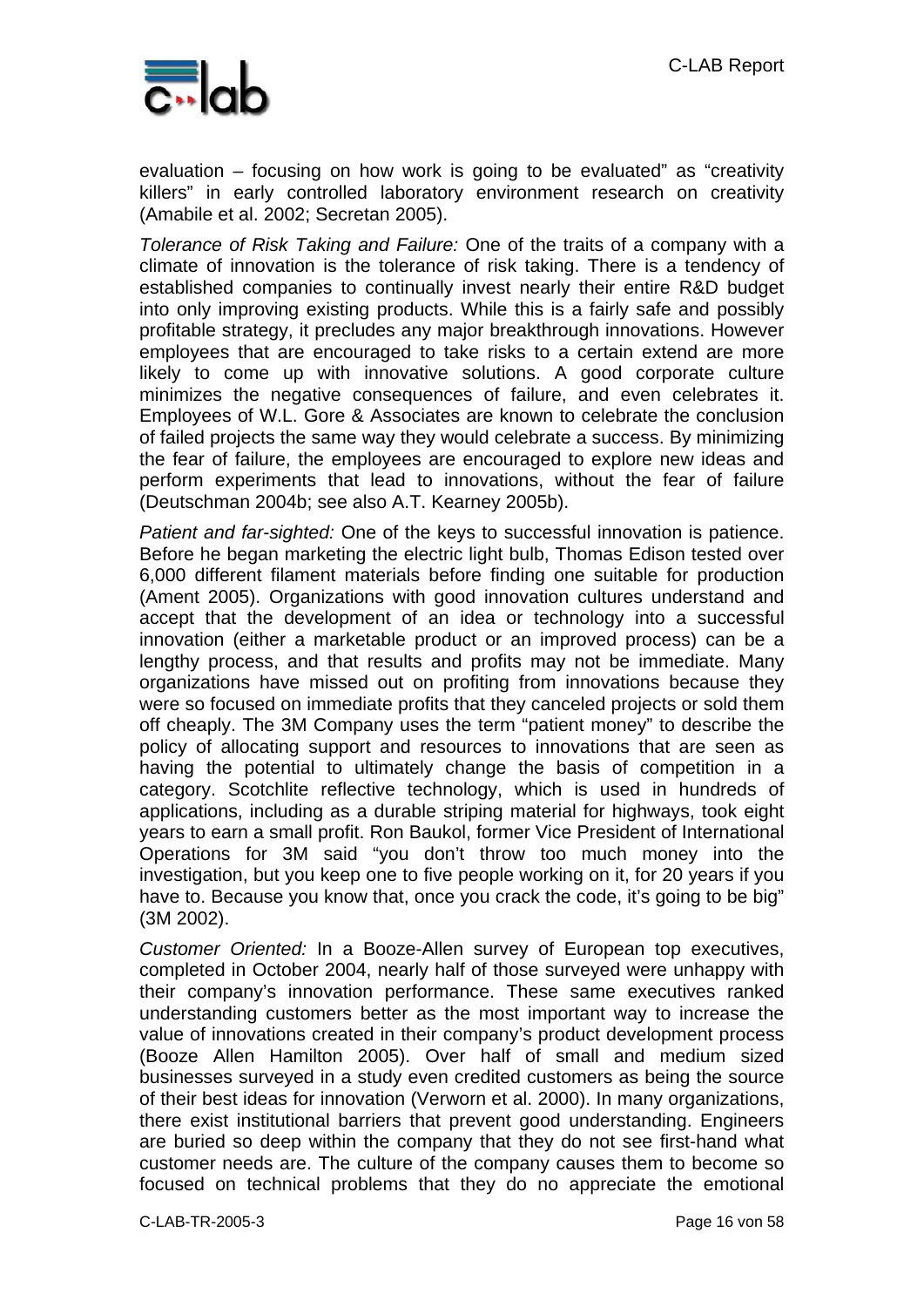

reactions and attachments customers have toward products (Verworn et al. 2000; see also Deloitte 2004).

The Harley Davidson firm is notable for its culture, in which employees are nearly all motorcycle enthusiasts, and the company sends it development teams to motorcycle rallies and conventions around the world, to meet and understand their customers. In many firms with good innovation cultures, employees and especially managers are also customers, who truly believe in the product that they produce and sell. Observing and interacting with customers (and observing the interaction of customers with products or technologies) can lead to innovation (Booze Allen Hamilton 2005). The Whirlpool Company, a large home appliance manufacturer in North America began focusing on design and used customer observation to develop products that were distinct and easy to use. Despite of high prices their new products are selling extremely well (Salter 2005).

*Ideas are given value, whatever the source:* A culture of innovation is able to recognize and accept ideas, and give them value. Many organizations have missed opportunities because of a "not invented here" attitude, which causes management to ignore or reject ideas, technologies or processes because they were not fully developed in-house. Successful innovators work closely with customers, partner with other organizations and take measures to educate their employees in fields outside of their specialties. Innovation is not limited to the Research and Development department. Nearly everyone in an organization has ideas on how to improve the processes they work closely with, or to improve the product they produce or the environment they work in. Organizations with a good innovation culture are able to tap into this wealth of ideas and knowledge, and encourage and recognize employees for submitting their ideas (Vahs; Burmester 2005).

In addition to this collection of common traits of innovative organizations a model of five environmental elements that affect creativity (Amabile et al.1996) is mentioned in Chapter 4.3. Furthermore aspects that hinder creativity are discussed as myths.

### *2.5 Sources of Ideas for Organizations*

#### 2.5.1 The Importance of Different Sources

The use of creativity techniques is generally appropriate for generating new ideas within project teams or groups within an organization. However, in a study of 350 "great ideas", it is reported that less than 2% of the 350 great ideas came out of scheduled meetings. 23% resulted from informal discussion and 43% came while the person was alone (Baroudi 2002).

Interviews with top level managers of 21 small and medium sized German businesses (SMB) in six industries revealed that internal sources for ideas are not limited to the employees of the R&D or marketing departments (Verworn et al. 2000). Every employee of a company has ideas on how to improve their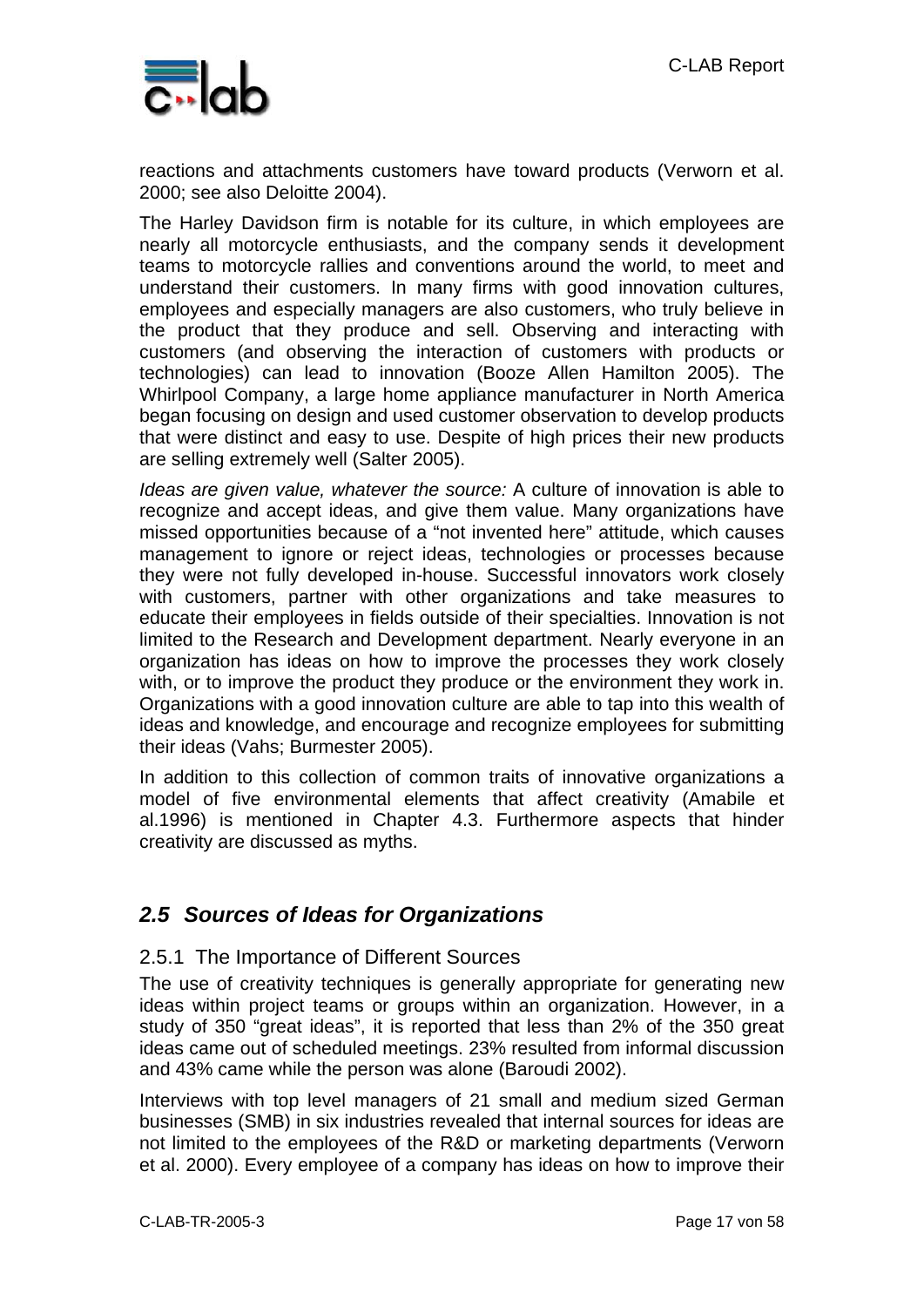

workplace, speed up their work or improve a function of their job. In addition to gathering ideas from current personnel, old ideas, research and concepts that were developed during an organizations history can be used as a source of innovative ideas, if a company has appropriate knowledge and idea management systems in place.

But other sources and methods for collecting ideas should not be ignored (see Fig. 3). According to the results of the above mentioned study customers are the most important source for innovations. The study concluded that due to a lack of personnel and resources (for instance for R&D activities), SMBs were more likely to pursue external ideas than large companies (Verworn et al. 2000).



Figure 3: Most Important Sources for Innovative Ideas (Verworn et al. 2000)

Old ideas from outside a company are excellent sources for innovation ideas as well. Old patents are rich with ideas that may not have been fully developed enough to succeed on the market. The telephone answering machine was patented in 1935. It was about three feet (approx. 1 meter) tall, and used very primitive recording technology. Casio introduced the first commercially successful telephone answering device in 1971. The idea had been in the United States Patent Office for over 35 years before making it to market (Bellis 2005).

Furthermore, the Internet is a very fertile source for ideas. The United States Patent and Trademark office and the European Patent office have made patents available for viewing online. In addition, there are many free patent search services, including for instance freepatentsonline.com, which offers over 100 Gigabytes of patent data. There are many inventors' networks on the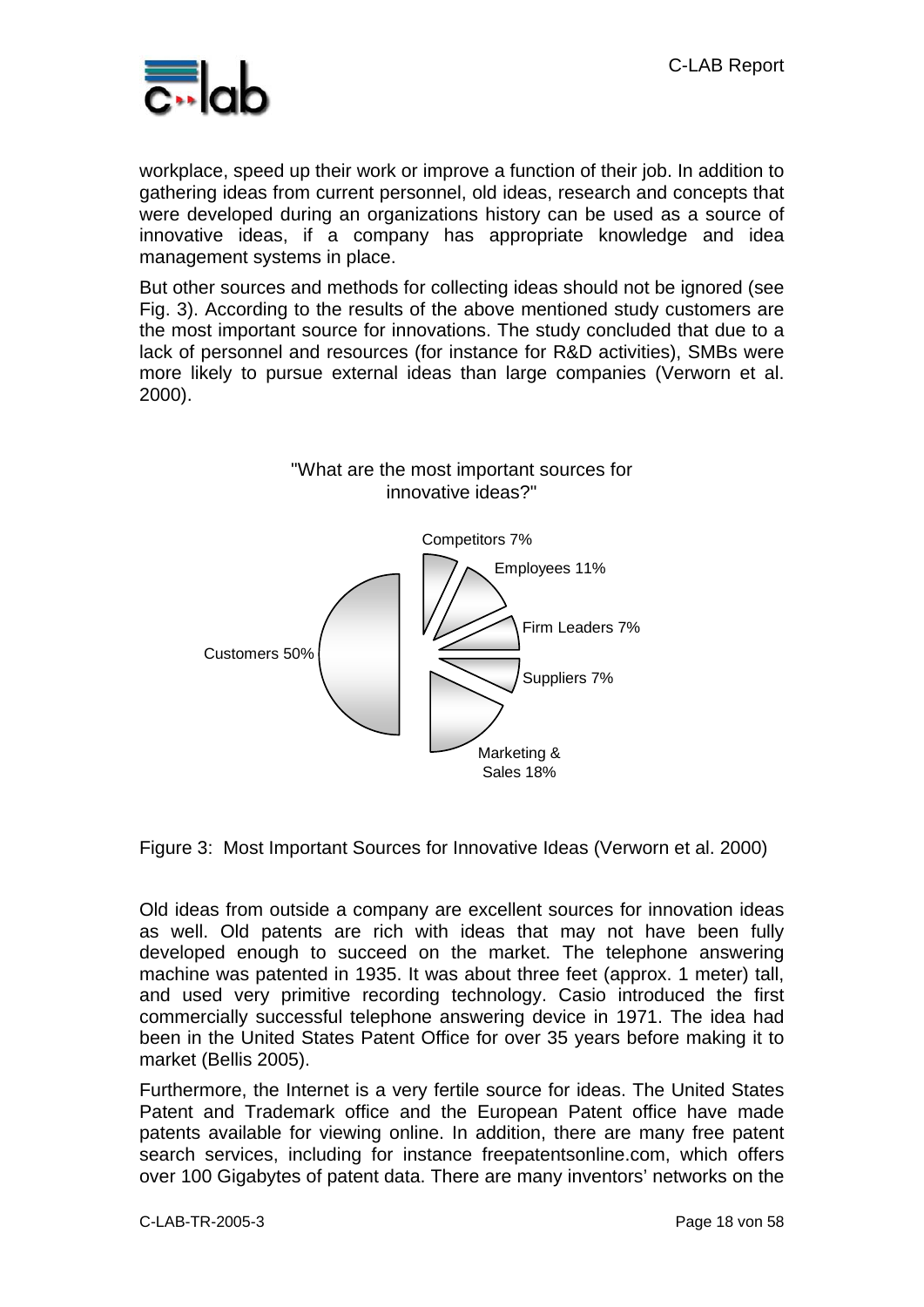

Internet as well. These formal and informal networks provide individual inventors with resources to develop, patent and market their ideas. Businesses seeking ideas for innovation can view and opt to purchase ideas and inventions for prices that are often below comparable corporate development costs (InventNet 2005).

Other external sources for innovative ideas and technological spillovers in general include business partners, such as financial institutions, service providers and firms offering complementary products or services. Many large innovative businesses have close ties with academic institutions. Thereby, academic research is not limited to basic research but extends to applied research (Afuah 1998).

However, it should be kept in mind that besides the relevance of the different sources for innovative ideas, the difficulties of transferring innovation across functional and organizational boundaries have to be accounted for. Among the factors that determine the effectiveness of innovation transfer are the nature of the innovation, i.e. its degree of complexity and tacitness, the timing (when does the window of opportunity close?) as well as the absorptive and transmission capacity of the organization under consideration. In this sense, all agents within and at the gateways of a company can be interpreted as receiving and transmitting units. To reduce the impedance mismatch between transmitter and receiver due to complex and implicit knowledge underlying the innovation process is one of the main tasks to perform (Afuah 1998).

#### 2.5.2 Harvesting Employee Ideas

In 1999, 1.1 million suggestions for improvements were submitted by the employees of 438 German businesses. The realization of these suggestions saved companies 1.9 billion DM (about 0.95 billion €) in costs. The additional revenues generated by suggestions were estimated to be worth an additional 330 million DM (about 165 million €) (4Managers 2005). However, a study of innovation management in small and medium sized businesses found that the overwhelming majority of SMBs lacked systematic approaches to collecting ideas from employees. Most of the ideas were collected in informal ways, and evaluated without any type of system or criteria in place (Verworn et al. 2000).

The suggestion box is one of the most common methods of collecting employee ideas. The first such box in an industrial setting was set up in 1886, by Scottish ship builder William Denny (Robinson; Schroeder 2004). But the suggestion box might have several weaknesses as an idea submission system. The majority of organizations do not have evaluation criteria for ideas, or a system for routing the ideas to company decision makers for implementation. In addition, it is often not possible for the ideas to be viewed by anyone besides the reviewer.

Web-based Idea Management systems overcome many of these weaknesses. The ideal system should be easily accessible from the Internet for all employees, including those working at satellite locations and traveling.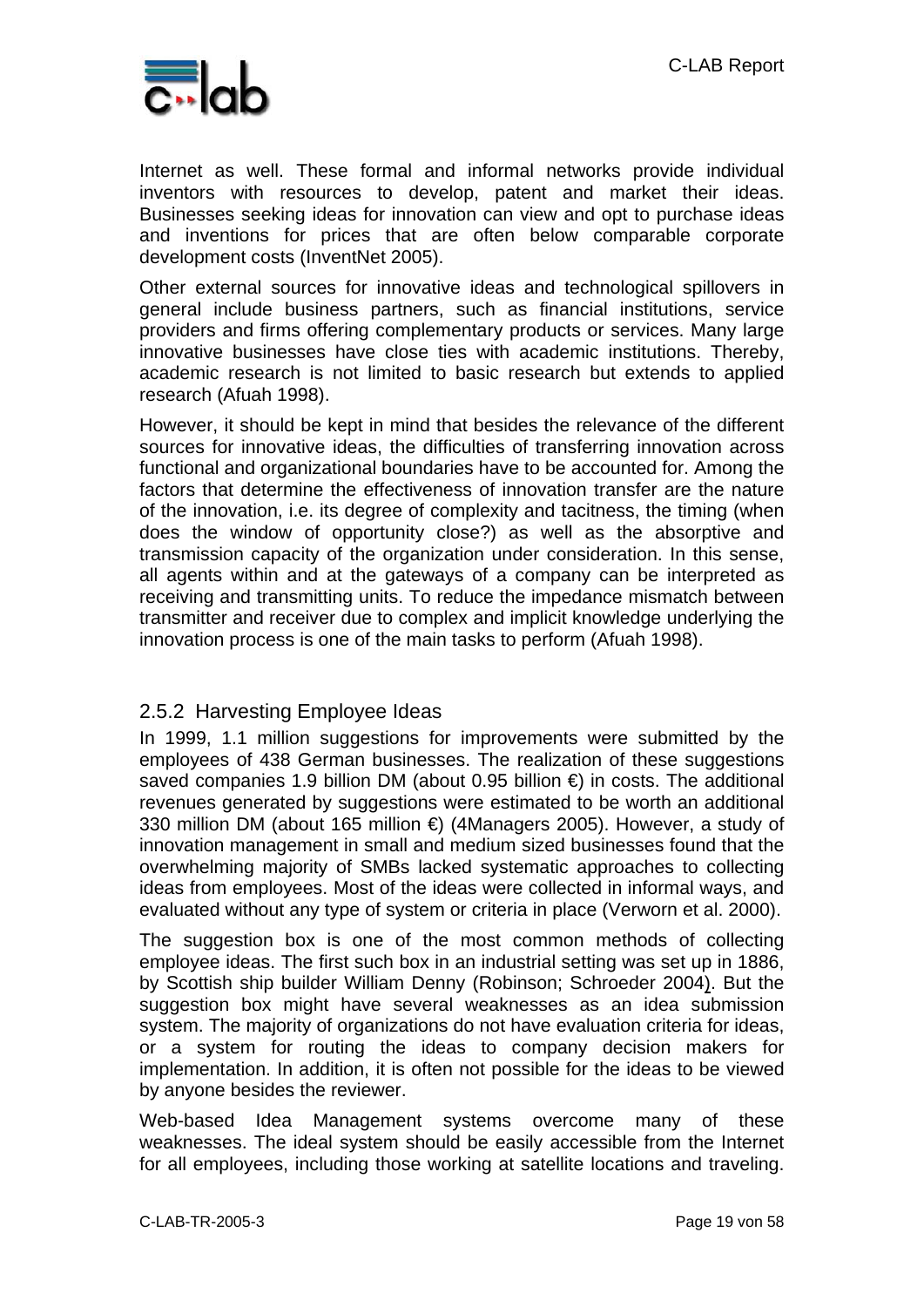

The software should be designed so that from the employee perspective it is intuitive, interactive, has a clear procedural flow and a reliable feedback mechanism. The system should provide information on what areas the company is seeking ideas in, the status of ideas, and especially a way to view a broad repository of ideas from others. Mechanisms for developing and refining the ideas submitted by others are a key component. Systems should also include an option for anonymity, allowing ideas to be submitted in confidence. From the reviewer's or manager's perspective, an ideal idea management software system should include opportunities to seek expert opinions, analysis tools for examining the idea pools to identify trends, and most importantly, a clear evaluation process. Scoring methods which use defined criteria ensure greater consistency of evaluations from multiple reviewers and reduce source biased evaluation. Tools for results tracking are important for administrators. From their perspective, an ideas management system should also be integrated with other enterprise systems and include a way to logically hand off ideas to the next phase management system for implementation (Baroudi 2002).

Many larger organizations have developed their own proprietary tools for the internal management of ideas, with varied degrees of success. Furthermore idea management systems software is currently marketed by a wide variety of companies. Some of the commercially available software systems on the market offer industry or organizational type specific packages and modules. JPB Inc. offers their "Jeni" ideas management software in multiple forms, including "JeniLITE" for small businesses, "JeniGov" for public and government agencies and "SylviaWeb Brainstorm" for idea generation in multinational organizations (http://www.jpb.com/jenni/index.php). Daimler-Chrysler uses a web-based ideas management system. In 2001, the system received over 69,000 suggestions. The implementation of some of these suggestions is credited with saving the company 62 million Euro that fiscal year (Baumgartner 2004).

The ideas that should be pursued by ideas management are not the 'big bang' radical innovation ideas. Small ideas are most easily implemented, and collectively the most profitable risk to pursue. The competitive advantage they provide is often not easily copied by competitors, and the implementation risks are generally low. Robinson and Schroeder published a study of the power of small ideas (Robinson; Schroeder 2004). Included in the study are numerous examples of organizations worldwide that have cut costs and generated profits from seemingly small ideas.

Robinson and Schroeder also establish links between the number of ideas submitted per employee, the implementation rate for ideas, and the sales growth and profitability of a company. They cite numerous companies around the world with high submission rates and extraordinary profits. Those companies have average annual idea submissions per employee ranging from 25 to 110 ideas a year (Robinson; Schroeder 2004).

Toyota is an example of a corporation that gathers and implements employee suggestions. As a part of the companies innovation strategy, *oobeya* (trans: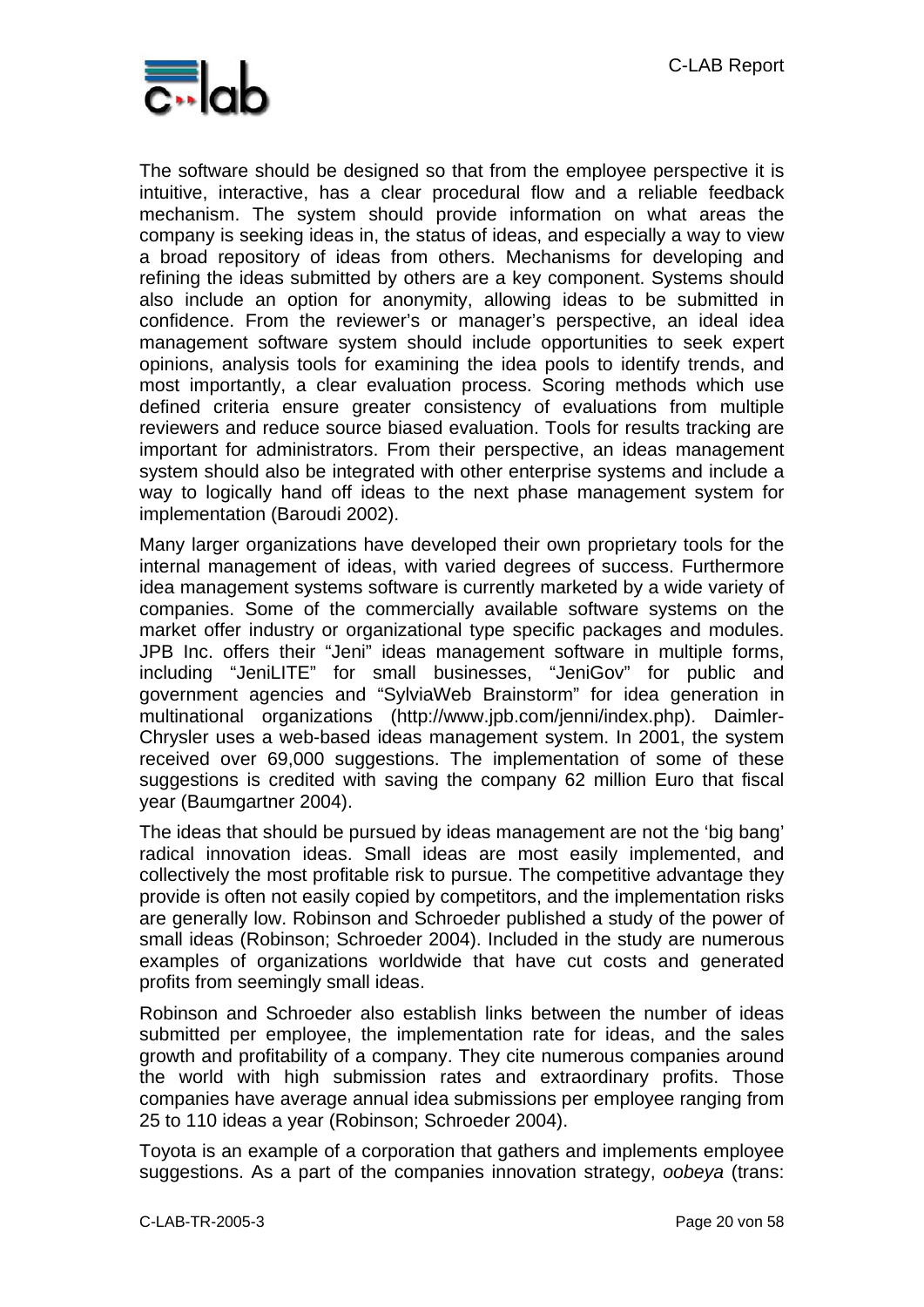

big open office) meetings are conducted at least twice annually, during which employees and managers reexamine the processes and methods of their functional areas. These meetings have produced major cost savings based on simple suggestions (Warner 2002). Furthermore, every employee of the company is empowered and obligated by the strategy of *Kaizen*, to continually improve their work and workplace. Toyota has received over one million improvement suggestions per year since the 1970s. An employee idea is submitted through a formal process for evaluation, and if feasible, implemented. The company has an 80% implementation rate for employee ideas. Employees who submit ideas receive recognition such as a certificate or story in the company newsletter and small non-monetary rewards (Baumgartner 2004; Das, Puri 2003).

#### 2.5.3 Ideas from Suppliers and Partners

Among the keys to successful innovation is collaboration. Companies that have undertaken TQM (total quality management) programs have found partnerships developed with suppliers and other business partners to be valuable sources of ideas for innovation. Verworn et al. found that suppliers were a relatively untapped source of innovation ideas for German small and medium businesses (Verworn et al. 2000). Among large businesses, suppliers and partners are more highly valued. A survey of international business leaders found that 40% of CEOs believe suppliers to be an important source of innovation, and about 35% feel the same way about alliances (partnerships) (Kambil 2002).

What is critical to gathering ideas and suggestions from partners and suppliers is structure. Networks to connect partner companies require both a common strategy and an established framework. Online document and information sharing portals, with mechanisms for access by partners and suppliers are a major step toward this goal. In addition, some companies have found that establishing joint ventures and joint work facilities to enhance faceto-face collaboration on problems to be helpful. What is required for this to happen is communication between company leaders, to develop a shared innovation strategy, and establish the ground rules and process framework for collaboration.

#### 2.5.4 Ideas from Customers

By far, the most important source for ideas in surveys of small and large businesses is customers. The importance of customers and users is stressed especially in the research conducted by von Hippel (1986, 1988, 2005). Von Hippel coined the term "lead-user", i.e. users who face new needs months or years before they become general in the marketplace. Lead-users do not only serve as a "need-forecasting laboratory for marketing research" (Hippel 1986), but also develop products and services themselves (Hippel 1988, 2005). The latter applies for example to cases where lead-users identify a drawback in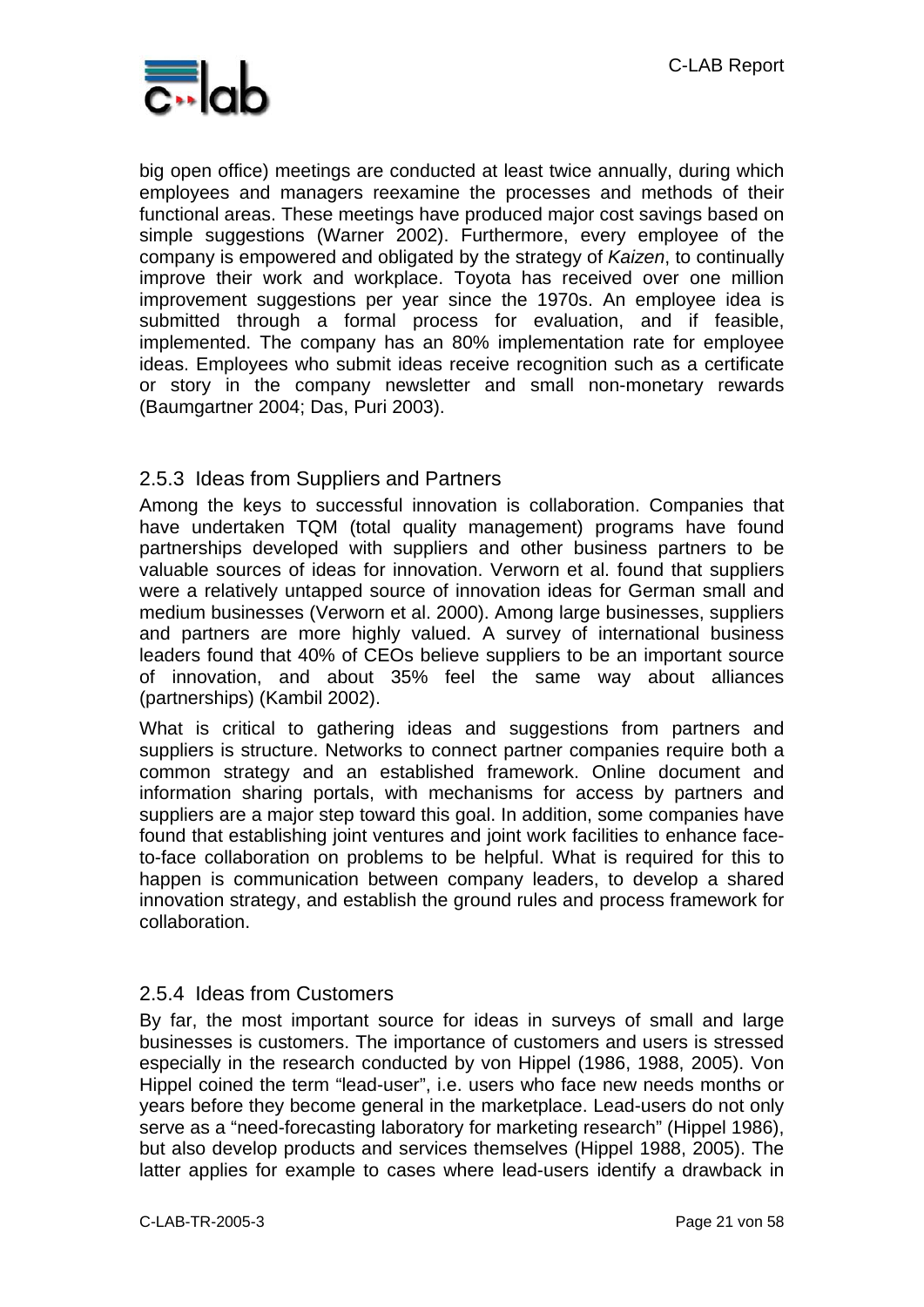

the construction of technical devices. Since they anticipate a relatively high benefit from obtaining a solution to their problem (Hippel 1986), lead-users may innovate. Several works in this field were able to provide empirical evidence for the "lead-user"-theory. Franke and Shah (2003) for example studied several sports enthusiastic communities, finding that almost 38% of the group members surveyed developed and built products for their own use. Ranging from incremental innovations to more "radical" innovations, there were still 23 % among these user-developed innovations that had commercial potential (Franke; Shah 2003; Hippel 2005).

The challenge in business lies in collecting ideas from customers and users. The methods for doing so are highly dependent on the industry and type of company. Companies that sell products or services to other companies have perhaps the least complicated methods of generating feedback and ideas. Many companies are seeking to develop innovation partnerships with their suppliers. Suppliers are no longer only responsible for several parts to deliver, but for whole systems that have to fulfill certain functions. These functions are essential in the further production process or even in the later usage of the product. In this respect often the supplier's role has changed from just being a supplier to become an important, market-orientated partner in the innovation process (Vahs; Burmester 2005).

The companies selling in the B2C (Business to Consumer) industries tend to have greater challenges. Methods for gathering ideas are highly dependent on the nature of the product or service. Some companies, such as Harley Davidson motorcycles, are able to tap into consumer ideas by becoming customers. Every executive of that company attends motorcycle rallies around the world, and is a regular rider of the company's products. By seeing the company's products from the customer perspective, the executives develop an empathy with the customer, and are able to listen to and understand feedback.

Apart from this there are many more methods of researching customer use in the consumer products industry. Feedback surveys, customer focus groups and blind preference testing have value, but can lead to skewed results.

The Coca Cola Corporation found itself losing shares in the North American market to Pepsi in the 1980s and became increasingly concerned over the "Pepsi Challenge," where consumers sipping small cups of the beverage in blind taste tests greatly favored Pepsi. Relying on focus groups and blind taste testing, the company developed "New Coke," also known as "Coke II." The formula was much sweeter than original Coca Cola, and tasted almost like Pepsi. When New Coke debuted on the North American market in 1985, the customer feedback the company received was almost universal – they hated it. Coca Cola made several mistakes, the most important of which was putting too much faith in blind taste tests. Because the consumers performing the tests were only taking small sips, the sweeter beverage was nearly always more popular. The 200,000 customer interviews that Coke performed were skewed, because, as the researchers had tried to point out, the questions were wrong and the methods used were not appropriate for trying to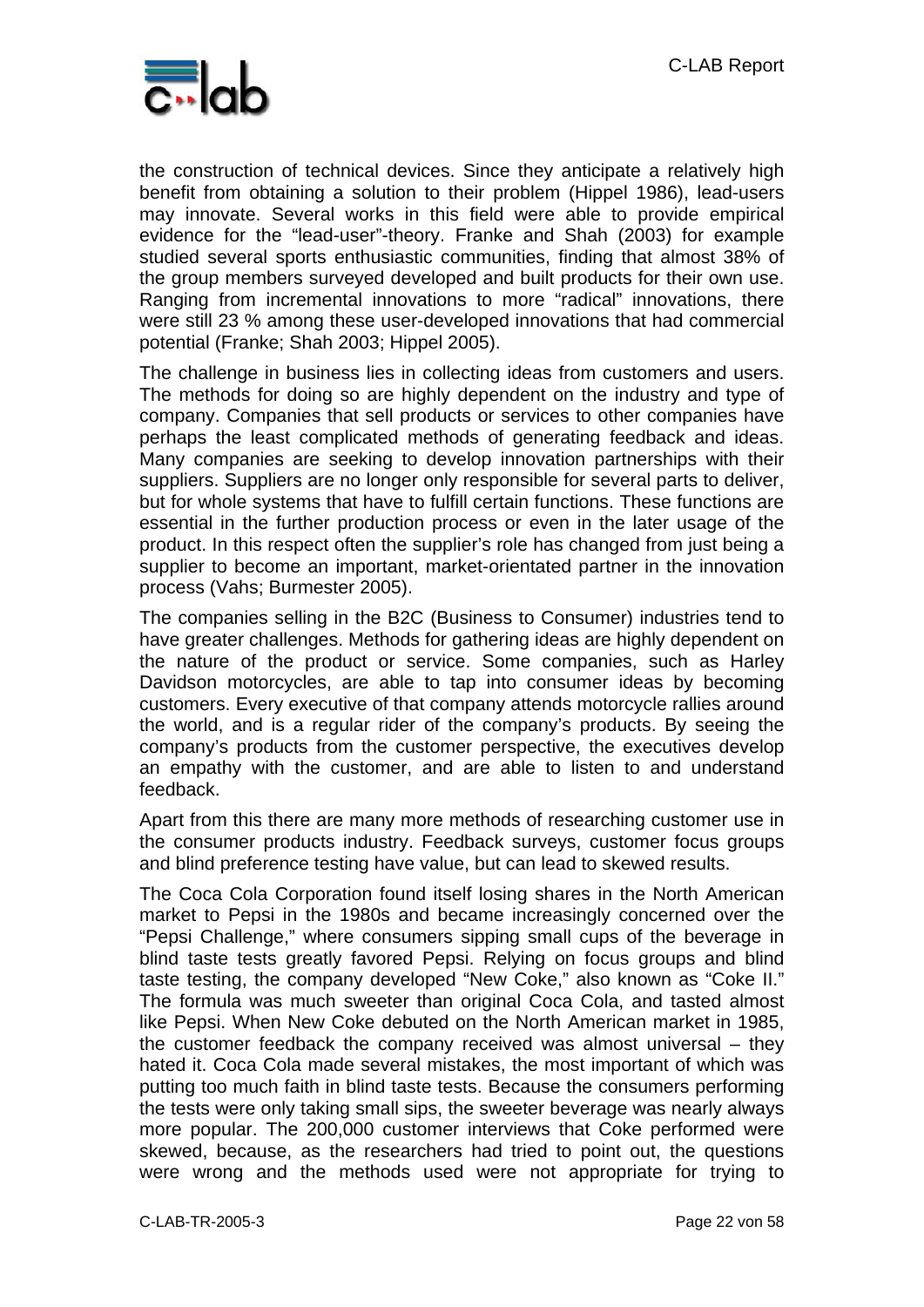

reformulate a flavor. Had Coca Cola performed real life user testing, such as sending cases of the sample product home with the customer and recording their reactions after a few weeks, the results would have been different. Coca Cola reintroduced its original formula to the North American market as Coca Cola Classic. The decision to tamper with a 99 year old formula that was loved around the world is regarded as one of the largest business blunders in history. One thing that the Coca Cola Corporation did right during the fiasco was not to fire, demote or reprimand the managers who made the decisions that led to "New Coke." "They had the courage to put their jobs on the line, and that's rarely done today at major American companies," said Herbert A. Allen, President of the Compensation Committee at Coca Cola. Roger Enrico, then President of Pepsi USA, has argued that mass firings would have put everyone on notice that risk-taking was discouraged at Coca Cola, and would have caused a major drop in work performance (Bastedo; Davis 1993).

Whirlpool, a North American manufacturer of home appliances, makes customer observation research a major part of the design process for new products. By observing customers as they interact with appliances – loading a dishwasher, washing and drying laundry, changing the filter for the water dispenser system of a refrigerator, cross-functional teams of engineers, designers and anthropologists are able to make products more intuitive to use (Salter 2005).

Another way for companies to gather ideas from their customers is through contests and idea suggestion sites. Church & Dwight, manufacturers of Arm & Hammer, the leading brand of baking soda in North America, have kept a 170 year old brand fresh by holding contests for alternative uses and having feedback forums. The alternative uses that resulted have earned Arm & Hammer a place in 95% of American homes. The company's marketing team promotes the customer ideas of using the bicarbonate of soda (baking soda) as a deodorizer, cleaning product, antacid, etc. The customer submitted ideas have even been used to extend the Arm & Hammer brand to include toothpaste, deodorant and laundry soap, all based on bicarbonate of soda (Makely 1999).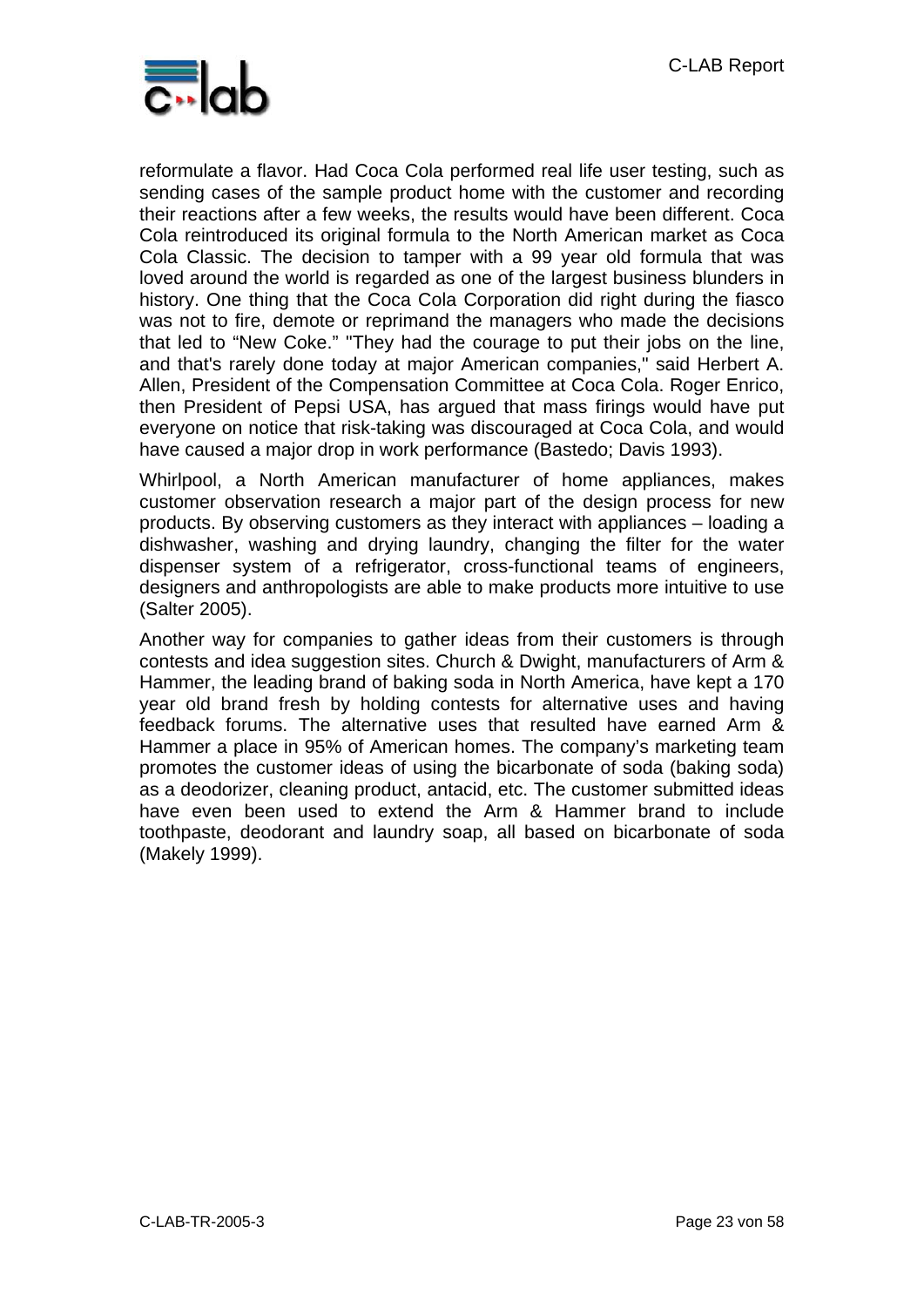

## **3 Generating Ideas through Creative Processes**

### *3.1 Creativity*

Given the definition that "technological innovation involves the solution of problems" (Dosi 1988), it is obvious that this kind of problem-solving is usually far from being solved in a purely logical and routinized manner. Thus, problems that have to be solved by an innovative solution are initially illdefined problems (Schlicksupp 2004). To solve them requires creativity. Internally generated ideas may have the highest potential for innovation in an organization. To best generate and preserve ideas in a transferable state, creativity techniques are necessary. In order to understand and use creative thinking techniques effectively, background knowledge of the creative process and thought processes is necessary.

The most widely used model of the creative process was developed by Henri Poincaré (1921). The model of the creative process consists of four phases (Schlicksupp 2004):

- 1. preparation,
- 2. incubation,
- 3. illumination and
- 4. verification.

The *preparation* phase begins with the recognition, analysis and understanding of the problem. This involves gathering and analyzing available knowledge and background material relating to the problem, to build a solid general working knowledge of the subject. The phase also includes working intensively with the problem; attempting to break the problem into components, attempting to solve sub-problems, and to understand the interdependencies of the problems components (Schlicksupp 2004).

The *incubation* phase involves doing nothing. The preparation phase worked with the problem in the conscious mind and prepared the subconscious to produce new ideas. During this phase, the creative thinker should push the problem out of his or her mind, and occupy him or herself with something else. Working on a parallel problem may be helpful during this stage (Konnerth  $2005$ ).<sup>1</sup>

 $\overline{a}$ 

<sup>&</sup>lt;sup>1</sup> The Japanese inventor Dr. Yoshira Nakamatsu holds more patents than any other individual. His inventions include the floppy disk, the CD, CD player, digital watch, and a host of others. He described his methods for coming up with innovative ideas in an interview. He spends time in what he called his "static" room, a calm, peaceful room filled with only natural things, such as flowing water and rock gardens. Then he moves to a "dynamic" room, where he listens to different types of music, before moving to his swimming pool, where he claims his ideas come to him underwater. In addition, he is a frequent napper. At the time he was interviewed in 1990, he held over 2300 patents (Nakamatsu 1990)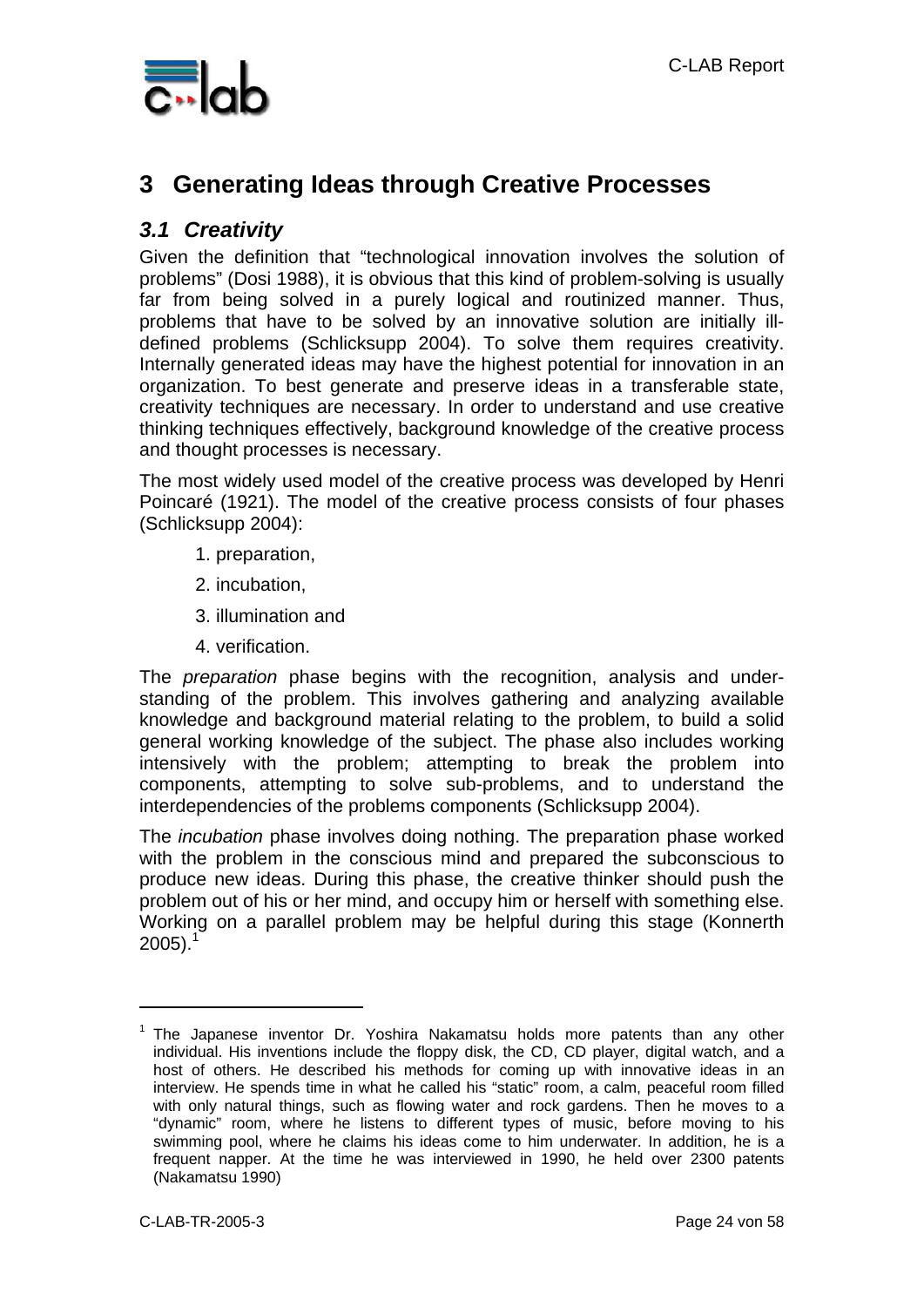

What all of these practices do, is free the subconscious mind and allow it to work with the problem. This will lead into the third phase, the *illumination*. This phase has also been referred to as the enlightenment, the lightning strike, and the mind blitz. The creative thinker will be hit with a creative insight, a sudden idea, or a vision. These lightning bolt ideas can strike unexpectedly, and often go unrecognized or are forgotten in a short time. Many creative thinkers report that ideas come to them during dreams. It is therefore important for the creative thinker to have resources available and train him or herself to recognize and express these ideas. Illuminating ideas can sometimes be triggered by various experiences, using metaphors, observing nature, listening to music, etc.

The fourth phase of the creative process is *verification*, also known as validation. The ideas developed during the third phase are presented and analyzed. During this phase the focus is on the solution to the problem. Ideas are looked over to determine if they make sense, and then analyzed to determine if the workable ideas are practical. Solutions are then developed and implemented, and the creative process cycles to the next problem.

The creative process involves purposeful problem and information analysis, imaginative idea generation and critical evaluation of the ideas. The creative process is a balance between analysis and imagination. Early creative process models credited (or implied credit to) subconscious processes as the source for ideas, largely out of the direct control of the thinker. More modern models generally imply that creative ideas are generated purposefully, under the direct control of the thinker (Plsek 1996; Simon 1986).

### *3.2 Foundations of Creativity Techniques and Limitations*

Creative process models generally involve moving ideas and information from the conscious, cognitive mind to the subconscious mind, and vice versa. This process is hindered by internal censors, or barriers, which prevent the free flow of ideas. Creativity techniques are tools to present problems and stimulate individuals or groups to generate a flow of ideas, while overcoming internal barriers (Schlicksupp 2004).

Creativity techniques provide structure and separation between the thought processes. The thought processes of the mind can work in two directions; convergent and divergent. Convergent thinking serves to restructure problems and to arrange possible solutions into existing contexts. Divergent thinking is about mental flexibility and originality. According to Guilford; Hoepfner, the last trait necessary for creativity is cognitive capability, i.e. the capability to identify and to understand problems (Guilford; Hoepfner 1976).

In Fig. 4 it is depicted how the different patterns of thinking are used and how the creativity process is influenced. First of all, the problem to be solved has to be defined. Therefore convergent thinking is needed in a logical phase to collect information about the problem and about potential solution approaches.

C-LAB-TR-2005-3 Page 25 von 58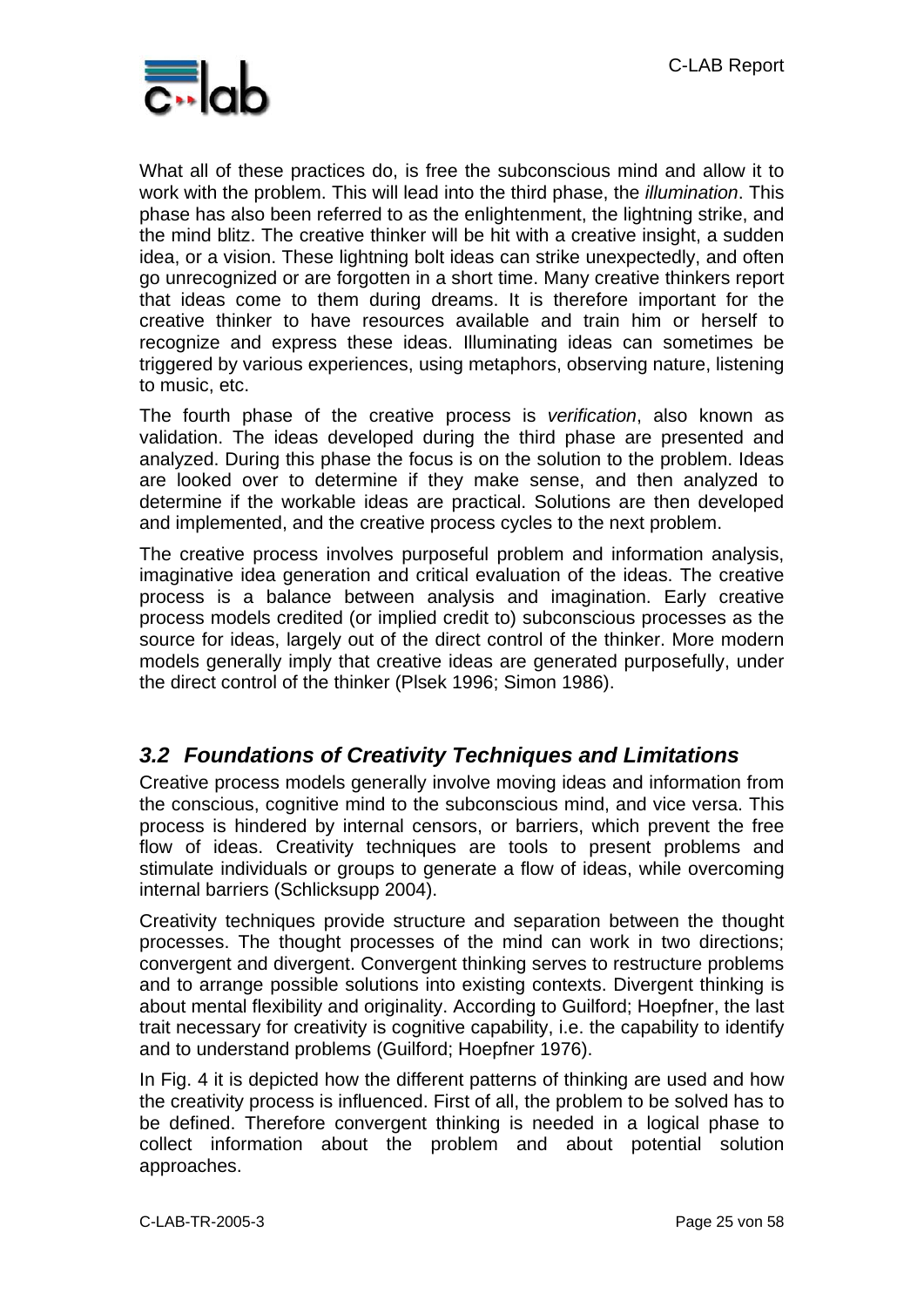



Figure 4: Typical Course of Creativity Processes (Adapted from Vahs; Burmester 2005)

Then, in an intuitive phase, the problem must be transferred to the subconscious mind in order to identify new ideas which might solve the problem. During this idea finding stage (i.e. incubation and illumination) the problem is enhanced. In this respect the thought processes are primarily divergent (see chapter 3.1). Finally, in the critical phase, the potential solutions to the problem are evaluated and prioritized for example in terms of technical feasibility, efficiency and other pre-defined criteria. It is obvious that the step of evaluation is necessary to identify the most promising ideas and rests upon convergent thinking patterns.

It is absolutely critical that the thought processes be separated. In particular, idea finding must be separate from evaluation. This prevents the barriers to ideas that internal censors erect, which prevent the flow of creative ideas (Schlicksupp 2004). There are several techniques that support individuals or groups in generating new ideas and solving complex problems. Among them are methods with an analytical approach like the Morphological Chart, Progressive Abstraction, Attribute Listing etc. as well as methods with a more creative, intuitive approach (e.g. Brainstorming, Method 635, Synectics). The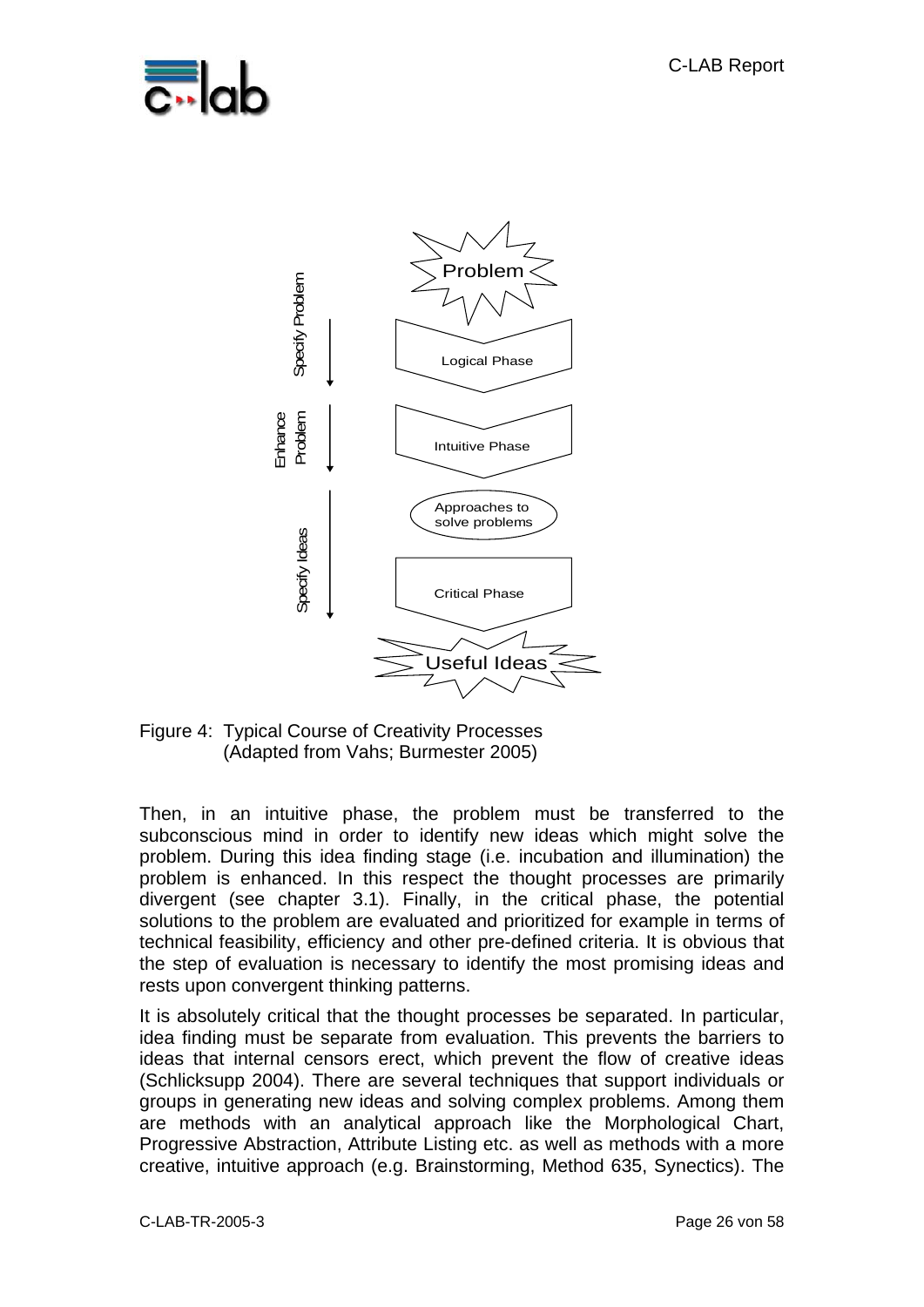

suitability of a specific method depends on the problem that needs to be solved. Brainstorming and Method 635 are usually chosen when a list of existing solutions has to be compiled. A typical example may be the question: "What kinds of sources are appropriate to produce light?" Attribute Listing is a suitable method for problems that ask for relations and structure; i.e. "What kind of functions would the light have to fulfill?" The Morphological Chartmethod is able to exchange, restructure, and rearrange existing attributes, devices or ideas. In the above context the task would be to develop a concept for a device that allows for a flexible positioning of the light (Schlicksupp 2004).

The creative process is often hindered by psychological and sociological barriers (Schlicksupp 2004). Psychological barriers comprise internal and mental barriers. Internal censors and rigid thought patterns, e.g. a dominating focus on material worth like "…and what is this going to bring me?" have been identified as a blocker of creative thought. Mental barriers to creativity include seeking absolute answers (such as in the field of mathematics), perfectionism, complacency with the present situation, and failure to trust ones own abilities. Being non-confrontational and seeking to avoid conflict is also a hindrance, as it prevents the expression of ideas that run contrary to established norms. Being overly quick to formulate and give opinions is also a barrier to creativity, because it does not allow the incubation and formulation of new ideas (Schlicksupp 2004).

Within organizations and society there are barriers to creativity. In addition to those mentioned in the research of Amabile, such as time pressure, barriers to communication, fear and distractions (Amabile 1998; Amabile et al. 2002), there are more basic social blockers of creativity. Lack of objectivity, due to rivalries or conflicts of interest is harmful to creativity, particularly in the analysis and evaluation processes. Organizational structures with large numbers of committees, review boards, and bureaucracy discourage and stifle the development of creative ideas (Schlicksupp 2004). Strict chains of command and feelings of anonymity are barriers as well. Goals that are not challenging do not encourage creativity, but poorly developed goals that are out of reach are barriers that shut down creative processes (Stevens 1995).

The sociological barriers to creativity that are possibly the most prevalent in organizations are tradition and criticism. Traditions, taboos and sacred cows are creativity killers. They prevent creativity and innovation. Generally, taboos and sacred cows are based on assumptions. By their nature, these assumptions are not allowed to be questioned or examined, preventing creativity from flowing in such directions. Negative criticism is a strong social barrier to creativity. It exists in many forms in organizations. These include blatant and subtle verbal criticism, poor evaluations of creative employees deemed 'eccentrics,' and body language and non-verbal cues during presentations, meetings and conversation. In order to support and encourage creativity within an organization, it is important that managers understand the effects, both intended and unintended, of their communications (Schlicksupp 2004).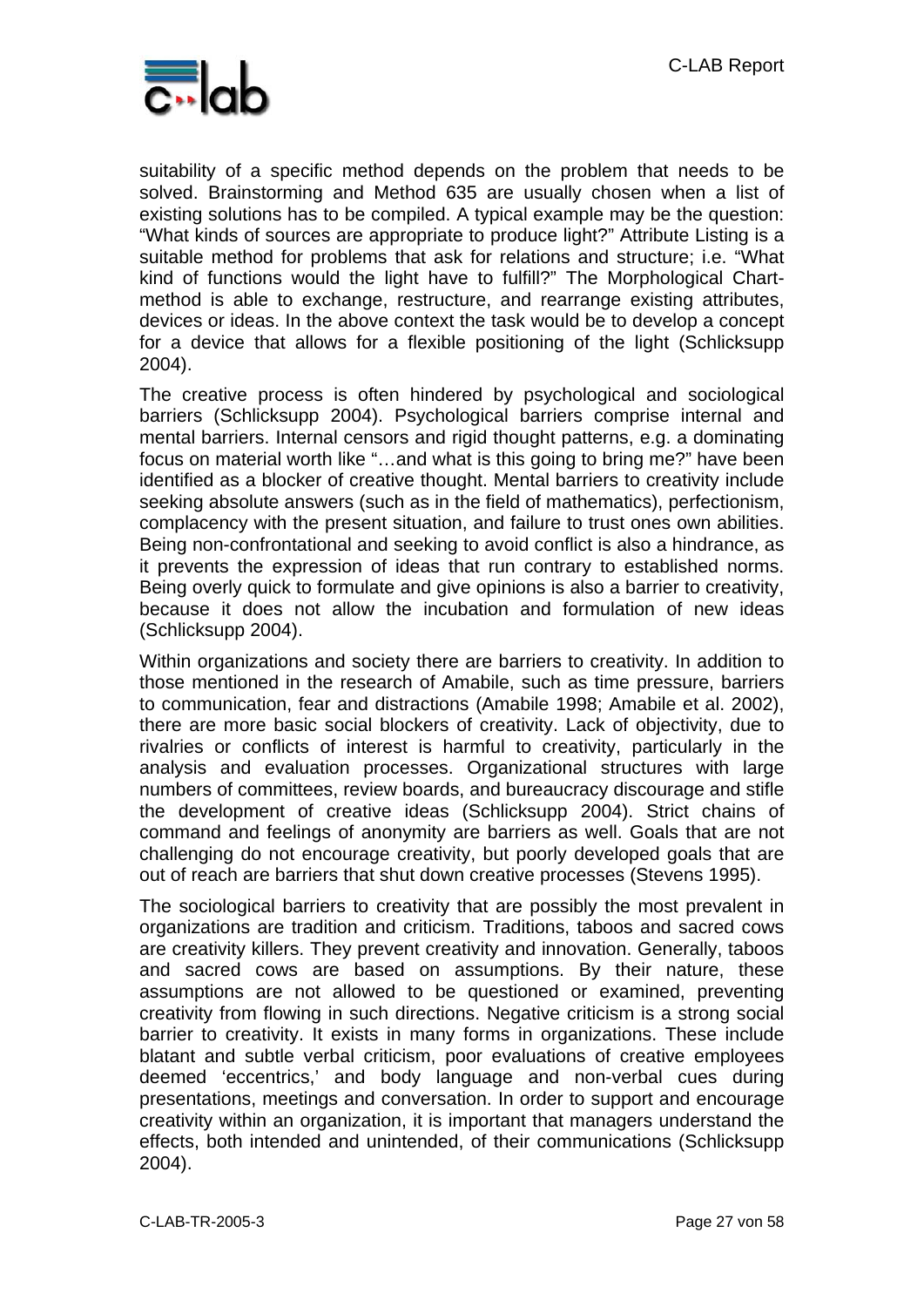

### *3.3 Creativity in Organizations and Popular Myths*

Individual creativity and organizational creativity are two interdependent aspects. As mentioned above, there may be organizational barriers that hamper creativity, no matter how creative the individuals are.

This is why it is important not only to concentrate on the creativity of the individual, but to stimulate the creativity in an organizational context. Schlicksupp (2004) mentions three factors: information flow, integration, and cooperation. To achieve a better flow of information requires open communication by means of a minimum of regulated work-flow, projectoriented teams, and "job-rotation". Integration serves to minimize rivalry within an organization and can be achieved if clear goals are communicated, human resources development and their promotion are done in a systematic way and innovative ideas are generally appreciated. Finally, cooperation is needed to make the process of problem-solving more efficient and to strive for a synergetic surplus (Schlicksupp 2004).

Empirical evidence for the factors that promote or hamper creativity was provided by the research conducted by Amabile (e.g. 1996, 1998, 2002). Beginning in 1996, Amabile et al. began a ten year study of creativity in the modern business environment, outside of controlled laboratory conditions. The research was described as the first study of "creativity in the wild". Amabile developed a model of creativity based on her earlier research of creativity under controlled conditions. The model identifies five environmental elements that affect creativity (Amabile et al.1996):

*Encouragement* – organizational, supervisory and work group encouragement. They all foster creativity as for example a risk-taking mentality, goal clarity and diversity in team member background encourage employees to generate and appreciate new ideas.

*Autonomy* – the freedom to organize the work and responsibility to make decisions foster intrinsic motivation and thus creativity.

*Resources* – extreme resource restrictions impede creativity, because they give the impression that the project is less valuable.

*Pressure* – to a certain degree it is perceived as challenging; i.e. this kind of pressure has a positive effect on creativity. It turns out to be negative when it is perceived as excessive work load pressure.

*Organizational barriers* – conservative thinking and rigid management structures impede creativity. It is argued that these factors are perceived as controlling and thus intrinsic motivation necessary for creativity decreases.

Amabile states that she advocates "smart management." Open communication is essential between and within all levels of an organization. Intrinsic motivation is also key. The aim of managers should be to facilitate creativity in their employees. To help achieve this goal, employees should be given autonomy and allowed (and encouraged) to take ownership of their work. Managers should work to eliminate barriers in communication, and to make sure that employees understand why their work (and deadlines) is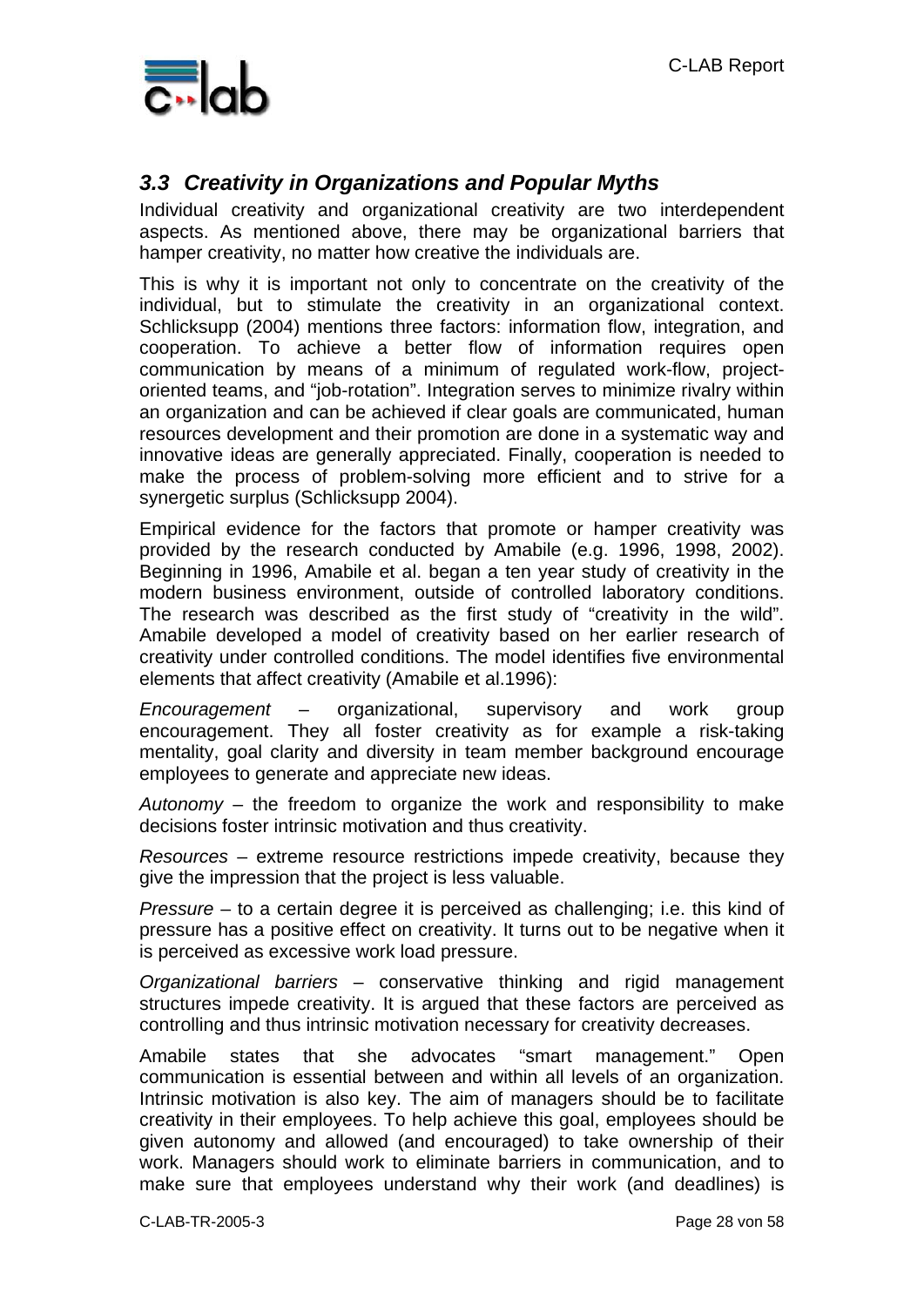

meaningful. Managers should also act to shield employees from distractions when they are under pressure. Another key role of the lower level managers is to shield the creative employees from criticism of their ideas. Simply put, the key to smart management is to value and recognize the employee (Amabile 1998; Amabile et al. 2002).

Although there are models that aim to describe creativity and creative processes it is difficult or almost impossible to enforce creativity. Nevertheless organizations can try to provide conditions that support creativity. As discussed earlier an innovation culture supports the occurrence of innovations and promotes creativity at the same time. Apart from measures that advance creativity there are also aspects that hinder creativity. These are discussed as myths of creativity (Amabile 1998; Amabile et al. 2002; see also Breen 2004).

#### *Creativity Comes From Creative Types*

During interviews with senior managers, Amabile asked "where in your organization do you want to see creativity?" The responses were almost invariably "R&D, Marketing and Advertising." When asked where they did not want to see creativity, the most frequent reply was "Accounting". What the managers failed to understand was that any person with normal intelligence can be creative. Creativity is not limited to certain occupations. As an example, there have been (completely ethical) creative innovations in the financial field, such as activity based accounting, which are major assets for companies. Creativity is dependant on experience (including knowledge and technical skills), talent, the ability to think in new ways and intrinsic motivation.

#### *Money Is a Creativity Motivator*

The research that Amabile cites to disprove this myth shows that employees do not actively think about their salary on a daily basis. Pay for performance plans have been shown to have a negative effect on creativity. The reason for this is that employees become risk-shy, and are afraid of trying out new ideas, because every move they make affects their compensation. Employees need to feel that they are compensated fairly, but the research that Amabile's team conducted shows that employees place more value to a work environment where creativity is supported, valued and recognized, than on monetary compensation.

#### *Time Pressure Fuels Creativity*

The diary study found that many employees believed that they worked most creatively under the pressure of extreme deadlines. Analysis of their journals actually showed the opposite to be true. Employees were least creative under the stress of extreme time pressure. In addition, they often had a "time pressure hangover" for two days afterwards, in which creative thought was impossible. Workers facing impending deadlines do not have adequate time for the incubation of creative ideas. Amabile states that the reason many employees feel they work better under time pressure is focus. For many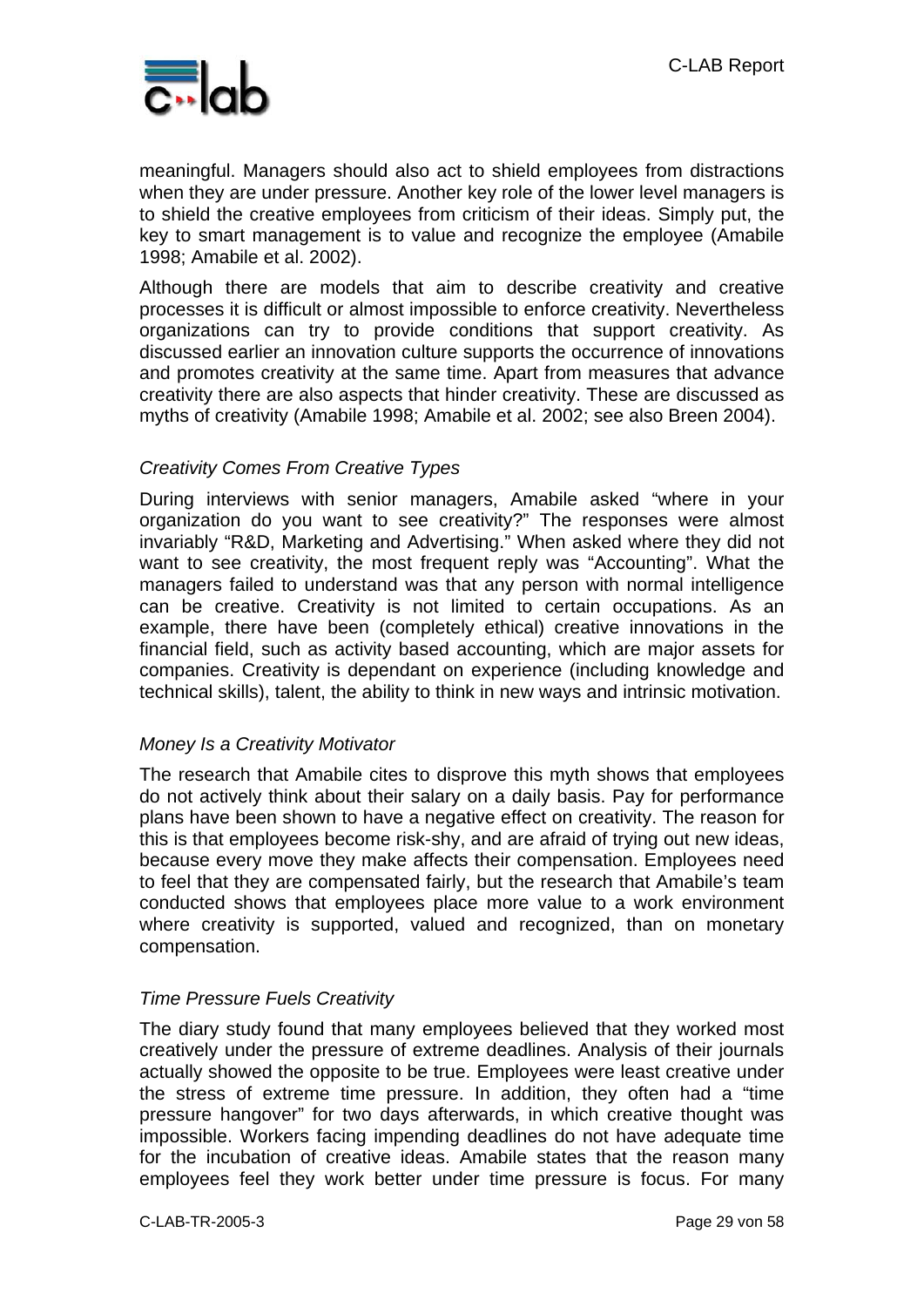

employees, the only time they can eliminate or reduce the distractions in their work environment and focus is when faced with urgent deadlines. Of vital importance, is that employees understand the reasons for urgent deadlines – not just that an assignment needs to be done by a certain time. Amabile has published several articles on this topic and developed a time pressure creativity matrix (see Tab.3).

|                          |      | <b>Time Pressure</b>                                                                                                                                                                                                                                                                                                                               |                                                                                                                                                                                                                                                                                                                                                                                                                                                                                                                                                                                                                |  |  |  |
|--------------------------|------|----------------------------------------------------------------------------------------------------------------------------------------------------------------------------------------------------------------------------------------------------------------------------------------------------------------------------------------------------|----------------------------------------------------------------------------------------------------------------------------------------------------------------------------------------------------------------------------------------------------------------------------------------------------------------------------------------------------------------------------------------------------------------------------------------------------------------------------------------------------------------------------------------------------------------------------------------------------------------|--|--|--|
|                          |      | low                                                                                                                                                                                                                                                                                                                                                | high                                                                                                                                                                                                                                                                                                                                                                                                                                                                                                                                                                                                           |  |  |  |
| Likelipood of Creativity | high | Creative thinking under low time<br>pressure is more likely when people<br>feel as if they are on an<br>expedition. They:<br>• show creative thinking that is<br>more oriented toward generating<br>or exploring ideas than identifying<br>problems<br>tend to collaborate with one<br>person rather than with a group                             | Creative thinking under extreme<br>time pressure is more likely when<br>people feel as if they are on a<br>mission. They:<br>• Can focus on one activity for a<br>significant part of the day<br>because they are undisturbed or<br>protected.<br>believe that they are doing<br>important work and report<br>feeling positively challenged by<br>and involved in the work.<br>• show creative thinking that is<br>equally oriented toward<br>identifying problems and<br>generating or exploring ideas.                                                                                                       |  |  |  |
|                          | ΜÓ   | Creative thinking under low time<br>pressure is unlikely when people<br>feel as if they are on autopilot.<br>They:<br>receive little encouragement from<br>senior management to be<br>creative.<br>• tend to have more meetings and<br>discussions with groups rather<br>than with individuals.<br>• engage in less collaborative work<br>overall. | Creative thinking under extreme<br>time pressure is unlikely when<br>people feel as if they are on a<br>treadmill. They:<br>• fell distracted<br>experience a highly fragmented<br>workday, with many different<br>activities.<br>• don't get the sense that the work<br>they are doing is important.<br>• feel more pressed for time than<br>when they are "on a mission"<br>even though they work the same<br>number of hours.<br>• tend to have more meetings and<br>discussions with groups rather<br>than with individuals.<br>experience lots of last-minute<br>changes in their plans and<br>schedules. |  |  |  |

Table 3: Time Pressure/Creativity Matrix (Amabile et al. 2002)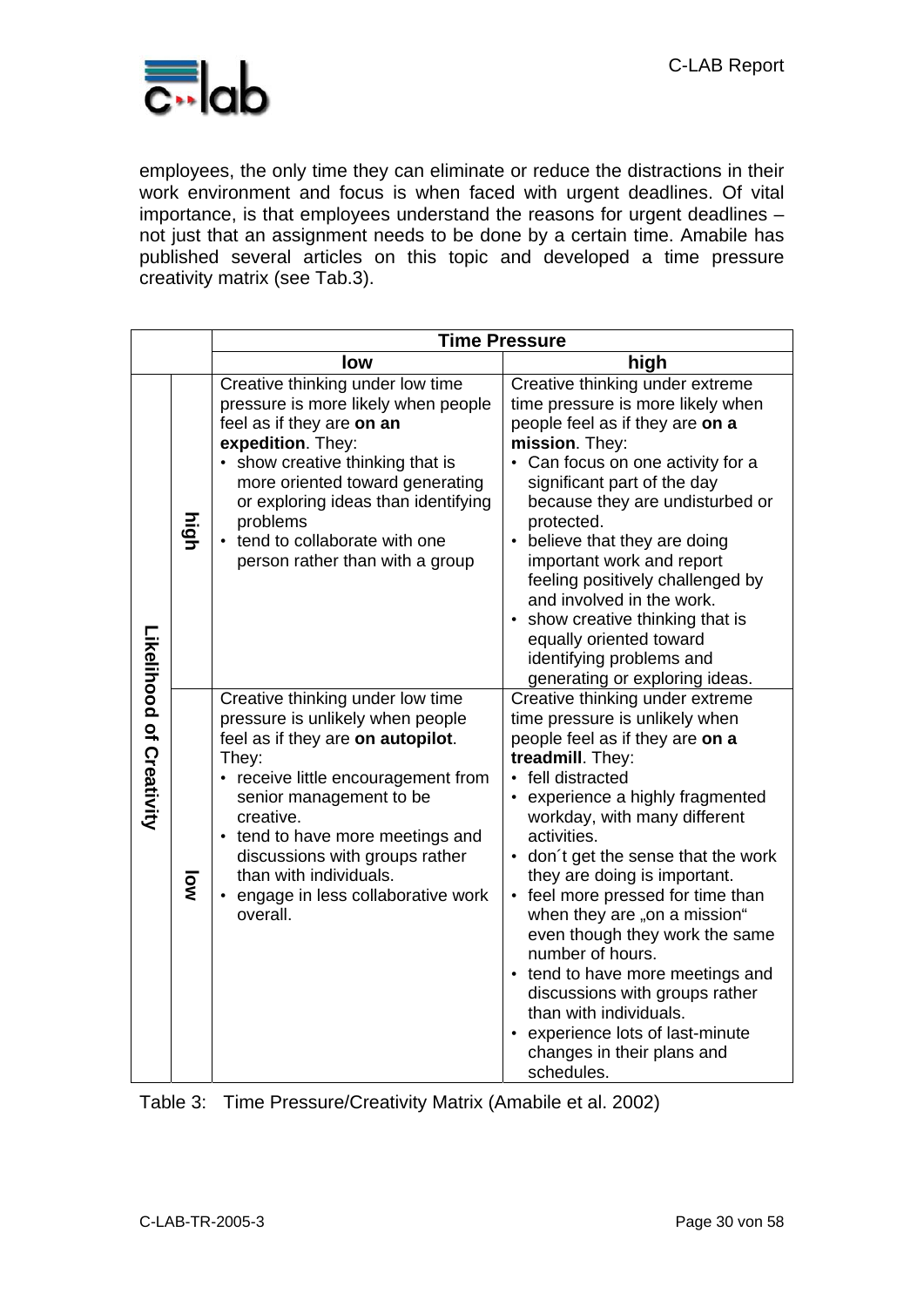

#### *Fear Forces Breakthroughs*

The myth of the creative artist with a tortured soul does not have any factual basis in Amabile's research. The analysis of journal entries that were coded for emotions found that creativity is positively associated with feelings of joy and love, and negatively associated with anger, fear and anxiety. The journal entries showed that employees were happiest when they had a creative idea, and that creative ideas were more likely to occur if the employee had been happy the previous day.

#### *Competition Beats Collaboration*

In several industries (especially high-tech), there is a belief among managers that internal competition fosters innovation. Amabile forwards that creativity and innovation are more likely to result from collaboration between individuals and teams within an organization. When faced with internal competition, information and idea sharing ceases and this is particularly destructive because "nobody in an organization has all off the information to put all the pieces of the puzzle together".

#### *A Stream-Lined Organization Is a Creative Organization*

This myth is largely the result of Public Relations spin and consultants attempting to justify layoffs. The exact opposite is true. Amabile's team studied a 6,000 employee division of a global firm during the entire 18 month course of laying off 25% of the workforce. Every single stimulant of creativity dropped, and was down five months after the layoffs were completed. The anticipation of the layoffs had a greater negative effect on creativity than the actual downsizing did. Insecurity and fear of the unknown led employees to disengage from their work, and stifled the intrinsic motivation that generates creativity.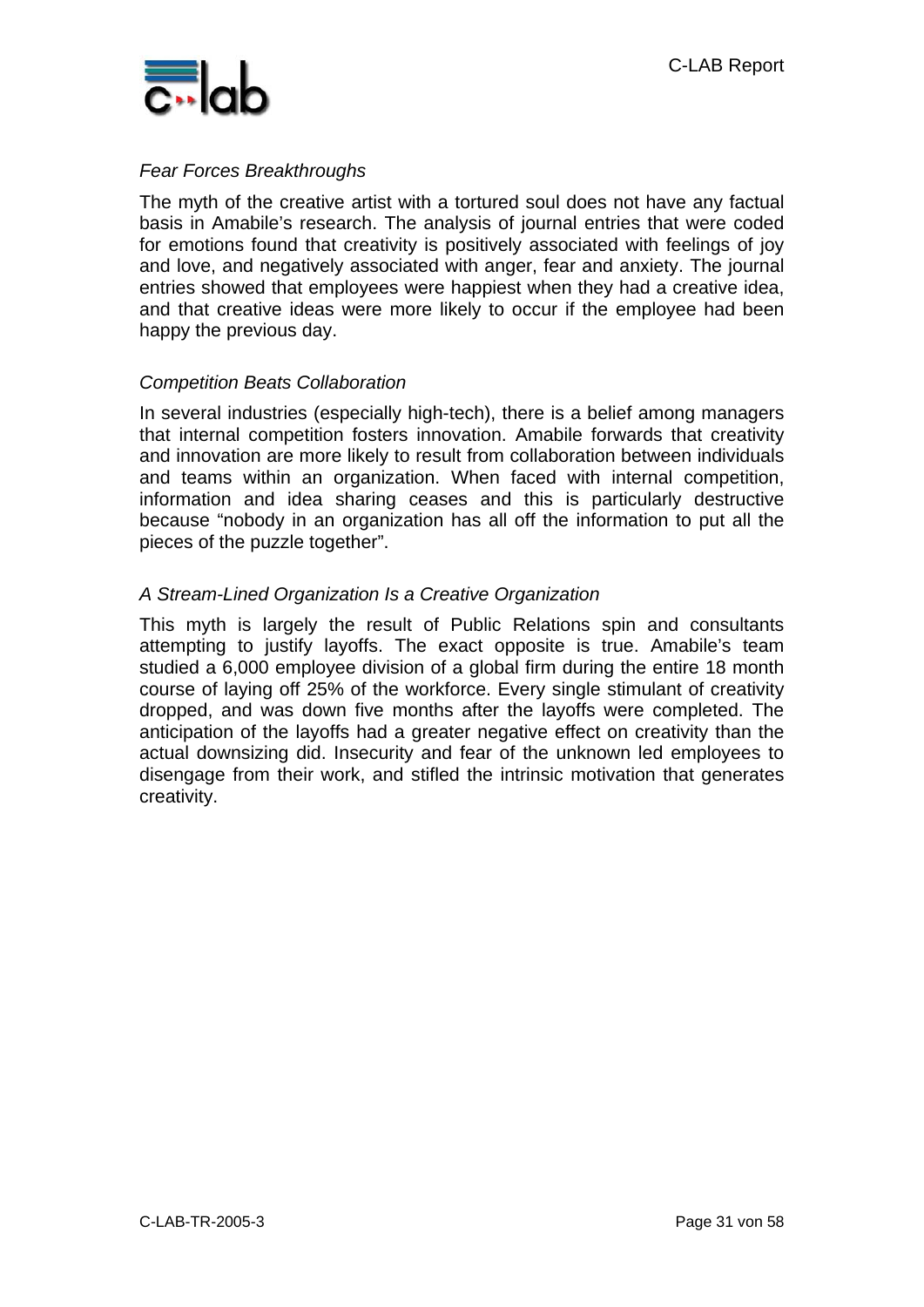

## **4 Evaluation, Implementation, and Measurement**

#### *4.1 Evaluation of Innovative Ideas*

All of the ideas and problem solution proposals generated by creativity techniques are by no means equal in quality or necessarily feasible. The techniques briefly discussed in this chapter can be used to evaluate and make decisions about proposed ideas and to examine alternatives in a decision making process respectively. As a reminder to what was said above, it is the convergent thinking process which is primarily needed for this kind of task. Divergent thinking serves the purpose for collecting and developing ideas from various sources (Rangaswamy; Lilien 1997). Concerning the evaluation process, collecting ideas is generally the easier part of innovation and idea management. Turning the lists of hundreds of ideas of varying quality into a short list of actionable alternatives is the challenge of the evaluation and selection processes of idea management. This difficulty also tends to be reflected in the procedure of idea evaluation in business. Up to now the evaluation process in many companies is rather intuitive and "ad-hoc" (Vahs; Burmester 2005).

Empirical evidence for this drawback was provided by researchers of the TU Hamburg-Harburg. They discovered that of the 21 small and medium sized business leaders surveyed, 16 stated that their company had no method for evaluating innovation ideas. Five said their companies conducted market analysis of potential ideas, four conducted traditional cost estimates and two conducted investment appraisals. Only one respondent said that his or her company used scoring techniques in evaluating ideas (Verworn et al. 2000).

Far too often, idea evaluations are made by a single manager based on gut feelings, without using a list of relevant criteria. However, nearly all of the innovation management best practices companies have a policy of evaluating new ideas in a committee composed of members from various backgrounds. The most critical factor in their idea evaluation process is having a set of clearly defined criteria that new ideas must meet to be accepted (Cooper; Kleinschmidt 1993). By establishing a framework for the idea evaluation process, the need for gut feelings is removed, along with (at least some of the) potential bias of individuals. Clear criteria allow an idea evaluation committee to examine a suggestion or concept logically, and score it in a consistent manner.

In the above mentioned study fifteen managers and decision makers said that *market demands* were the most important factor in their decision making process. Twelve used *technical feasibility* criteria, eleven looked at *development costs* and ten analyzed the *profit potential*. Eight decision makers used *development time* in their decision criteria. If the getting new products to market faster and increasing the profitability (while decreasing the time to profit) are goals of innovation management, the small and medium sized business leaders surveyed are not evaluating ideas with the right criteria. Furthermore it is important to note that the majority of respondents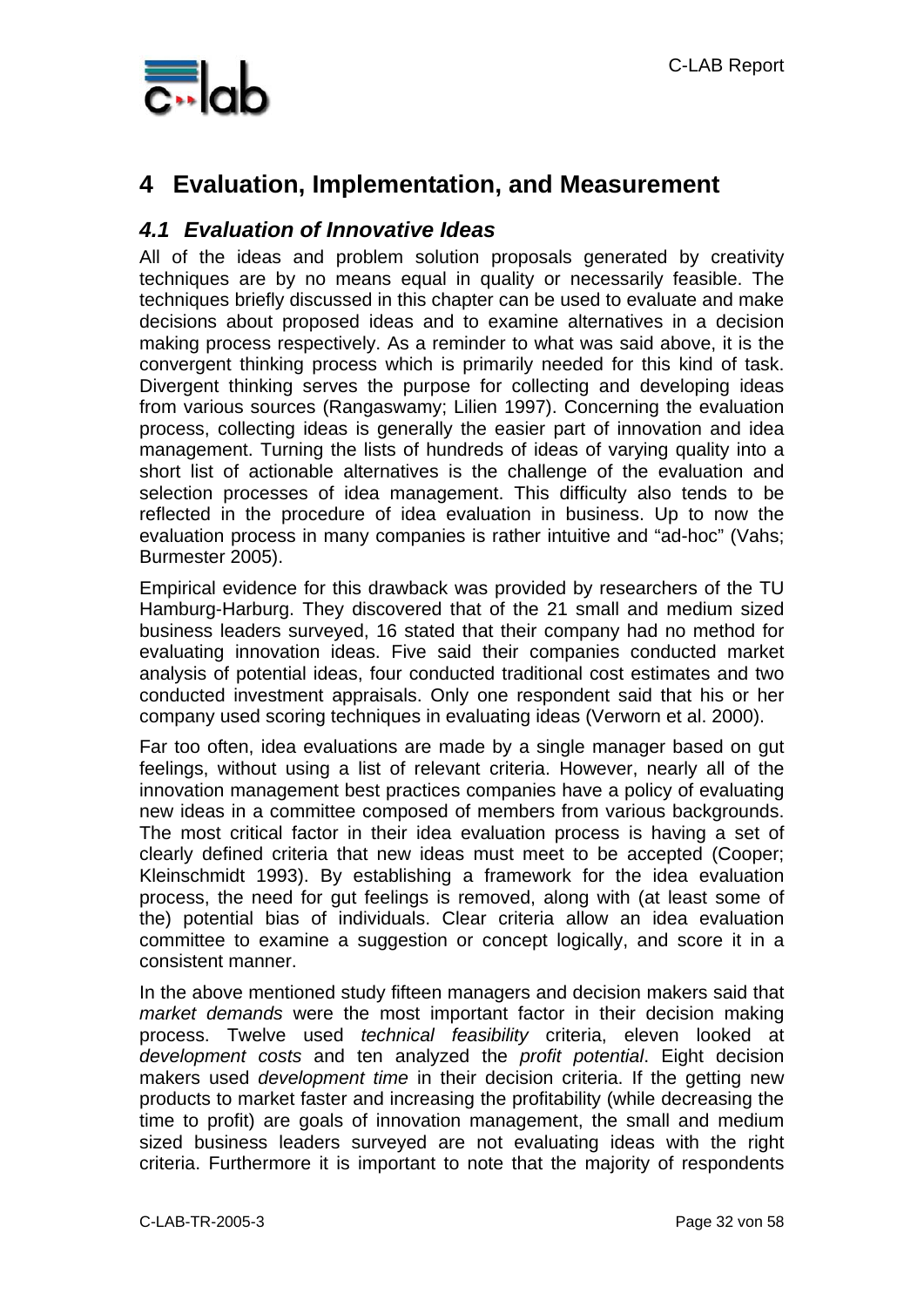

had stated earlier that their company did not have a clearly defined idea evaluation process at all (Verworn et al. 2000).

Criteria for evaluating ideas and decision making are different for each company, based on the industry, size, resources, competition, markets, risk tolerance, culture and most importantly the innovation strategy of the business. If a strategy is well developed, the criteria for idea evaluation should be apparent. For example, if decreasing the time to market is an important component of the innovation strategy, the time required to develop an idea should be a decisive evaluation and decision criterion. What is most important is that evaluation criteria be used consistently, so that ideas and decision alternatives can be compared objectively.

To assist in the evaluation of ideas, idea management software systems generally include decision making and evaluation tools. An overview of software tools for new product development is provided by Rangaswamy and Lilien (1997). According to the development stage under consideration (e.g. *idea evaluation*), they present the specific software (e.g. "*Expert Choice*") and the theory underlying (*Analytical Hierarchy Process by Saaty 1980*). One of the core concepts which is to be found in many (software) evaluation tools is a decision matrix based on user selected weighted criteria. Evaluators determine – usually on a scale from one to five – the degrees to which an alternative fulfills each criterion out of a list of selected criteria. These scores are in turn to be multiplied with pre-defined criterion weights yielding weighted ratings for each criterion. Aggregation over each criterion finally produces an overall score for each idea, which can be used to decide which ideas to act on. It is the alternative with the highest overall to be the best course of action.

Beside this "Scoring Method", there are a number of other, less formal techniques. Among them is the "PMI Method", the "SWOT Analysis" or the "Six Thinking Hats". The PMI method of evaluating ideas is simple and quick to use. Each idea or possible solution is examined in three different ways. First, the Plus Points (P), or positive aspects of the ideas are collected and written into a column. Then the Minus Points (M) or negative aspects are recorded. Finally, the Interesting Points (I) are noted. Interesting points are neither positive nor negative, or require clarification (further research, expert consultation, etc.). The SWOT method examines potential decisions in a way similar to the PMI method. SWOT stands for Strengths, Weaknesses, Opportunities, and Threats. The technique user should examine the problem or decision, and then record their ideas under the appropriate categories. Finally the Six Thinking Hats method (De Bono 1985) allows to examine and to solve a problem from different emotional aspects by using different types of thinking. Each member of the evaluation group has to examine the problem from a specific perspective (e.g. take the red hat and analyze the problem through emotional, intuitive thinking). Each of the six colors stands for a different kind of thinking. The hats are then exchanged, until each member has examined the idea from all different perspectives.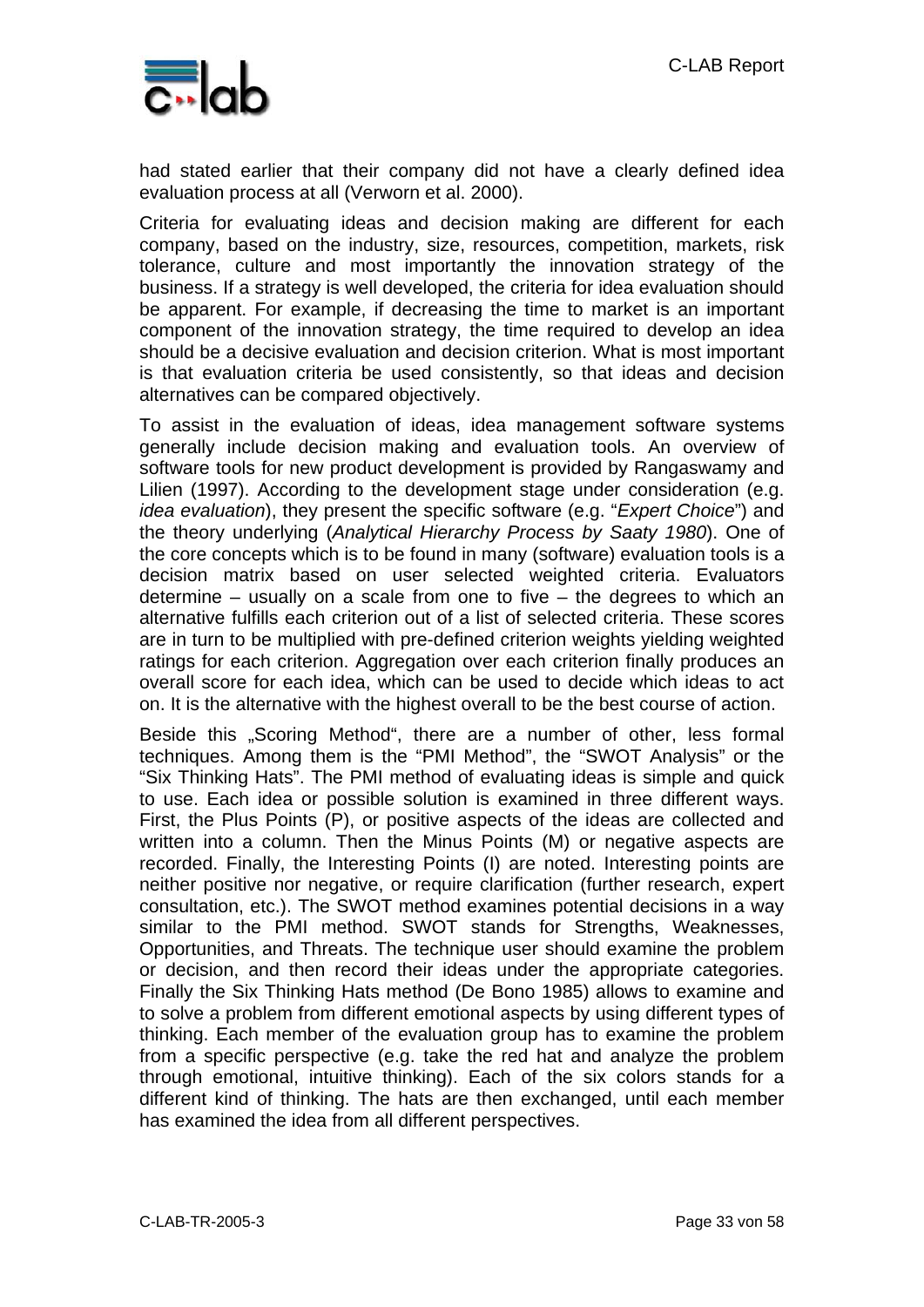

### *4.2 Further Development of Ideas and Implementation*

Ideas for innovation are rarely perfect. Generally, all but the simplest suggestions require further development before they can be implemented. Once methods for evaluating ideas have been used, there should generally be a short list of prioritized projects to invest effort, knowledge and resources into. This is generally the weakest link in the innovation process.

In a survey of business leaders conducted by Accenture and Chief Executive Magazine, only one in eight executives felt their company excelled at implementing innovative ideas. Nearly 60% of survey respondents stated that their company was limited in its ability to implement innovative ideas by lack of personnel who could be freed up. About 45% believed their company was limited in implementing innovative ideas by lack of sufficient skilled people, and just below 40% agreed that project management skills to execute implementation were to blame. Just below 30% of executives agreed or strongly agreed that lack of "knowledge sharing and management systems", "ability to develop the necessary new skills", and "information technology" were hindering their companies' ability to implement innovative ideas (Kambil 2002).

The ability to overcome these barriers to implementation is one of the ways that the most innovative organizations stand out. Effective time and personnel management are decisive innovation factors. Establishing cross-functional teams to further develop ideas into innovations is only possible when the team members are freed from other commitments and daily tasks, such as mundane paper work, status reports and other job functions that send workers scattering in a thousand directions daily. To allow personnel the time to work on innovative projects, responsibilities for their jobs need to be reevaluated, and some tasks possibly reassigned to others or eliminated.

Innovative companies have found a number of workable solutions to the problem of freeing up personnel for teams to develop and implement ideas. These solutions include adapting the corporate structure, such as at W.L. Gore & Associates, where the cross functional team is the key to the lattice work structure of the company. Other solutions include adopting a corporate culture that prioritizes innovation in the work day, such as the 3M "15% rule", which encourages employees to spend about 15% of their working time on innovative projects and research. Among the alternatives available for freeing up personnel for innovative project development and idea implementation is outsourcing. By determining tasks that can be contracted out to third parties, skilled personnel are able to focus on implementing new ideas. This option should be undertaken with great care, as outsourcing is very commonly associated with layoffs. Layoffs and especially the expectations of layoffs have been shown to have major negative impacts on employee morale and creativity (Amabile et al. 2002).

Implementation difficulties stemming from a lack of adequately skilled personnel can be dealt with in several ways. Human Resource management is the key to the issue. Hiring personnel from a wide variety of academic and experience backgrounds is an option for some organizations. Consultants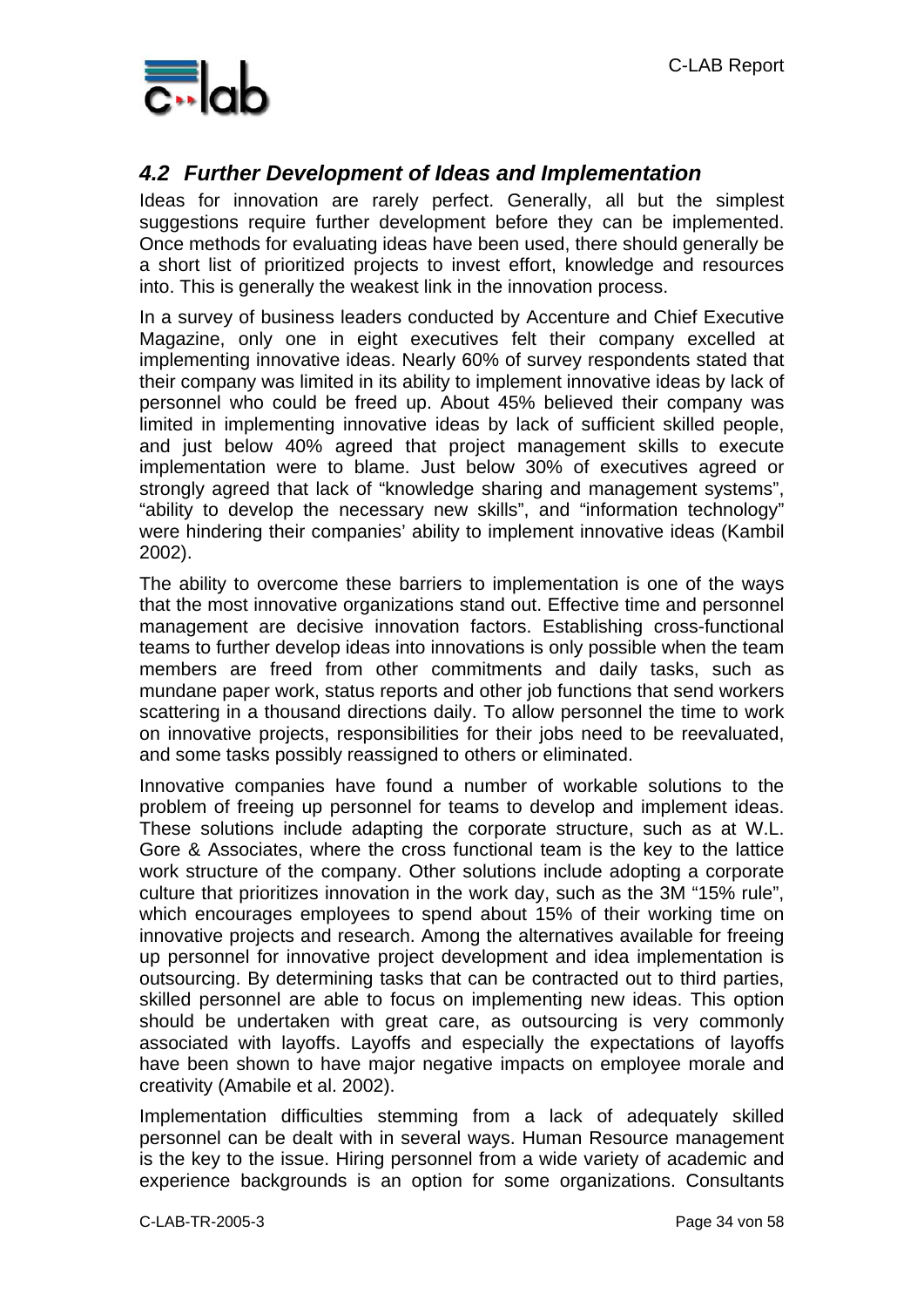

offer an option to organizations lacking specific know-how, as does creating joint ventures, partnerships and alliances with other organizations, which allow for cross-functional teams composed of experts from various organizations. Continued education and training of personnel is another way to reduce the limitations caused by lack of skills and know-how.

### *4.3 Measurement of the Innovation Process*

Innovation is an abstract concept that is not easily quantified. Nevertheless, there are researchers, analysts and consultants who have sought to do so. The methods employed to measure innovation are less than precise.

The most common method of measuring innovation is through the use of indicators. In this respect researchers usually differentiate input-, byput- and output-indicators (Grupp 1997).

The spending on research and development is a commonly used indicator to measure a part of the input, i.e. the resources that were spent. This has major flaws as a method of measurement. The first being that money spent on R&D does not always equal successful innovation. Microsoft is the world leader in R&D spending, with over \$6 billion annually. This is roughly equal to Oracle, Hewlett-Packard, Dell, Apple, and Sun Microsystems combined. Only IBM, with \$5 billion annually is anywhere close. However, the majority of successful Microsoft products were developed by others and acquired by the firm. Microsoft's co-chief technology officer, Craig Mundie estimates that 90% of R&D dollars go toward fixing and improving existing products, with only the remaining 10% being spent on pure research or new product development. Some new products that Microsoft has invested fortunes of R&D resources into have not had many successes. The company spent ten years and much money on developing the tablet PC, which was a consumer flop, as was the SPOT watch, a PDA-wristwatch released in 2003 that used old technology and was dismissed by consumers (Hawn 2004).

Among the most common byput-indicators measuring the output of R&D activities are patents. The equivalent scientific indicator comprises bibliometric data. Both patents and scientific publications do generate R&D output, but do not necessarily lead to successful innovations.<sup>2</sup> They rather measure some kind of inventive activity. Unfortunately, using patents as a measure has numerous flaws. The first, being that many innovations, especially process innovations, do not use new technologies that are patentable. Moreover, patents can only be granted for new technological inventions. Dell, the computer manufacturer has less than half the patents of its rival Apple. Dell's innovations are in its business model, which is not patentable. Amazon, Google, eBay, and Yahoo are arguably among the most creative and innovative companies of the Internet era; however, they each have only a handful of patents. IBM, with over 3,400 patents a year, would be considered

 $\overline{a}$ 

 $2$  Though, it is common to refer to patents as innovation output indicators (Smith 2005).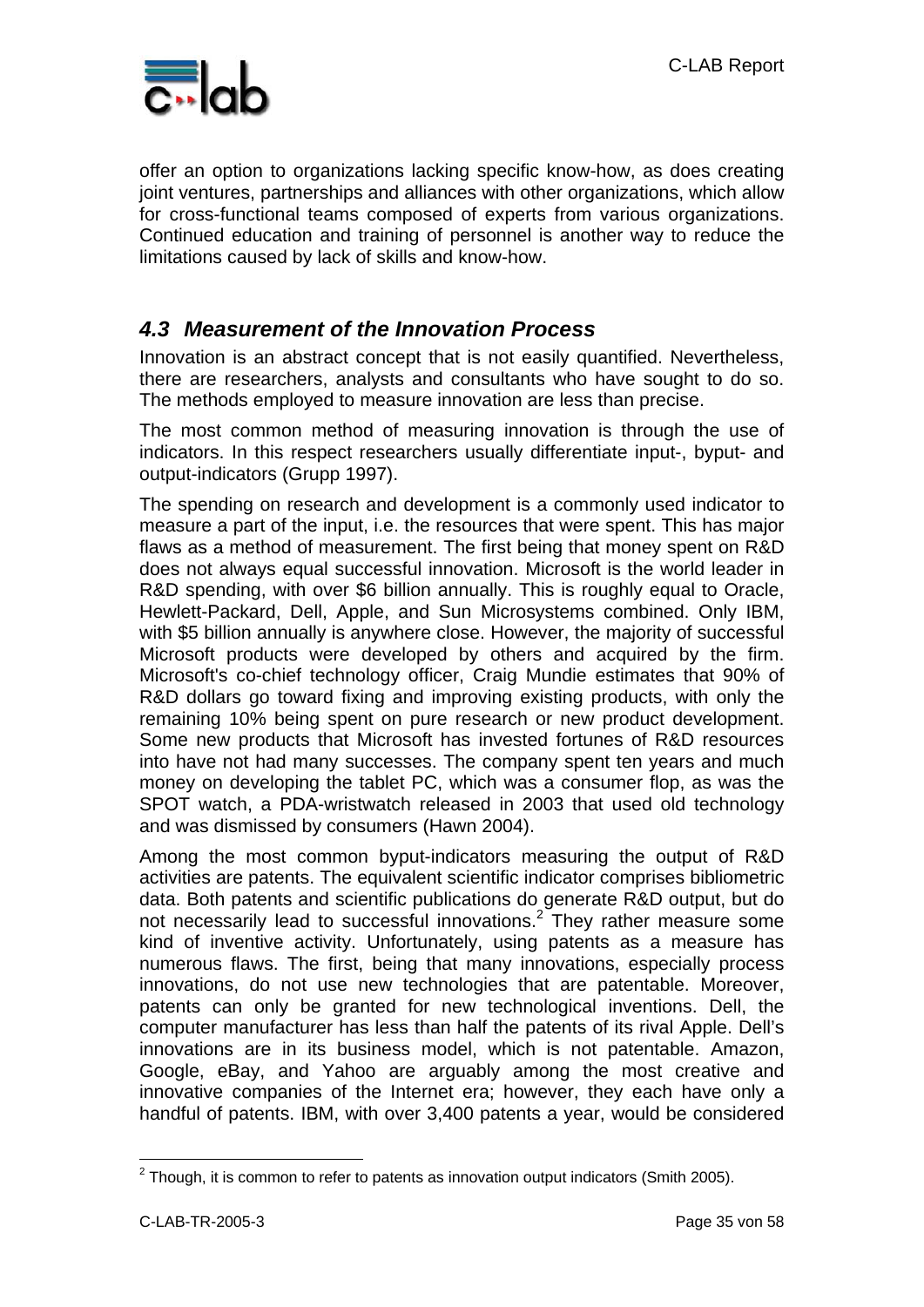

the world's most innovative company by this measure, a judgment that would be widely criticized outside of IBM (Deutschman 2004a).

Innovation measurements through patents fail to capture the new innovations that are not patented by the developer. Furthermore, patents are awarded to either the first to invent or the first to file, depending on the country (Grupp 1997). But the inventor of a process or technology is not necessarily the innovator. In a recent legal decision, Apple was denied a patent for its iPod mp3 player, because the technology was patented by Microsoft. Innovation measurement by patents would wrongly credit Microsoft for Apple's industry changing innovation (Morgenstern 2005).

Output indicators do not refer to single R&D activities, but measure the overall innovation output. One of the most common ways is to measure the share of a company's turnover that was realized with new products. Another way is to measure the technological gap: The market shares are differentiated by the age of their products. Products launched within the last period are more valuable than "older" products. This is reflected by gradually assigning weights to older products and a weight of zero for "brand new" products. Small values indicate a small technological gap. This type of measurement is derived from the well-known concept of product life-cycles. However, both indicators are critical as the definition of novelty in both cases is left up to subjectivity. Besides this, the definition of novelty is only valid for a specified period (Grupp 1997). The indicators will be misleading if not updated regularly and carefully.

Scorecard methods are the tool of choice for the majority of the innovation raters, such as business magazines. Fast Company uses an innovation scorecard to assess businesses against others in a particular industry each quarter. Their scoring method uses three factors. The first is five year performance – expenditures on R&D, new products and processes, return on R&D spending, revenues, percentage of revenues (and profits) from new products, failed product and process innovations, and missed opportunities. The second factor is a five-year forecast of the same factors. The final category is innovation capacity, focusing on corporate structure, innovation climate, leadership, personnel training, and resources (Prospero 2004). The consulting firm A.T. Kearney, in partnership with the German business weekly, Wirtschaftswoche, administers the Best Innovator prize, awarded to European top innovators annually since 2003. They also use the scorecard method to compare innovative companies. They base their judgements on five categories. These are: Innovation strategy, innovation culture, innovation processes, supporting factors and continuity of the generation and successful implementation of innovation.

While the aspects of measuring the innovation process stated above are mainly related to the business level, there are several points worth mentioning in terms of innovation indicators on an industry or nation-wide level. There has been a long tradition of refining measurement principles and indicators as apparent in numerous editions of the "Frascati Manual" and "Oslo Manual" (OECD 1997, 2002). While the "Frascati Manual" comprises proposed standard practices and definitions for surveys on research and experimental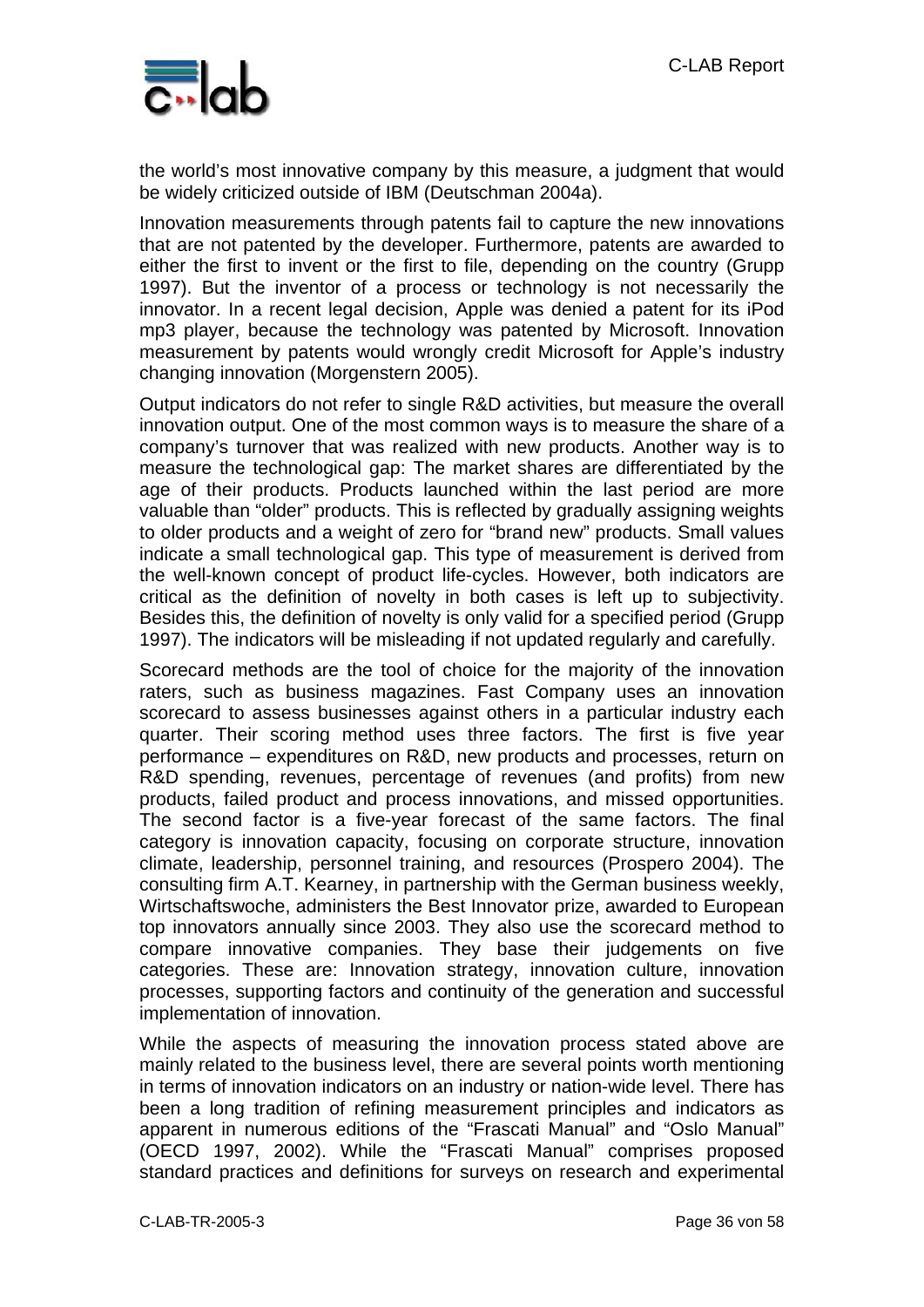

development, the "Oslo Manual" covers proposed guidelines and definitions for collecting and interpreting technological innovation data. The theoretical grounding of the "Frascati Manual" goes back to the view of the innovation process as a linear process. Since it primarily gives an advice how to measure expenditures for basic research, applied research and development on different levels (e.g. classification according to sectors, sources of finance, etc.) the underlying assumption is that R&D expenditures is a necessary input for innovation activities. However, the "Oslo Manual" takes a more holistic approach in terms of the innovation process. Much of the theoretical grounding of the "Oslo Manual" goes back to the works of Kline and Rosenberg (1986), who state that

- − innovation is a learning process involving multiple inputs,
- − innovation does not depend on the invention process, and
- − innovation does not follow a linear process, but allows for feedbacks.

Recently, two approaches have come to the fore which incorporate the innovation process itself and explore aspects of the sources of innovative ideas, external inputs and users of innovation (Smith 2005).

One approach is called the "object approach", because it focuses on important technological innovations. The most common example for a survey that is in line with this approach is the SPRU (Science Policy Research Unit at the University of Sussex) database, which identifies major technological innovations in the British industry from 1945 through 1983. One of the most important results using the SPRU database was to show that innovation activities of firms vary according to the type of industry they belong to. Pavitt (1984) classified firms into "science based", "scale intensive", "specialized suppliers" and "supplier dominated" and showed that these groups differ in regard to firm size, sources of technology, types of users and means of appropriation.

The other approach, the "subject approach" focuses on the innovating agent, i.e. on innovation activities at firm-level, asking about the innovation inputs (R&D and Non-R&D) and outputs of the firm. This approach is reflected in the Community Innovation Survey (CIS) conducted by the European Commission. The third survey in 2002 covered approximately 140.000 European firms and collected data at a highly disaggregated level, asking for example for

- − sources of information relevant to innovation,
- − expenditures on activities related to the innovation of new products (i.e. R&D; training, market exploration, equipment acquisition, etc.), and
- − forms of technological collaborations.

Speaking of technological collaboration and new products already hints that the "subject approach" primarily comprises technologically changed products and not processes. This is in line with the concept of the "Oslo Manual". Besides this, in following the "Oslo Manual" with respect to the concepts of change, novelty and commensurability a high degree of consistency among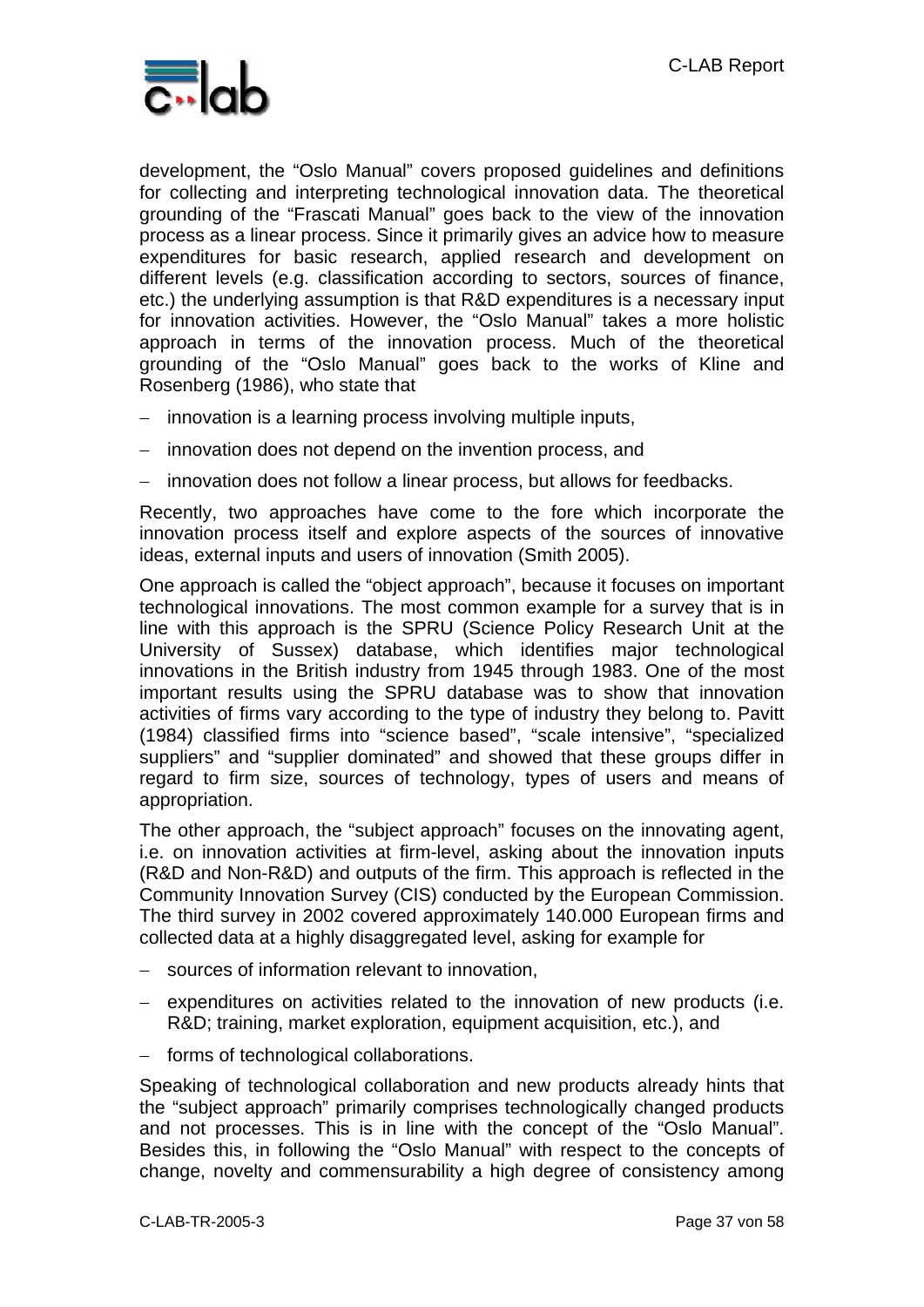C-LAB Report



the survey methods can be achieved (Smith 2005). Consistent methods are vital in the field of measurement, especially when it comes to compare the development of technologies and processes. This is said to be the dilemma of measurement and at the same time the reason why the field of innovation measurement has not expanded to aspects like service innovation yet. To find consistent methods and instruments in the field of measuring service innovations will thus be one of the greatest tasks to perform (Hipp; Grupp 2005).

One of the newer analysis concepts being used in the field of innovation management research is ROI: Return on Innovation. In the 2005 study, "Was macht Innovationen erfolgreich?" Accenture determined that the return on innovation, the ratio of capital investments in product and process innovation to profits from the sales of new goods and services was variable by industry for successful innovators. In the chemical and raw materials industry, the ROI was the highest, at 169%, while the electronics industry had the lowest return on innovation, with negative 5% (Accenture 2005). But it is arguable whether the return on innovation measurement is a workable tool for measuring innovation. There are studies that found almost no correlation between increased R&D spending and improvement in profitability (Kandybin; Kihn 2003).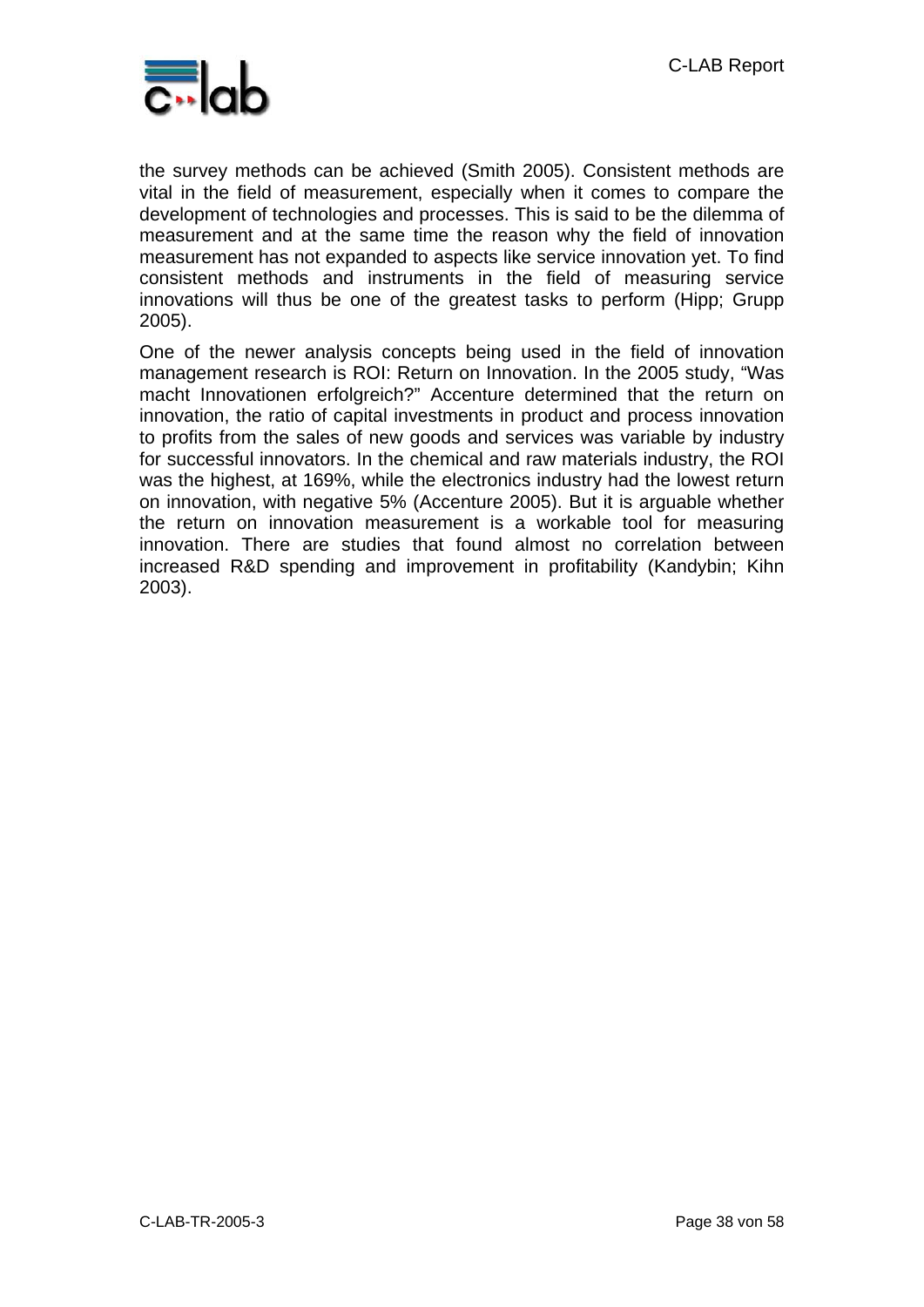

### **5 Innovation Management: Best Practices Organizations**

In studies of innovation and innovation management, there are organizations that are frequently cited when it comes to innovation. The companies represented in this section are notable for their strategies, structures, management tools, and corporate cultures.

### *5.1 3M*

The 3M company describes itself as a "diversified technology company with a worldwide presence in the following markets: consumer and office; display and graphics; electro and communications; health care; industrial; safety, security and protection services; and transportation". The company had worldwide sales in 2004 of over \$20 billion. 40% of sales are of products less than four years old. 10% are from products that have been on the market less than twelve months. 3M employs over 67,000 workers in more than 60 countries. Twenty-nine manufacturing companies and 35 research facilities are operated outside of the company's home country, the United States. In 2004, 3M was awarded 585 U.S. patents.

The company was founded in 1902 by five businessmen in Two Harbors, Minnesota, USA, as the Minnesota Mining and Manufacturing Co. The intent of the founders, to mine the mineral corundum, which was used for industrial grinding wheels, failed when the minerals produced from their mine proved to be of low quality. The company closed down the mine and moved to manufacturing sand paper and industrial abrasives from purchased materials.

The companies experience in manufacturing sandpaper eventually led to the development of adhesives, the first major product being masking tape for painters in the auto industry. Other technologies developed by the company include reflective materials, non-woven materials, magnetic tapes for data storage, stain-resistant fabric treatments, Post-it® notes, and the overhead transparency projector. The company has an innovation strategy of developing a core technology and then developing products based on the technology in many different industries.

The company has a practice they call "fuzzy front-end innovation." Researchers are given a very broad area to work in, and told to "have at it". Bill Coyne, a retired senior vice-president of Research and Development said of fuzzy front-end innovation, "the most important innovations respond to an unarticulated need – not as a response to an identified customer need". This practice, in addition to what the company calls "patient money", has led to many important developments and products. "Patient money" is the company name for the practice of funding research and development with an eye on long term technology gains, rather than short term profits. The development of a technology or product that shows promise will be funded and supported for years if necessary, before it is expected to yield profitable results. Many of 3M's important innovations, such as the early developments in reflective

C-LAB-TR-2005-3 Page 39 von 58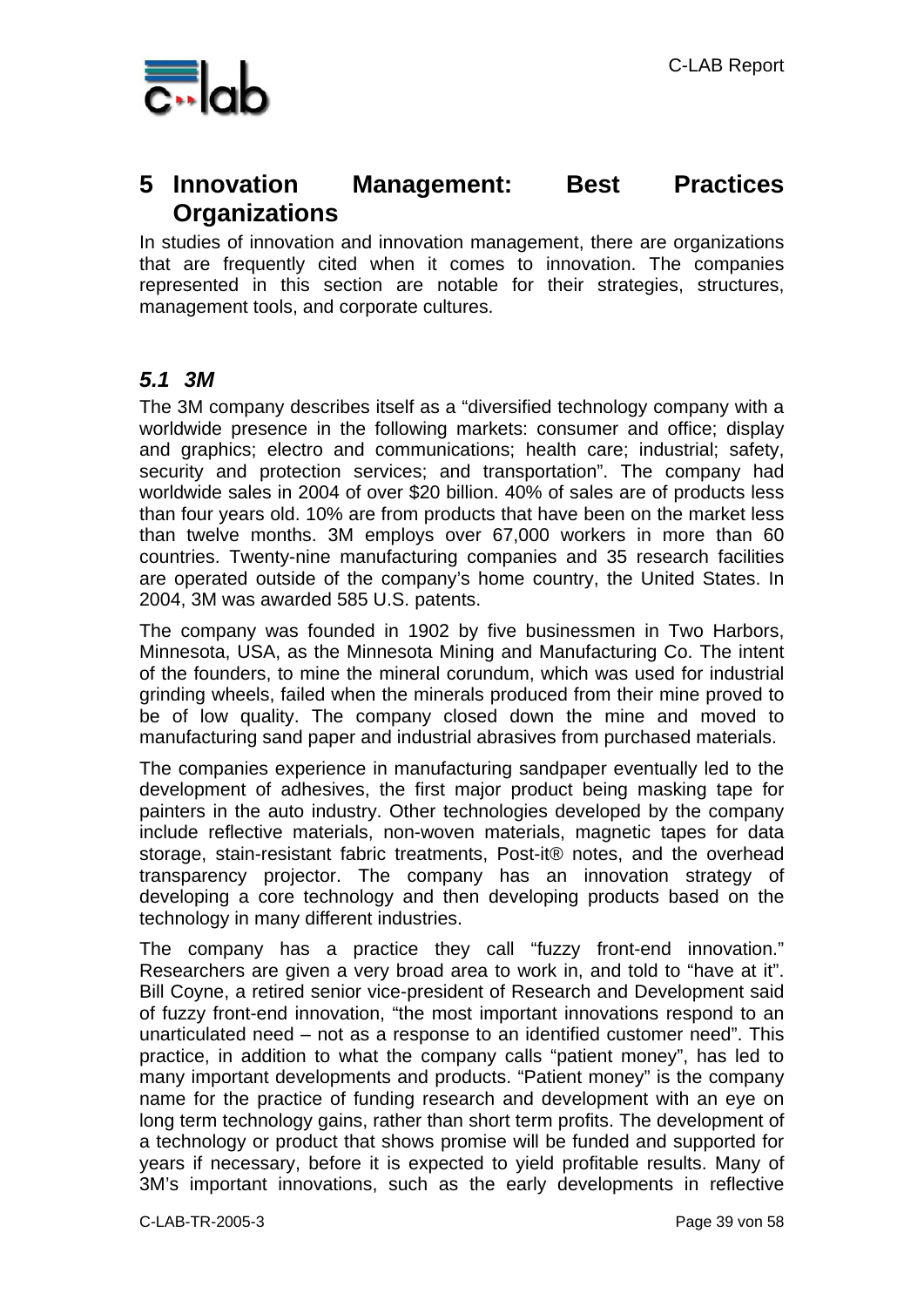

materials, took years or even decades before being successfully brought to market.

An example of "fuzzy front-end innovation" is the development of non-woven materials technology. In 1938, a young chemist, Al Boeses, heard his boss mention a requirement for electrical tape, which required an inexpensive, noncorrosive backing material that was fibrous but not woven. Boeses spent a summer researching fibers production, and the rest of the year conducting experiments on his own. When he developed a way of binding fibers together without weaving, the company began working to develop products out of the new technology. The first product using non-woven materials technology was decorative ribbon for packages. The product was only modestly successful, due to dull appearance and low breaking strength. The management gave Boeses three years to improve the product and technology. The success of the improved ribbon created a brand new market, decorative gift wrapping products, and lead to numerous other products.

Following technology where it leads has proven highly successful. Non-woven Halloween masks lead to surgical masks, which lead to industrial respirators and furnace filters. Combining non-woven technology with abrasives technologies led to products including Scotch-Brite scrubbing and floor buffer pads. Combining non-woven materials with adhesives led to the development of products like non-woven surgical tape. Today non-woven materials represent 10% of 3M's business, or about \$1 billion in sales across twenty divisions.

Apart from the "patient money" 3M has a practice, in place since the 1940s, of allowing researchers to spend about 15% of their working time on research and projects of their own interest. Many of the company's important technologies and products, including Post-it® notes, have come from this practice. Columnist Dale Dauton wrote "The beauty of 3M's 15% rule is that it's not a rule at all; it's permission. Most big businesses are run like grade schools. 3M is college".

The 3M Company spent \$1.44 billion on research and development in 2002. This equals nearly 14% of the company's sales. In addition to funding R&D through traditional budgeting, 3M has internal grants, known as "Genesis Grants" to provide employees with ideas the funding and resources needed to develop their projects.

3M is also very successful when it comes to Lead-User innovations (see chapter 2.5.4). A recent project conducted at 3M compared Lead-User innovations with conventional methods of innovation in terms of their market share, expected turnover and degree of newness of innovation. It was shown that all these aspects were significantly higher in to Lead-User innovations.

The practice of conducting internal "technology audits" has been in place since 1960. Teams of ten to fifteen technical and business managers visit each of the major research labs and appraise the projects being developed. They analyze each projects strengths, weaknesses and probability of success, both technical and commercial. The audit team then makes non-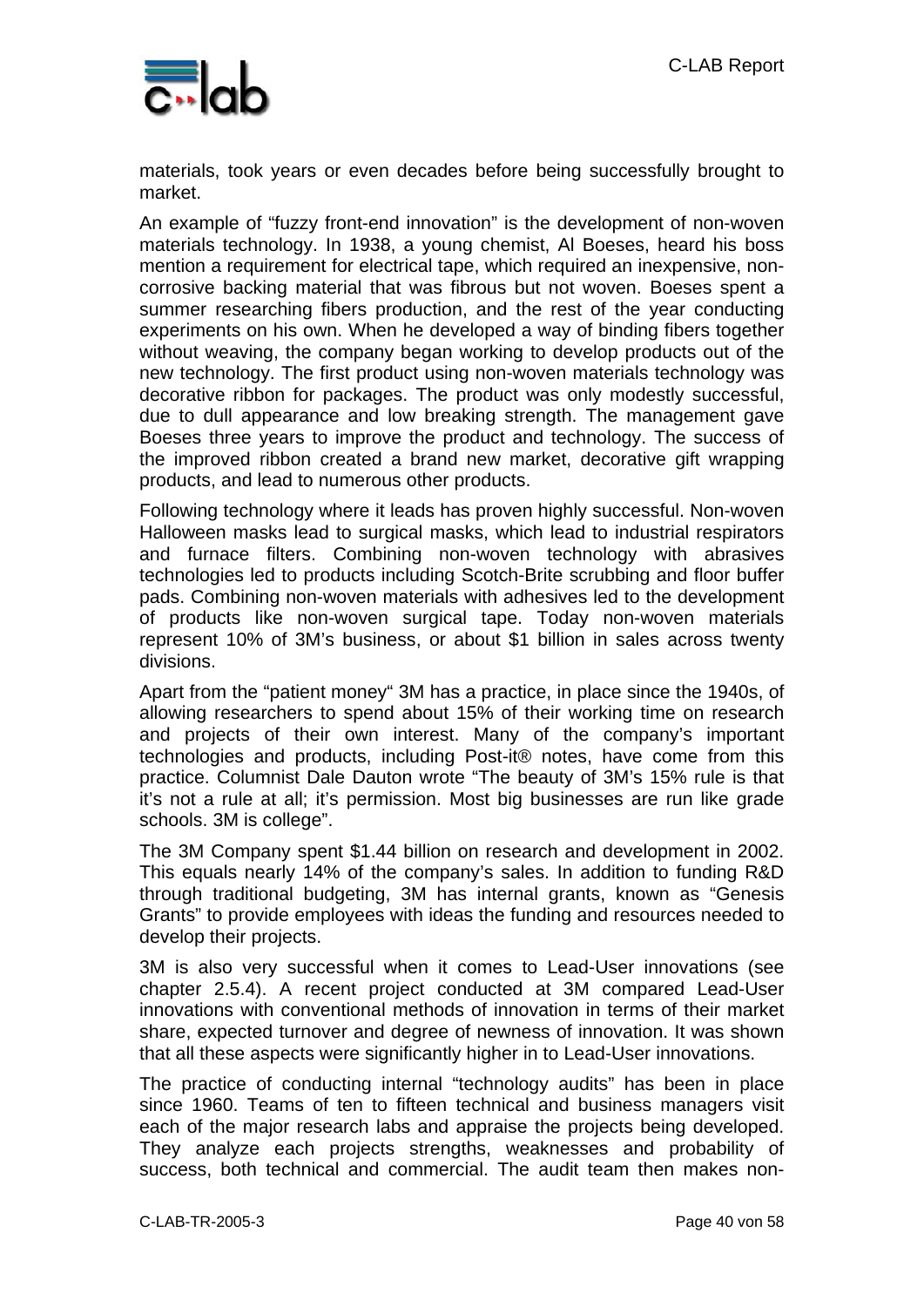

binding recommendations to management. In addition to providing management with recommendations on which projects are in need of further funding, technology audits keep management informed of developments and inspire project groups that receive less than desirable ratings to work harder and push the limits of their developments, or aid in the decision to cut a project gone astray.

In addition to technology audits, the 3M legal department conducts regular Intellectual Property (IP) audits. During the 1990s, 3M received 4,853 U.S. patents, and in 1995, ranked  $14<sup>th</sup>$  among international companies for patents received worldwide. IP audits are performed any time a new product or technology is developed that has market potential. Firm lawyers ensure that all of the patents and trademark protections are in place, worldwide, and search for gaps in patent coverage before competitors can exploit them. These audits also help find gaps in the market, where no products or competitors exist.

When firm lawyers analyzed over 1,700 patents for fasteners – from clips and buttons to Velcro type hook and loop combinations, they found gaps in the market. From this analysis, it was determined that no type of high-temperature hook and loop fastener existed on the market. 3M quickly developed and patented such a fastener. The same analysis pointed out that 3M manufactured a unique type of fastener for disposable diapers, which lacked any type of patent protection. The gap was quickly closed. In addition to performing regular intellectual property audits, the firm's legal department closely monitors competitors around the world, and aggressively defends the 3M's intellectual property rights. Intellectual property rights are emphasized throughout the company, and training is available to employees throughout the organization.

The company's innovation culture includes several non-typical practices. Since the early days of the company, flexible work schedules and allowing individual eccentricities have been company policy. There are two separate career paths at 3M; a managerial track and a technical track. Each path has equal opportunities for advancement, prestige and compensation. 3M has a leadership development program in place that was recognized by the Human Resource Planning Society as being the best among 350 top US companies. The program includes having employees take on the roles of mentoring, sponsorship and champions. Much of the mentoring occurs informally, requiring personal contact and rapport.

Today's management of 3M follows the principles laid out by William L. McKnight, an early employee of the company who became company president in 1929, and served as chairman of the board from 1949 to 1966. He believed in creating a culture of trust that encouraged employee initiative and innovation. McKnight's principles were laid out in 1948 as follows:

"As our business grows, it becomes increasingly necessary to delegate *responsibility and to encourage men and women to exercise their initiative. This requires considerable tolerance. Those men and women, to whom we*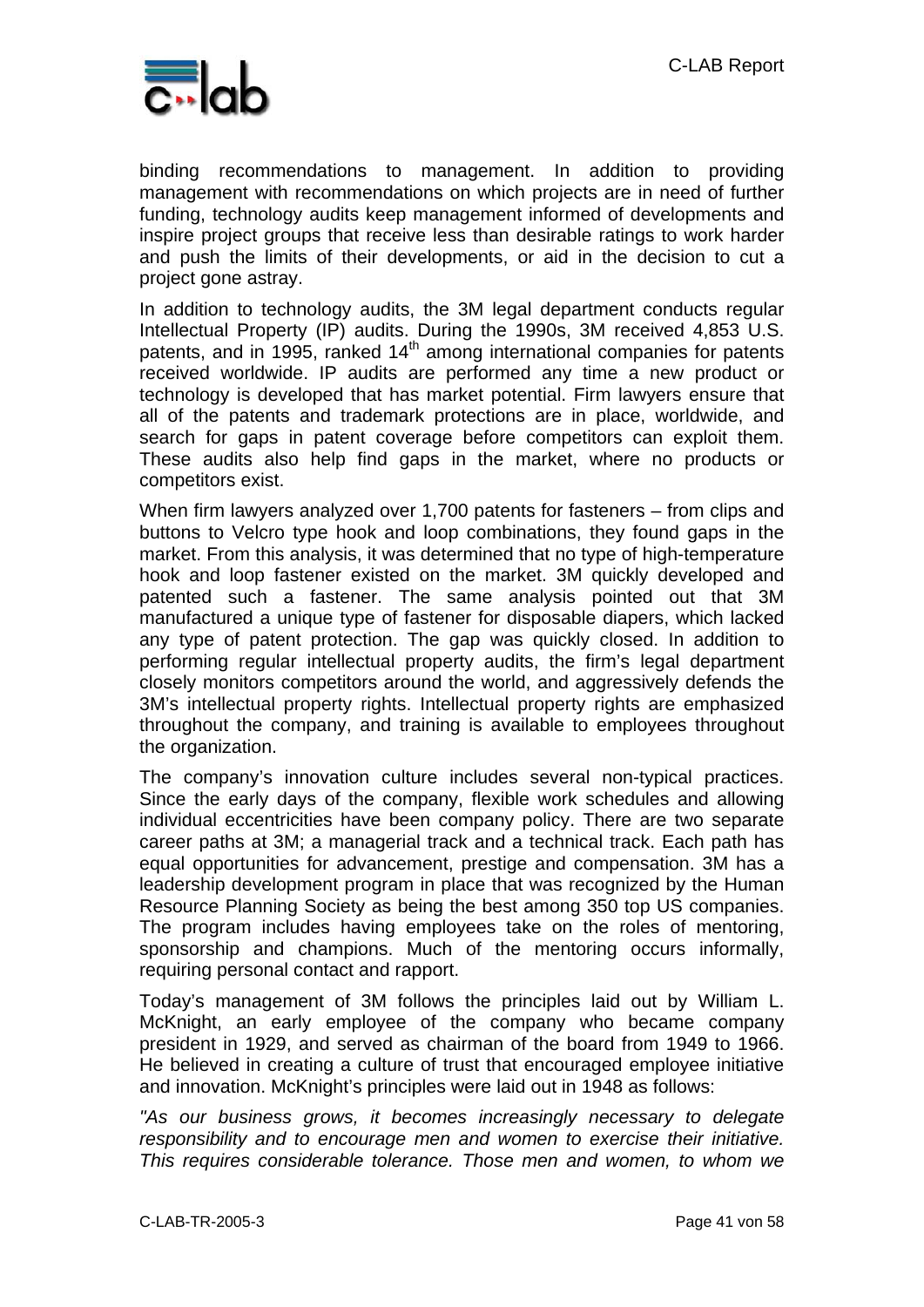

*delegate authority and responsibility, if they are good people, are going to want to do their jobs in their own way."* 

*"Mistakes will be made. But if a person is essentially right, the mistakes he or she makes are not as serious in the long run as the mistakes management will make if it undertakes to tell those in authority exactly how they must do their jobs."* 

*"Management that is destructively critical when mistakes are made kills initiative. And it's essential that we have many people with initiative if we are to continue to grow."* 

Employees are encouraged to voice their ideas and ideas are given equal value, without regard to position or title. There is a high level of trust placed in the individual employee, allowing decisions to be made at low levels, so long as they are made within the ethical framework that is universal for all employees in each of the 60 countries where 3M operates.

To facilitate better communication within the organization and promote the sharing of ideas and developments, 3M has regular exhibitions of technologies and products. The company also holds technology fairs for students and community members. The company also showcases new technologies in the company magazine. Idea management systems have been in place for much of the company's history.

"At 3M, we are a bunch of ideas. We never throw an idea away, because you never know when someone else may need it" said Art Frey, inventor of the Post-it® note. One of the best known 3M products, Post-it® notes, were developed from an adhesive that was regarded as a failure. The unique glue had been in the company for five years, before Frey came up with the idea to make removable self-adhesive note pads.

Close relationships with customers is another best practice of 3M. Since the early days of the company, 3M has involved end-users and customers in product development. McKnight called the philosophy "looking beyond the smokestacks". The practice began in the company's first decade, when traveling salesmen were urged to push beyond the front office and the purchasing agent, and speak directly to the workers in auto body shops, who were the main users of sand paper, 3M's main product at the time. Working with the auto mechanics opened the door to the development of masking tape.

When Art Frey's Post-it® notes were developed, test batches were sent directly to the head executive assistants of major corporations and the feedback was used to perfect the product and develop a marketing strategy. When 3M entered the medical products market in the 1960s, researchers were sent to observe surgeons performing operations. Partnerships with hospitals resulted in the development of products including medical tape, butterfly wound closure strips and surgical shields, in addition to the pharmaceuticals division of the company.

Source: 3M 2002; Lilien et al.2002, Studt 2003.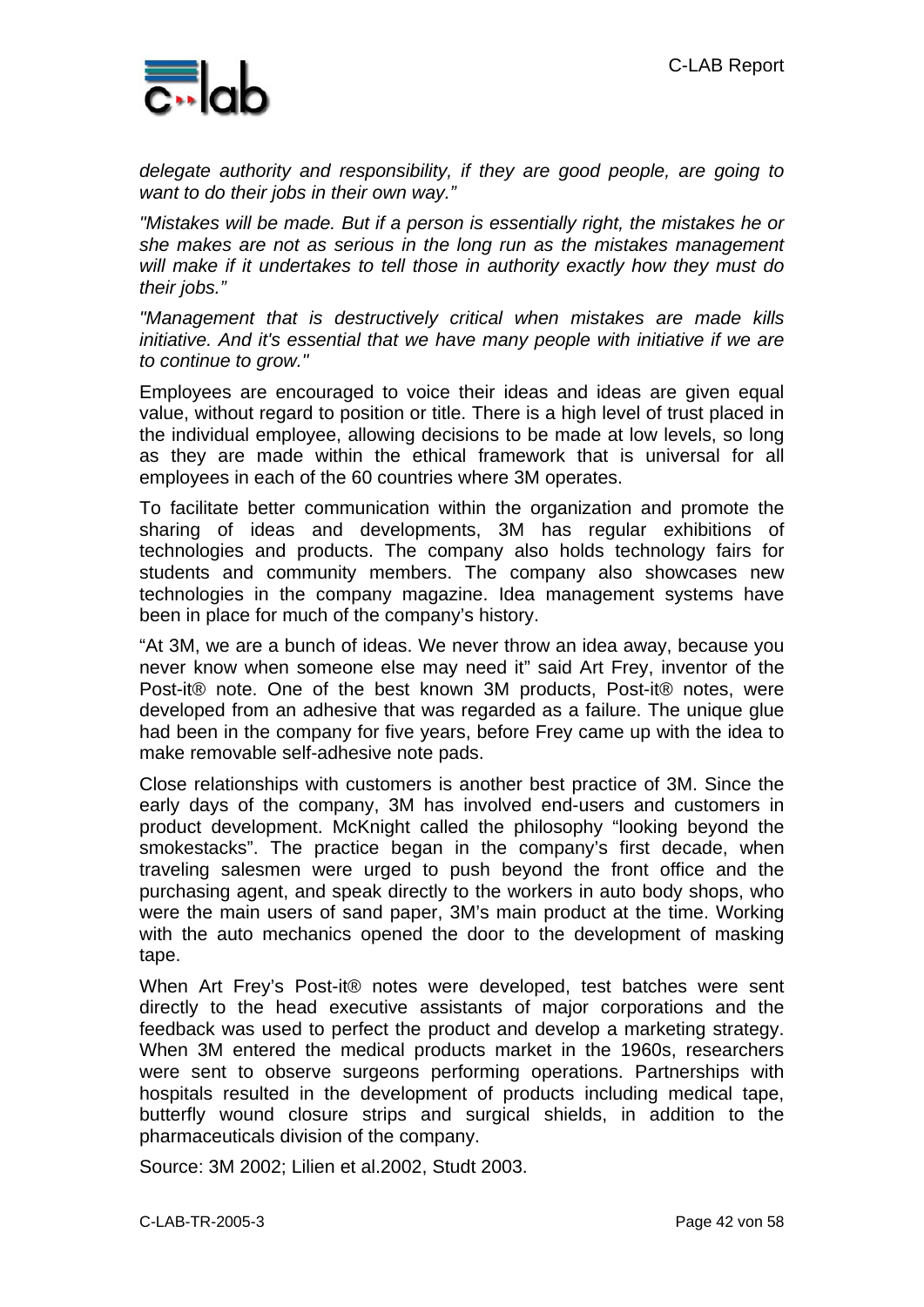

### *5.2 Clariant GmbH*

Clariant GmbH is a leading manufacturer of specialty chemicals. Established in 1995 as a spin-off of Sandoz Chemical, the group is now represented on five continents by over 100 group companies. Worldwide, Clariant employs over 27,000 people. The company's sales total over CHF 5 billion (Swiss Francs) annually. In 2004, the consulting firm A.T. Kearney named the Pigments & Additives and Life Science & Electronic Chemicals divisions of Clariant as having the "Best Supporting Factors" for innovation in its "Best Innovator" competition.

In 2004, Clariant spent CHF 274 million on research and development. This is equal to 3.2% of annual sales. The amount spent on R&D is significantly higher than the industry average. The company regularly sets aside between ten and 20% of the annual R&D budget for high risk projects. The number of patents that Clariant receives annually is much higher than industry averages. Approximately 20% of sales come from new products, a number extremely high in the chemical industry. The current innovation strategy is for Clariant to expand into new markets for its existing products, develop new formulations, applications and processes for existing markets, and develop new markets for the new formulations, applications and processes.

Clariant is composed of five divisions: textile, leather and paper chemicals; pigments & additives; functional chemicals; life science chemicals; and master batches. Research and development are decentralized, and carried out within the different businesses, which prioritize projects based on local market requirements and chances of success (Fig. 5). A high degree of entrepreneurship is encouraged by the company management, and is found throughout all levels of the organization

|                                        | Textile, Leather & Pigments &<br>Paper Chemicals Additives |               | Functional<br>Chemicals | Life Science<br>Chemicals | Masterbatches                |
|----------------------------------------|------------------------------------------------------------|---------------|-------------------------|---------------------------|------------------------------|
| Piloting /<br>Technology               | Mixing                                                     | Azo chemistry | Process<br>technology   | Metal<br>organics         |                              |
| Color Services                         | Dystuffs                                                   | Pigments      |                         |                           | <b>Plastic</b><br>coloration |
| Technology &<br>process<br>development |                                                            |               |                         |                           |                              |
| Micro reaction<br>technology           |                                                            |               |                         |                           |                              |
|                                        |                                                            |               |                         |                           |                              |

Figure 5: Network of interdivisional technology teams (Source: Clariant 2005)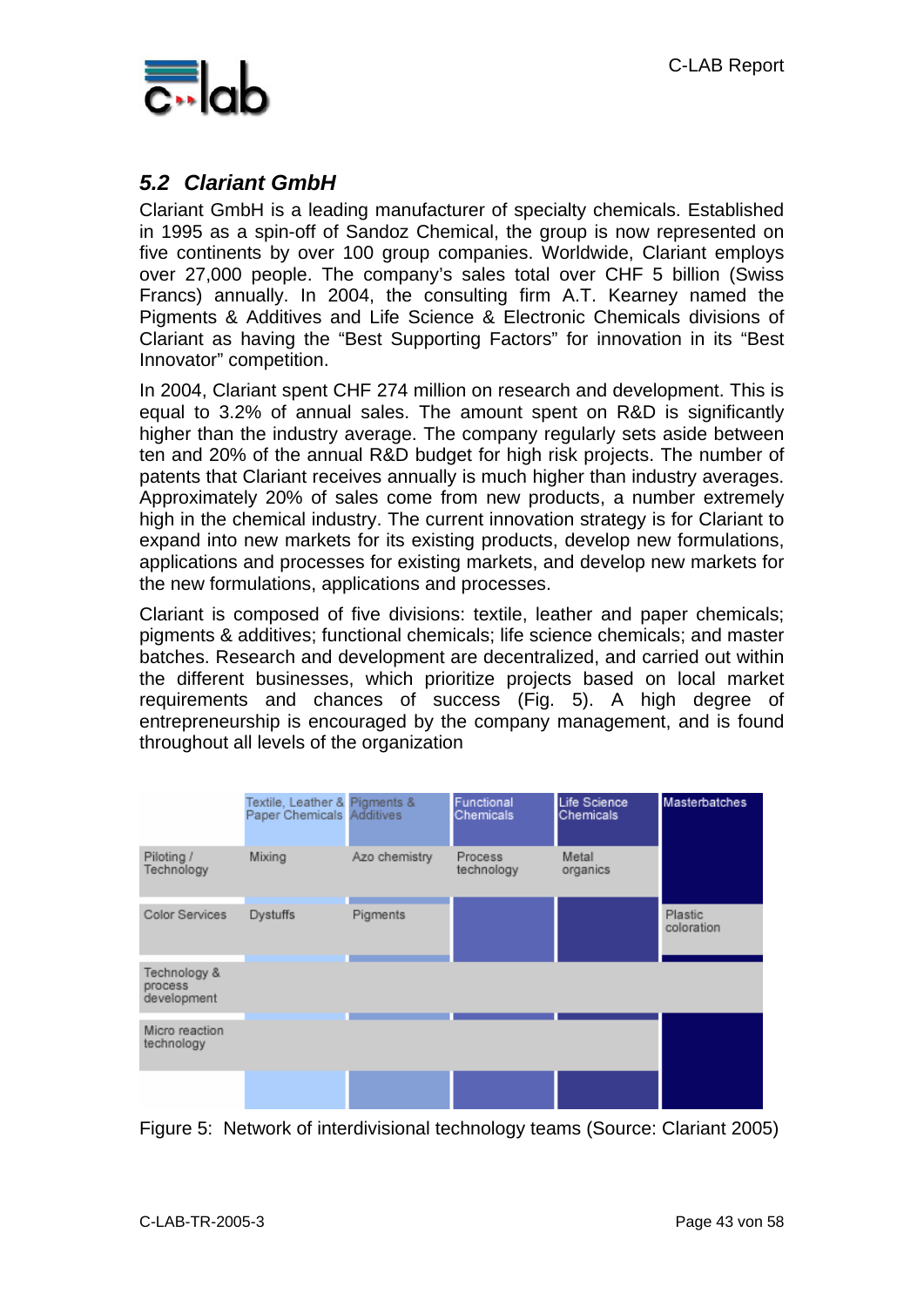

The company is notable for its high use of cross-functional teams, made up of experts with varied backgrounds from many fields. These "excellence teams" are tasked with developing new processes and applications for chemicals, in addition to developing new products and services.

Interdivisional networks are responsible for the efficient development of technologies. Competence centers, in fields such as micro reaction technology, use cross-functional teams to perform research and development across divisional barriers in the company. Through the use of efficient interdivisional knowledge sharing, new developments are turned into new products, applications and processes across multiple divisions. The cross functional teams are given great degrees of freedom to perform their work. Additionally, researchers at Clariant are allowed to use as much as 20% of their work time on projects and research of their own interest.

Sources: A.T. Kearney 2005a; A.T. Kearney 2005b; Clariant 2005.

### *5.3 CoreMedia*

Innovation management best practices are not limited to large companies. CoreMedia is a medium-sized provider of software licensing, consulting and services, based in Hamburg, Germany, with further offices in London and Oslo. The firm has about 120 employees, and annual sales exceeding €10 million.

In the realm of consulting and services, CoreMedia has developed an extensive network of software providers, systems vendors and business consultants. The company is the developer and provider of Smart Content Technology modular content management standard software for rapidly growing portals and enterprises. The other major product offered is software for digital rights management. All product sales include personalized service to tailor the software to fit customer needs and systems. This innovative business model gives CoreMedia a value-adding role in content and business processes in media, industry, service and administration.

The company services over 150 customers in twenty countries. Customers include: the Deutsche-Presse Agentur (dpa), O², Vodafone, Wincor Nixdorf, SEAT, Deutsche Bahn, and the Deutscher Bundesrat. Over 1,000 software licenses have been sold since the firm was founded in 1997. The main investor in the company is Deutsche Telecom.

CoreMedia has received numerous awards for innovation, management, leadership, strategy, service, and technology. The company was named "Best Innovator" in June 2004 by the German business magazine Wirtschaftswoche, and was named to the Red Herring 100 Europe in 2005. The annual award distinguishes the top 100 technology firms in Europe and Israel. In 2003, the company was named one of the 50 top workplaces in Germany. 94% of surveyed employees reported that they were satisfied or extremely satisfied with their employer.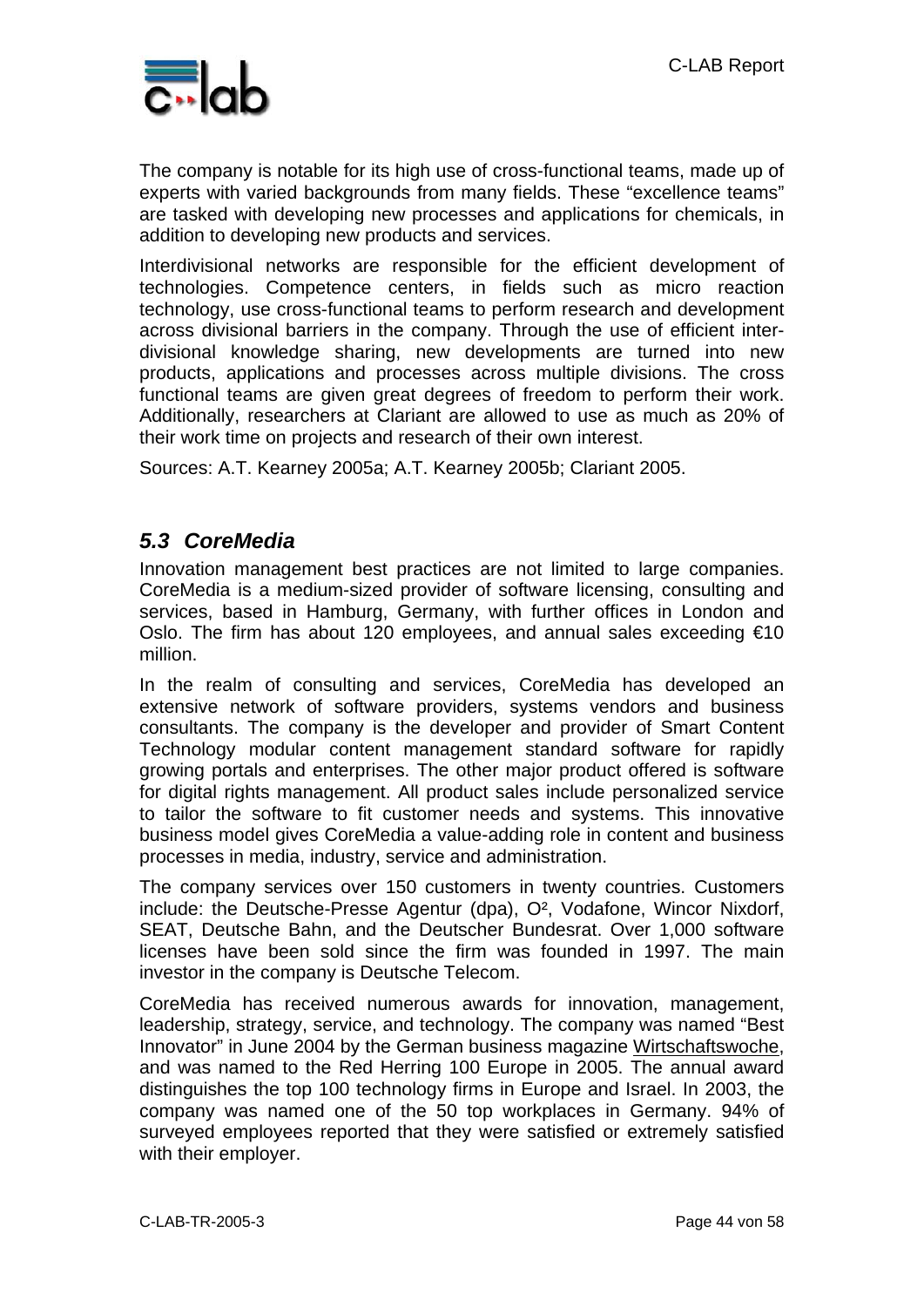

The stated innovation strategy of the firm is to bring ideas quickly and effectively to market as high quality, innovative products. The company culture of CoreMedia is highly supportive of innovation. Employees are encouraged to be creative and a high value is placed on the development of new ideas. All ideas that are submitted by employees are evaluated using concrete decision criteria in a clearly laid out process. Additionally, there are two career tracks available to employees. The management track and the expert track. The expert track allows talented developers to continue working with the actual development of products and software rather than supervising others and offers the same opportunities for advancement and equal pay and prestige like the management track.

Close relationships with research institutes, universities, customers and partners play a major role in CoreMedia's success. Partners are classified under three categories: implementation partners, technology partners, and ASP and hosting partners. The partners include large companies, such as Oracle, Siemens Business Services, Hewlett-Packard, IBM Business Consulting Services, and smaller specialty companies. To better manage relationships with its partners, CoreMedia has a partner certification process and uses a web portal called Partnerweb to promote information and technology sharing.

Sources: A.T. Kearney 2005a; CoreMedia2005.

### *5.4 Nokia*

The Nokia Corporation is an example of how innovation management makes a company successful. The company is responsible for much of Finland's economic success during the past two decades. However, the Nokia Corporation was not always a telecommunications powerhouse.

The company origins date back to 1865, when the company was established in South-West Finland to harvest timber and produce wood products. The company expanded into various other industries, including metal cables, paper, rubber, and electricity. Nokia's most successful product in the early 1960s was rubber boots, which were offered in a rainbow of colors. By the early 1980s, the company found itself facing intense pressure on all sides from competitors in its traditional industries.

Nokia's saving grace came when the director of research made the decision to allow the large numbers of developers and engineers already in the company to pursue their own ideas during company time. The company also began encouraging and supporting researchers to work on dissertations and improve their technical backgrounds. The researchers, developers and engineers embraced the freedom and Nokia embraced their ideas. Within a short time of setting the policy in place, researchers and engineers at Nokia developed the product ideas, patents, business models and promotions that became the basis for Nokia's entry into and eventual success in the mobile phone and telecommunications industry.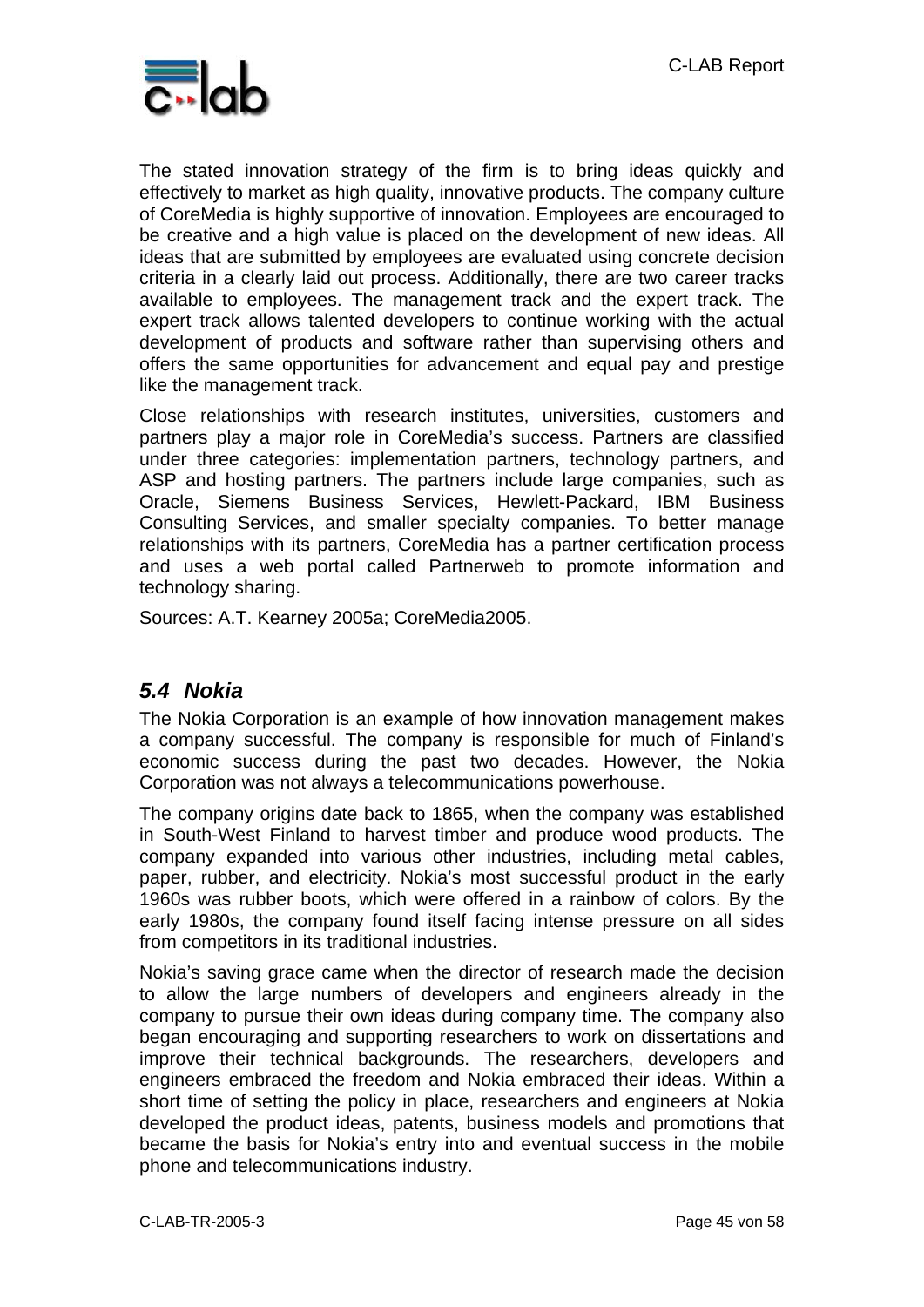

Nokia currently employs over 55,000 people around the world. 42% work in Finland and the remainders are spread across Asia, North and South America and Europe. In 2003, net sales for the Nokia Group were over €29 billion, with a gross profit margin of 41.5%. Research and development expenditures were €3.76 billion, or 12.76% of net sales (30.77% of gross profits). Of the 51,359 employees of the company in 2003, 19,800 worked in research and development, representing 39% of the company's workforce.

The high amount spent on (and high percentage of profits reinvested into) R&D is not the only reason Nokia continues to be an innovator. The corporate hierarchy, despite the huge mass of the concern, is intentionally kept as flat as possible. The company stresses personal growth and values, as well as teamwork skills when hiring and promoting employees. The work team is the basis for Nokia's structure. The corporate culture is very tolerant and encourages entrepreneurship and risk taking. Mistakes are tolerated, so long as they are recognized and acknowledged early and used as learning experiences.

Nokia was among the first Finnish company to aggressively recruit foreigners. The company strongly believes in the benefits of a diverse multi-cultural workforce. In addition, the firm names collaboration as a critical component of its growth strategy. Partnerships with other companies have led Nokia into many new directions and fields. Nokia has successfully established numerous joint ventures in Finland, China, the United Kingdom, and Malaysia. The company is also active in numerous organizations and groups to create, recommend and promote standards for the IT and telecommunications industries. Customer involvement plays a key role in product development, where Finland is regarded as the world test-bed for mobile technologies and in the services field.

Nokia maintains that the keys to maintaining the company's innovative edge are speed and flexibility in decision making. A high degree of trust is placed in employees. The company tries to push decision making as close to the "frontline" as possible, allowing decisions to be made by those most knowledgeable of the situation. Nokia describes itself as "believing in equal opportunity and openness towards people and new ideas". Additionally, the company strongly encourages the practice of job rotation, even at very senior levels.

Sources: Hadenius 2004, IG Metall 2003, Nokia 2004; Nokia 2005a, Nokia 2005b.

### *5.5 Siemens Medical Solutions*

Siemens Medical Solutions is one of the largest providers of medical devices and technologies in the world and a leading innovator in the field. Siemens is renowned for its innovative products, services and solution systems. These range from imaging systems for diagnosis and therapy equipment for treatment, to IT solutions which increase efficiency and optimize workflow in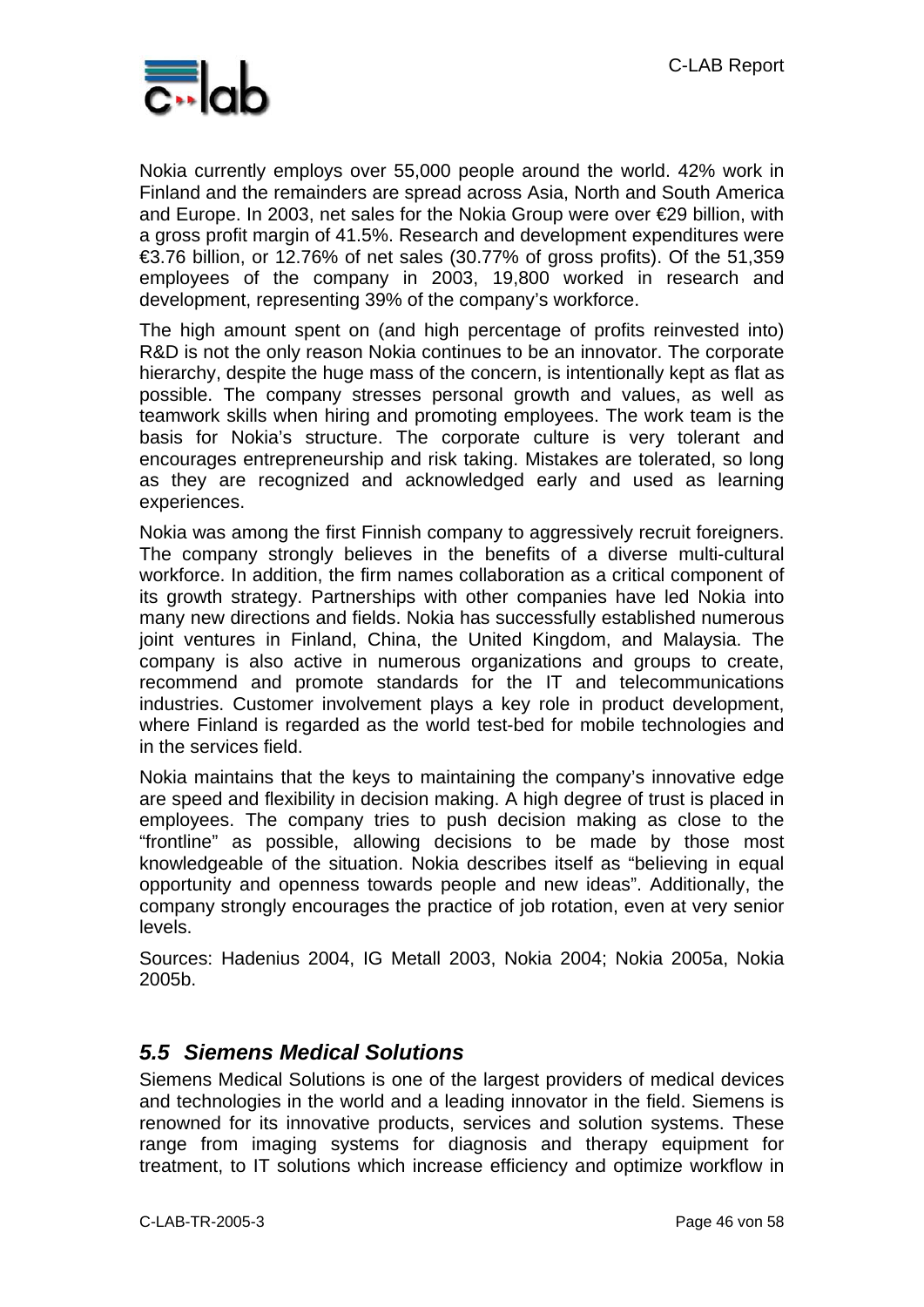

hospitals, clinics and doctors' offices. Worldwide, Siemens Medical's annual sales were €7.1 billion in 2004.

The company traces its origins back to 1877, when Erwin Moritz Reiniger founded a workshop in Erlangen, Germany, to produce electro-medical devices. Siemens AG became the major shareholder in the company in 1925, and in 2002 the firm name was altered to its present designation. Throughout its history, Siemens Medical has been a major innovator. Innovations include: the first industrial manufacture of x-ray tubes in 1896, the first electrical hearing aid in 1913, manufacturing the first implantable cardiac pacemaker in 1958, the first ultra-sound device with real time display in 1966, installing the first Magnetic Resonance Imaging (MRI) system in North America in 1982, and several firsts in the development of networking and IT solutions for medical institutions.

Currently, the firm produces medical equipment in various branches, including nuclear medicine, patient monitoring, anesthesia, and medical imaging. Other offerings include advanced IT systems for clinical management, patient data management, and a wide variety of fields. Siemens Medical also offers consulting services in the areas of strategic consulting, financial-administrative consulting, IT consulting, and clinical consulting. In addition, the company now offers what they call UPTIME services. This is a sub-unit of Siemens Medical with 5,200 employees in 128 countries, offering technical servicing of medical systems.

Innovation strategy is treated as a part of the overall business strategy. The Siemens web site calls the excellence strategy "P<sup>3</sup> - People, Processes and Products". It is described in the statement, "We bring together innovations and process optimization to help our customers provide higher-quality, patientcentered healthcare services more efficiently and at lower cost". Siemens Medical has a clearly defined project management process and uses innovative financial models. Currently two-thirds of products are less than three years old.

The corporate culture allows for a degree of personal responsibility for employees in a challenging work environment and rewards creativity and initiative. Cross-functional teams are frequently used to develop new solutions and products. Team members come from a wide variety of technical, administrative and medical backgrounds and are able to bring different perspectives to the development teams. Researchers are given a high degree of latitude to pursue research and perform experiments of their own interest. Additionally, the company is accommodating to individual work habits and allows researchers round-the-clock access to lab facilities to perform their own projects and research.

One of the deciding factors for successful innovation at Siemens Medical Solutions is the close relationship of innovation management with patent management. Researchers have a clearly defined process to follow, without any major internal hurdles, to submit their ideas and inventions to an internal patent review committee. This committee uses clearly defined criteria to decide if the idea is worthy of applying for patent protection. If a patent is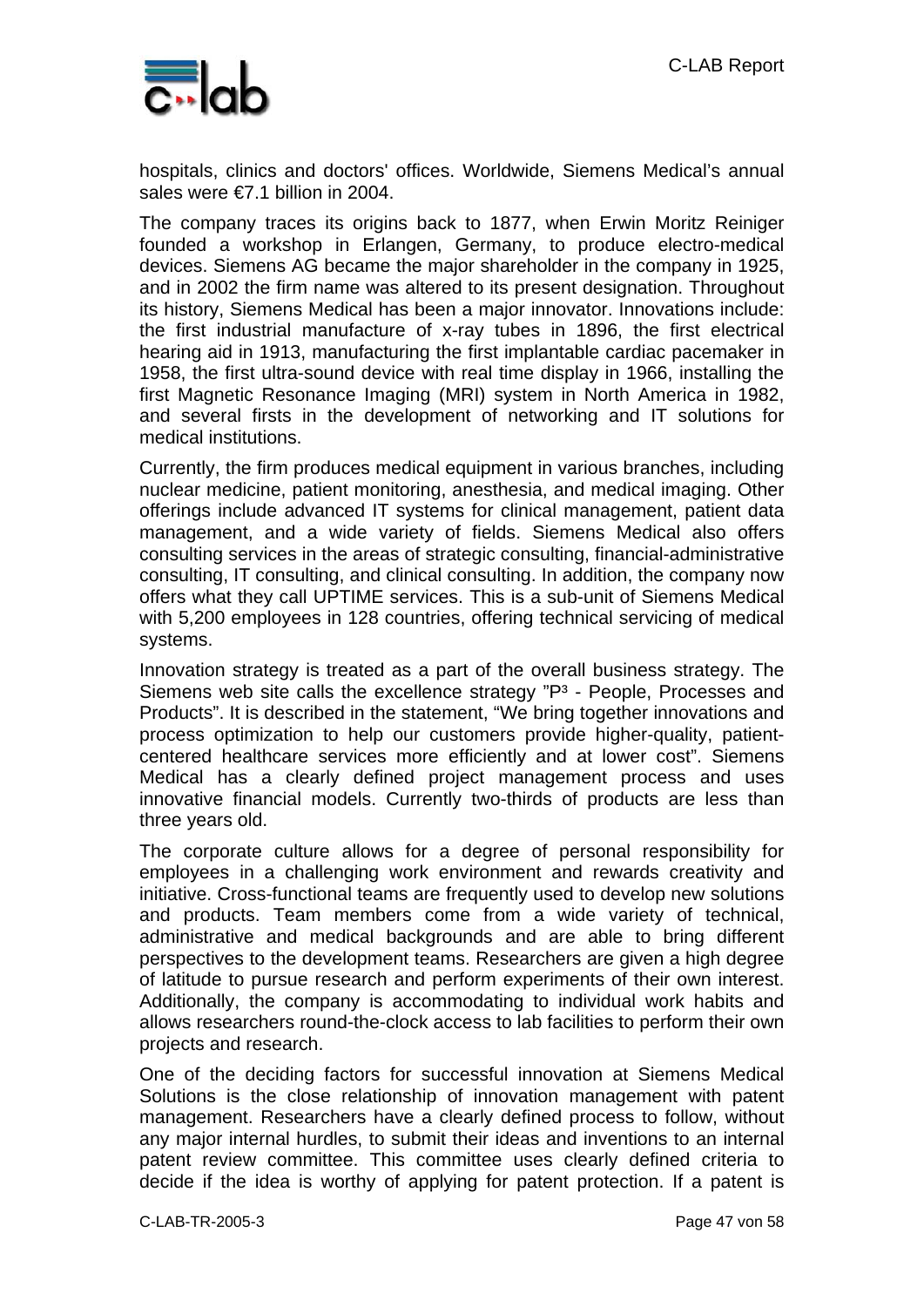

accepted and used by the company, the researchers receive a portion of the profit from sales and license rights. Siemens Medical Solutions currently averages about one patent per day.

Siemens Medical maintains close relationships with its customers and closely involves healthcare administrators, doctors, nurses, and especially patients in the development process. The company publishes a customer magazine in English and German to keep clinics and doctors informed on the latest advancements. In addition, Siemens Medical hosts workshops, symposiums, fellowships, and provides advanced training for customers worldwide. The close relationships these actions build provide a source of new ideas and continuous feedback for the improvement of products and services and the development of new innovations.

Sources: A.T. Kearney 2005a; Braun 2002; Siemens AG 2005a; Siemens AG 2005b.

### *5.6 W.L. Gore & Associates*

W.L. Gore & Associates is a privately owned company, based in Newark, Delaware in the United States. It was founded by Wilbert L. Gore, a former chemist for DuPont, in 1958, to pursue new ways to use polytetral fluoroethylene (PTFE), better known as Teflon, which DuPont was not pursuing. The company's first products were improved plastic coatings for electrical wires and cables. In 1969, Gore developed a new way to stretch the polymer, resulting in expanded PTFE or ePTFE, which the company trademarked as GoreTex™. While the waterproof but breathable fabric is still the company's best selling product, the experience with polymers led to the development of hundreds of products across a diverse range of fields. Nearly every product the company has brought to market has been profitable. Tent fabric, vascular grafts for heart surgery, dental floss, guitar strings, gaskets for the aerospace industry, filters for vacuum cleaners and clean room suits are just a few examples of Gore's offerings.

There are currently over 6,000 associates employed by Gore in 45 countries. The company had sales in 2004 of \$1.35 billion. In 2005, Fortune magazine listed Gore as on its annual "Top 100 Companies to Work for" for the eighth consecutive year. Gore ranked number 2 overall, and was the top medium sized company. The company has earned similar distinctions in the UK, Germany and Italy.

The culture of W.L. Gore & Associates is unique. The company founder, W.L. Gore, had an intense dislike of hierarchies, and so sought to eliminate them in his own company. There are few ranks or titles. The company has a lattice structure, with a CEO and designated leaders for each of the four major divisions and certain companywide support functions. There are, however, no codified ranks or positions, or set career paths in the company. The terms "employee" and "manager" are not used. Everyone working for the company has the title of "associate," and there is no boss. New associates are advised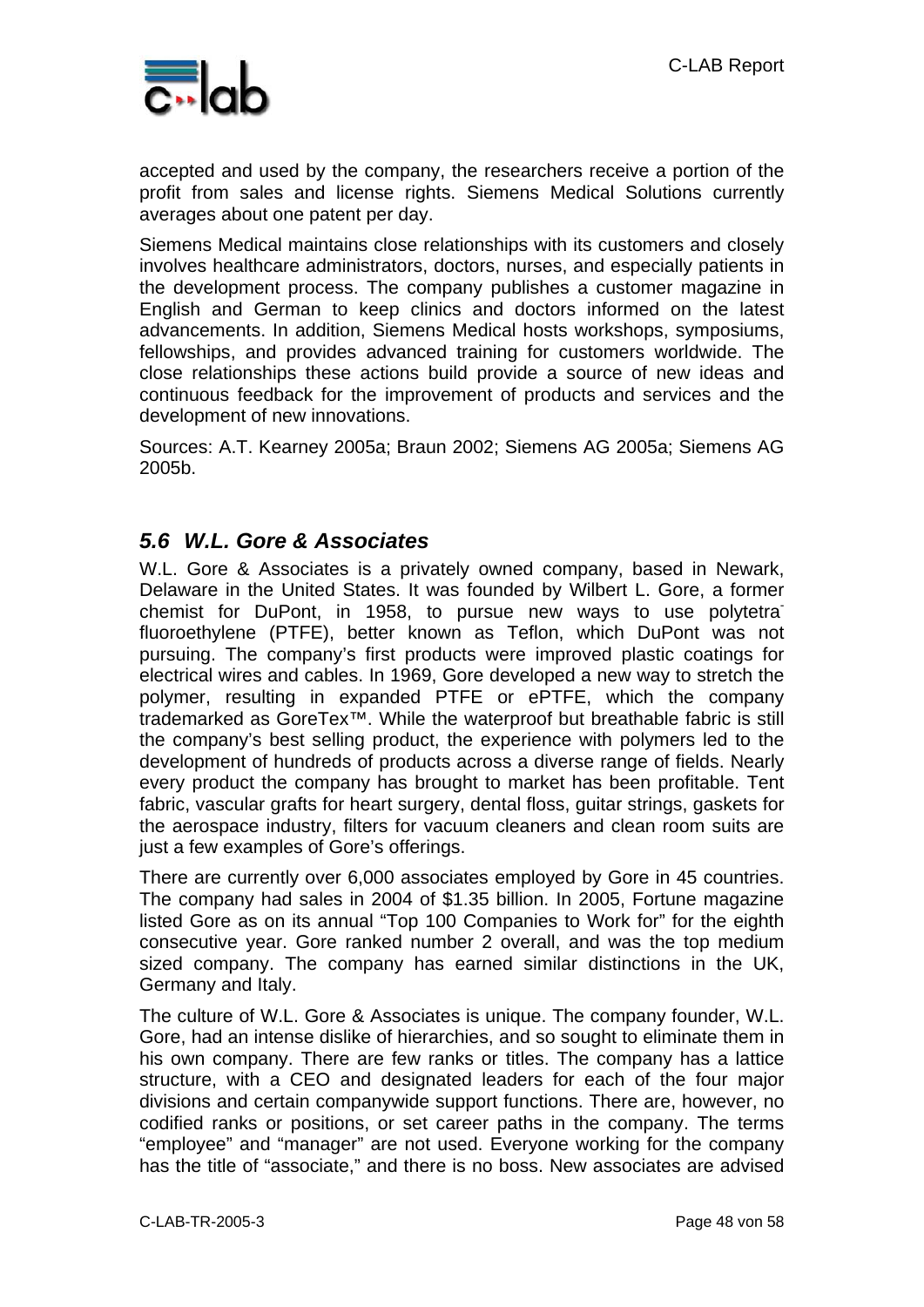

by "sponsors". Gore also championed one-to-one communication. Memos and e-mail are discouraged. Any associate at Gore can, and is encouraged to, speak directly to anyone in the organization.

Gore is organized like small task forces with small, cross functional teams. Associates are hired for general work areas, and under the guidance of sponsors, they commit themselves to projects based on their skills, knowledge and experience as their understanding of opportunities and the team objectives grows. Eventually associates develop a niche in the organization.

Research and development technologists and salespeople work in the same buildings and are encouraged to share ideas and work together. Manufacturing facilities are limited to 150-200 associates, in order to maintain a small team atmosphere and allow associates to get to know each other and share ideas. The associates at Gore are encouraged to make everyday decisions independently, as long as they abide by the company founder's principle of "not drilling below the waterline" (deciding if the decision may materially affect others or the company). Major decisions, such as hiring, budgeting, and strategy are made by committees of experienced associates, whose membership frequently changes.

An essential element of Gore's culture is the high degree of investment that associates have in the company. The company is run like a startup. After one year at the company, employees receive the equivalent of 15% of their salary in stock in the private company, which can be cashed out when they leave or retire, after they are fully vested. The stock value is determined by independent auditors, and depends on continued growth and new products to appreciate. In addition, teams determine compensation by voting, based on the contributions of each member, similar to law firms.

One of the ways that employees grow the company is through pursuing ideas of their own interest, and starting projects independently. Research Associates are encouraged to spend about 10% of their workday pursuing ideas and projects of their own interest in what the company calls "dabble time". Any associate can start a new project group, but to do so, they must practice what the company calls "natural leadership" or "leading by leading". The associate must convince other associates of their idea's potential, and persuade them to use their time and knowledge on the project. With the open communication and organization structure, the resulting project groups can draw on expertise and experience from many different areas of the organization.

It is also important to note that the culture of Gore tolerates, and actually celebrates failure. When an unsuccessful project is canceled, the team celebrates with champagne or beer, just like they'd do if it was a success. By tolerating failure, the culture of Gore encourages risk taking and motivates associates to try new ideas.

Elixer Guitar strings were developed by Dave Myers, an engineer working at one of Gore's medical product plants to invent new types of heart implants. In his free time he was an avid mountain biker, and used his "dabble time" to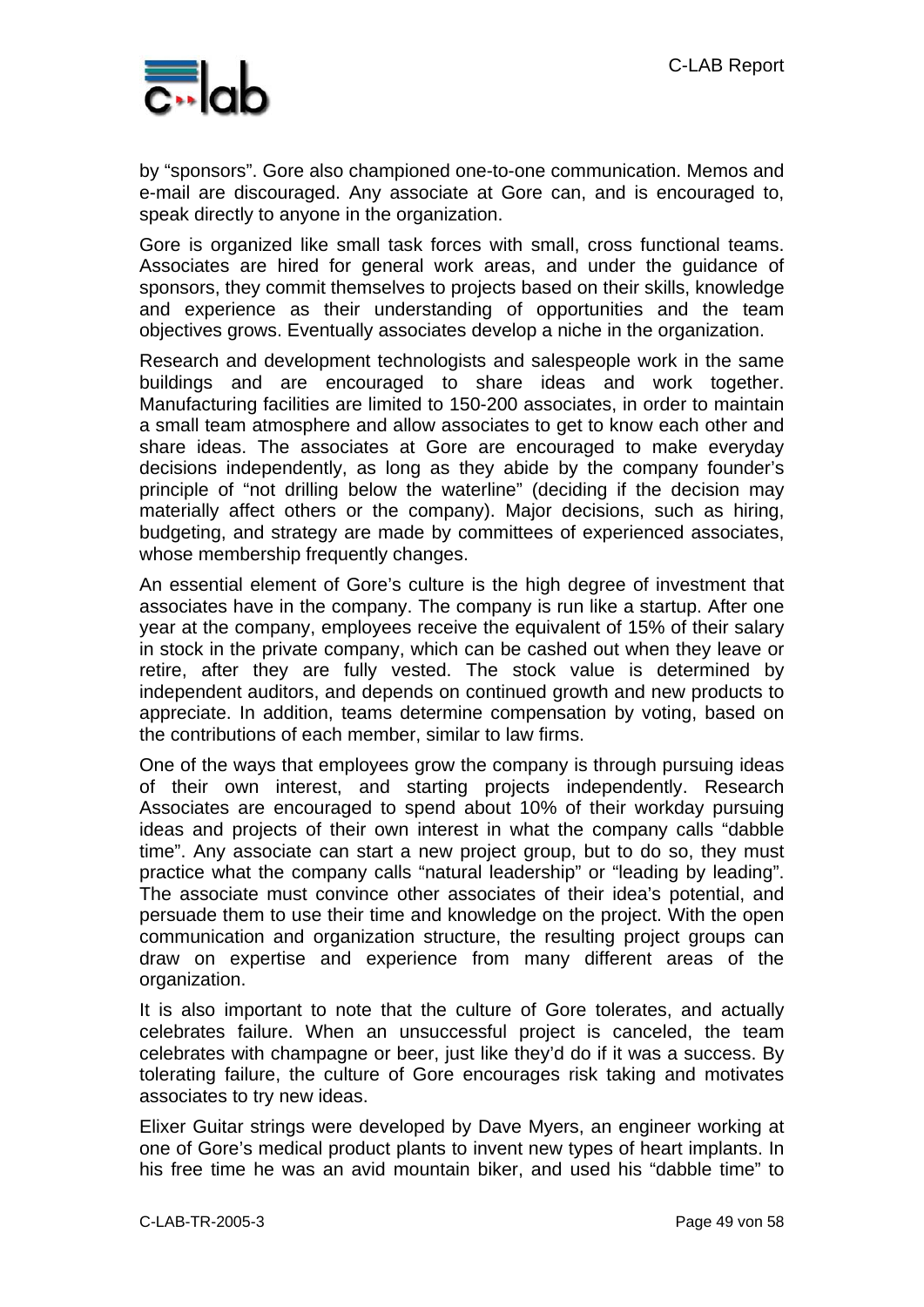

develop a brake cable coated with PTFE that would be smoother and more durable. This development led to improved cables for large puppets (such as at Disney World). In 1993, he was using guitar strings as a substitute for thin cables during his experiments, when he came up with the idea for guitar strings with a plastic coating, which would prevent finger oils from deteriorating the sound quality of the strings and leading to premature breakage. To develop his idea, he recruited another engineer, who was an amateur musician. After two years of experimenting without success, they were joined by John Spencer, who had previous experience working on the Glide dental floss project (shred resistant Teflon coated dental floss that is number two on the North American market). He used spare time from his main commitment (developing inventory management systems for hospitals) to work on the guitar strings. Eventually the trio recruited six others, and the group worked independently, without supervision, for three years to develop a marketable product. Only when they needed support to enter the market did the team inform the larger organization. The marketing strategy used for Elixer was also innovative. To get around the objections of music store owners who objected to the price of the strings (\$15 a set, three to five times higher than average), Gore took a financial risk by sending 20,000 free samples to subscribers of guitar magazines. These users began requesting the strings from their local shops. Elixer Guitar strings, developed by Gore, a company with no previous experience in the music industry, have the largest market share (35%) of the acoustic guitar string market.

Many of Gore's other innovations come as a result of working closely with customers, and especially potential customers, to understand their needs. Gore is successful at innovation because of its strategy. The company uses its core competences – expanded PTEF and polymers – and is continually finding new uses and ways to adapt the substance and technology to fit the needs of potential customers. Another part of Gore's strategy is to only pursue innovations that are new. The company does not field "me too" products.

Sources: Deutschman 2004a; Deutschman 2004b; Harrington 2003; Harrison 2002; Secretan 2005; Gore 2005.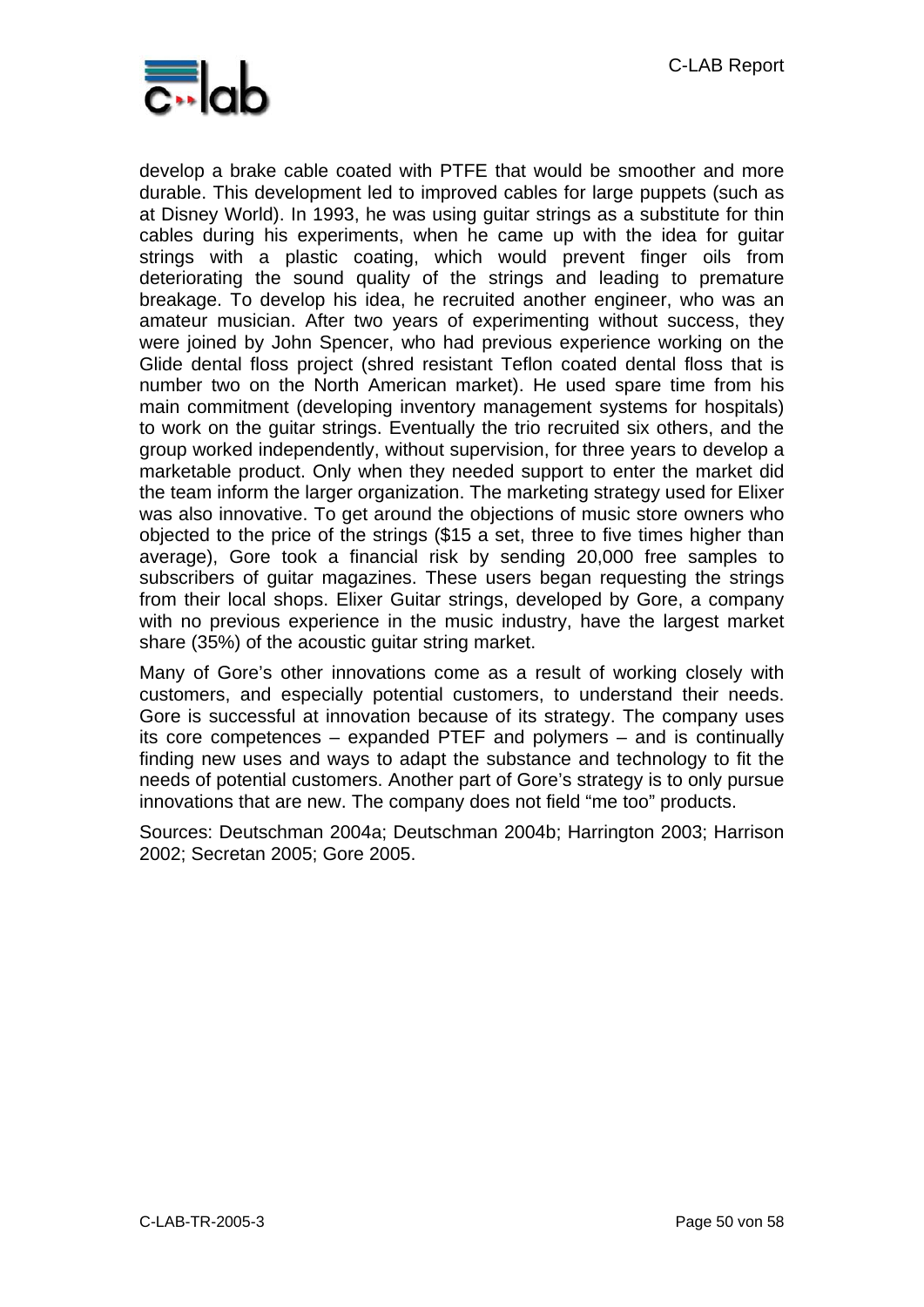

## **6 Conclusions**

Innovation is being continually looked to as a means for businesses to stay successful and increasingly, to simply survive in competitive market driven economies. The terms innovation, innovation management and creativity are being used throughout business and politics.

The companies that are able to build and manage their innovation potential are the most likely to succeed and profit in the ever faster moving economy of the future. To do so, they must develop a solid innovation strategy, create an innovation culture and develop and implement the best ideas captured through idea management processes. All of this must be supported by solid leadership at all levels and support functions.

There is a great deal of research and information available that was not able to be included in this report. However, there are still topics which demand further study. One of the most promising fields of research seems to be the process of idea evaluation and selection. This stage in the development process is said to be critical in terms of an efficient and effective innovation management, both for product and service innovations. Concerning product innovations, a number of methodologies like AHP or NewProd have proven to be helpful in screening ideas for new products (Calantone et al. 1999). However, as the development of new services and new products differ, efforts to screen and evaluate new service ideas in a systematic way have been rather scarce (Kelly; Storey 2000). Finally, the authors would like to suggest a second promising aspect of research, which is closely linked to the process of idea generation and idea evaluation. It is the role that customers play in the service innovation process, especially in a business-to-business context. Questions of how this relationship differs from conventional business-toconsumer industries and to what extent customers should be integrated in the service development process are aspects worthy to address in further research.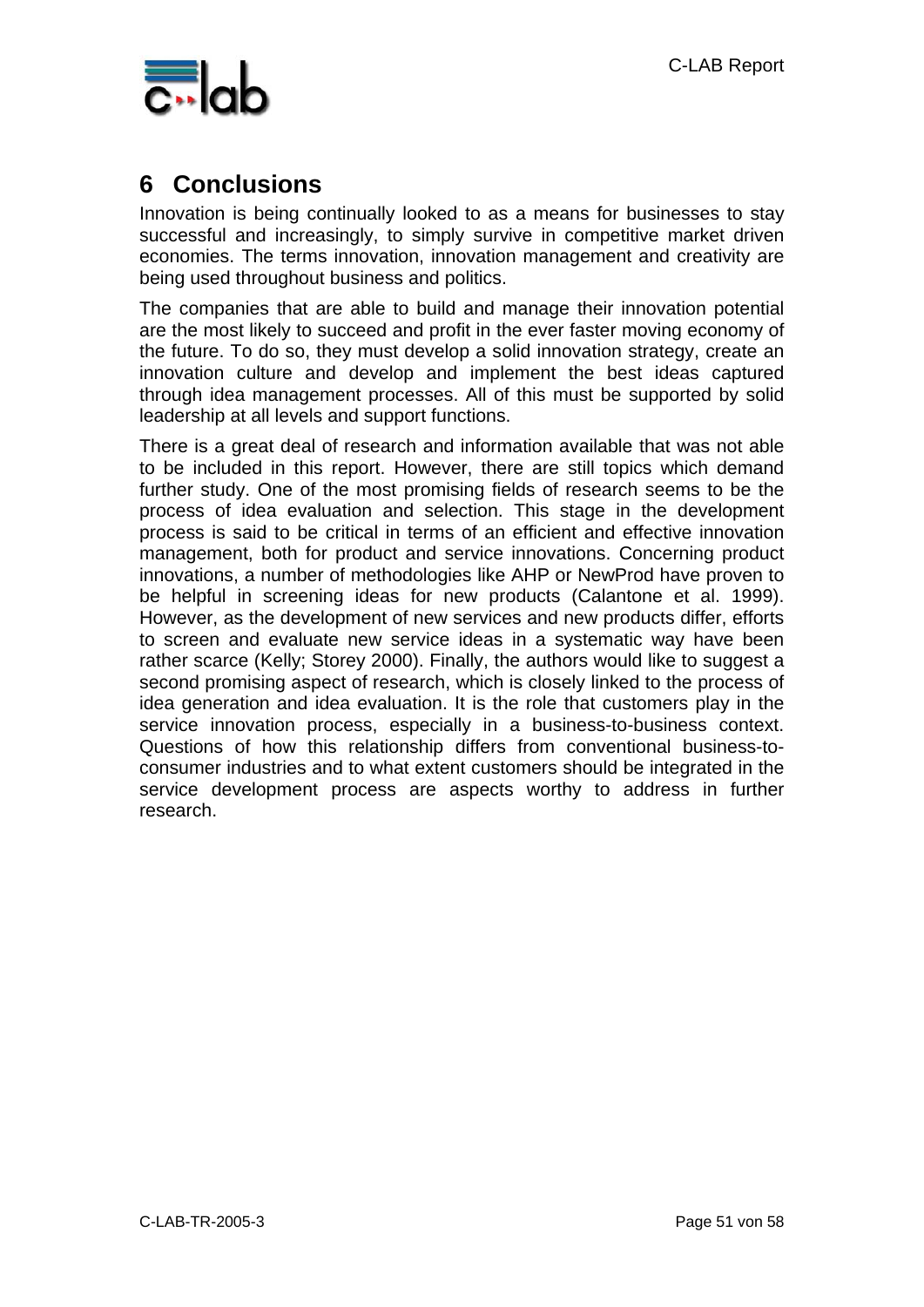

## **Literature**

(3M 2002) 3M (Ed.): A Century of Innovation: the 3M story, URL: http://www.3m.com/about3M/century/index.jhtml (Status: 30.11.2005).

(4Managers 2005) 4Managers (Ed.): Ideenmanagement, 2005, URL: http://www.4managers.de/01-Themen/..%5C10-Inhalte%5Casp%5C Ideenmanagement.asp?hm=1&um=I (Status: 20.11.2005).

(Accenture 2002) Accenture (Ed.): Mind the Gap! – Consumer Attitudes to Innovation, 2002.

(Accenture 2005) Accenture (Ed.): Was macht Innovationen erfolgreich?, URL: http://www.accenture.com/xdoc/de/locations/germany/aboutus/ newsroom/2005/innovationen\_erfolgreich.pdf (Status: 30.11.2005).

(Afuah 1998) Afuah, Allan: Innovation Management, Chapter 4, Oxford University Press, New York, 1998.

(Amabile et al. 1996) Amabile, Teresa M.; Conti, Regina; Coon, Heather; Lazenby, Jeffrey; Herron, Michael: Assessing the Work Environment For Creativity, in: Academy of Management Journal, 1996, Vol. 39, pp. 1154- 1184.

(Amabile 1998) Amabile, Teresa M.: How to kill creativity, in: Harvard Business Review, 1998, Vol. 76, pp. 77-87.

(Amabile et al. 2002) Amabile, Teresa M.; Hadley, Constance N.; Kramer, Steven J.: Creativity Under the Gun, in: Harvard Business Review, 2002, Vol. 80 (8), pp. 52-61.

(Ament 2005) Ament, Phil: Light Bulb – Fascinating facts about the invention of the light bulb by Thomas Alva Edison in 1879, URL: http://www.ideafinder.com/history/inventions/story074.htm (Status: 21.11.2005).

(A.T. Kearney 2005a) A.T. Kearney (Ed.): Best Innovator 2004, URL: http://www.atkearney.de/content/veranstaltungen/bestinnovator/sieger.php (Status: 30.11.2005).

(A.T. Kearney 2005b) A.T. Kearney (Ed.): European Best Innovators – The New Frontiers, 2005, URL: www.atkearney.com/shared\_res/pdf/ European\_Best\_Innovator.pdf (Status: 05.12.2005).

(Baroudi 2002) Baroudi Group (Ed.): Ideas Management - Capturing the spark that ignites innovation, 2002, URL: http://www.thinksmart.com/inmembership/ articles/baroudi\_ideas\_management.pdf (Status: 25.11.2005).

(Bastedo; Davis 1993) Bastedo, Michael; Davis, Angela: God What a Blunder: The New Coke Story, Cola Fountain, 17. Dec. 1993, URL: http://members.lycos.co.uk/thomassheils/newcoke.htm (Status: 02.12.2005).

(Baumgartner 2004) Baumgartner, Jeffery: Big and Little Innovation, Report 103, 27. Apr. 2004, URL: http://www.jpb.com/report103/archive.php?issue\_no =20040427 (Status: 02.12.2005).

C-LAB-TR-2005-3 Page 52 von 58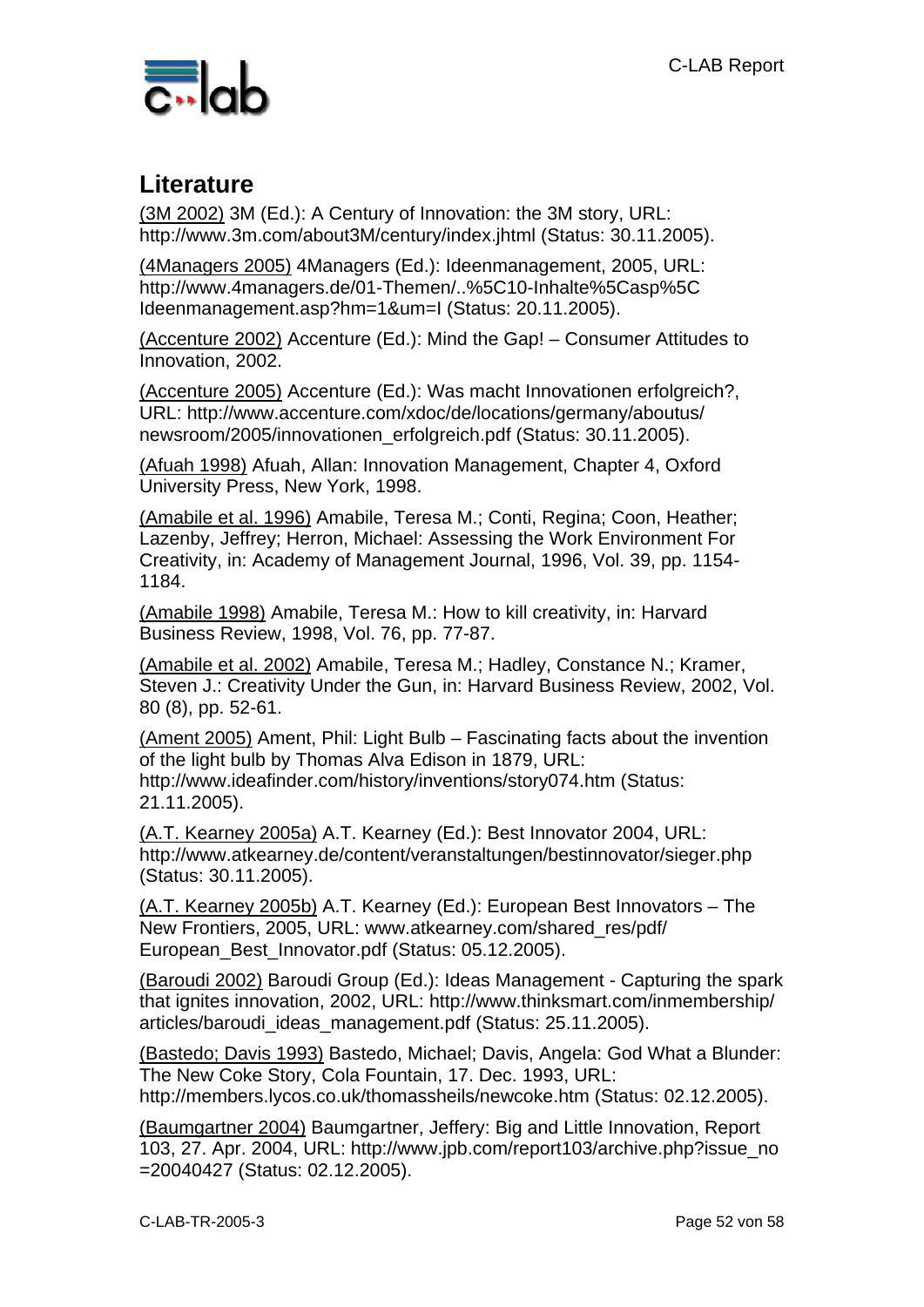

(Bellis 2005) Bellis, Mary: About The History of Answering Machines, URL: http://inventors.about.com/library/inventors/blansweringmachines.htm (Status: 25.11.2005).

(Bergmann 2005) Bergmann, Jens: Ein und Alles, in: Brand Eins, 2005, Vol. 9, pp. 94-99.

(BMBF 2005) Bundesministerium für Bildung und Forschung (Ed.): Förderrichtlinien zum Thema "Integration von Produktion und Dienstleistung", "Rahmenkonzept Forschung für die Produktion von morgen", Mai 2005, URL: http://www.bmbf.de/foerderungen/4453.php (Status: 28.11.2005).

(Booze Allen Hamilton 2005) Booze Allen Hamilton: How Companies Turn Customers' Big Ideas into Innovations, in: Strategy + Business, 2005, URL: http://www.strategy-business.com/sbkwarticle/sbkw050112?pg=3&tid=230 (Status: 06.12.2005).

(Braun 2002) Braun, Bianca: 125 Years of Siemens Medical Solutions – Providing the Future in Healthcare, Siemens AG, Medical Solutions, URL: http://www.medical.siemens.com/siemens/en\_INT/rg\_marcom\_FBAs/files/ brochures/about\_us/125yearsSiemensMed\_eng.pdf (Status: 30.11.2005).

(Breen 2004) Breen, Bill: The 6 Myths of Creativity, in: Fast Company, December 2004, No. 89 p. 75, URL:

http://www.fastcompany.com/magazine/89/ creativity.html (Status: 22.11.2005).

(Calantone et al.1999) Calantone, Roger J.; Di Benedetto, Anthony C.; Schmidt, Jeffrey B.: Using the Analytic Hierarchy Process in New Product Screening, in: Journal of Product Innovation Management, 1999, Vol. 16, pp. 65-76.

(Cimoli; Dosi 1996) Cimoli, Mario; Dosi, Giovanni: Technological paradigms, patterns of learning and development: an introductory raodmap, in: Dopfer, K. (Ed.): The Global Dimension of Economic Evolution, Physika, Heidelberg 1996.

(Clariant 2005) Clariant: R&D and Innovation at Clariant, URL: http://www.clariant.com/corporate/internet.nsf/vwWebPagesByID/08D66A9DB 4545F56C12568C7004F64AA (Status: 30.11.2005).

(Cooper 1985) Cooper, Robert G.: Selecting winning new product projects: Using the NewProd System, in: Journal of Product Innovation Management, 1985, Vol. 2, pp. 34-44.

(Cooper 1992) Cooper, Robert G.: The NewProd System: The Industry Experience, in: Journal of Product Innovation Management, 1992, Vol. 9, pp. 113-127.

(Cooper 1994) Cooper, Robert G.: New Products: The Factors that Drive Success, in: International Marketing Review, 1994, Vol. 11, pp. 60-76.

(Cooper; Kleinschmidt 1993) Cooper, Robert G.; Kleinschmidt, Elko J.: Stage Gate Systems for New Product Success, in: Marketing Management, 1993, Vol. 1, pp. 20-29.

C-LAB-TR-2005-3 Page 53 von 58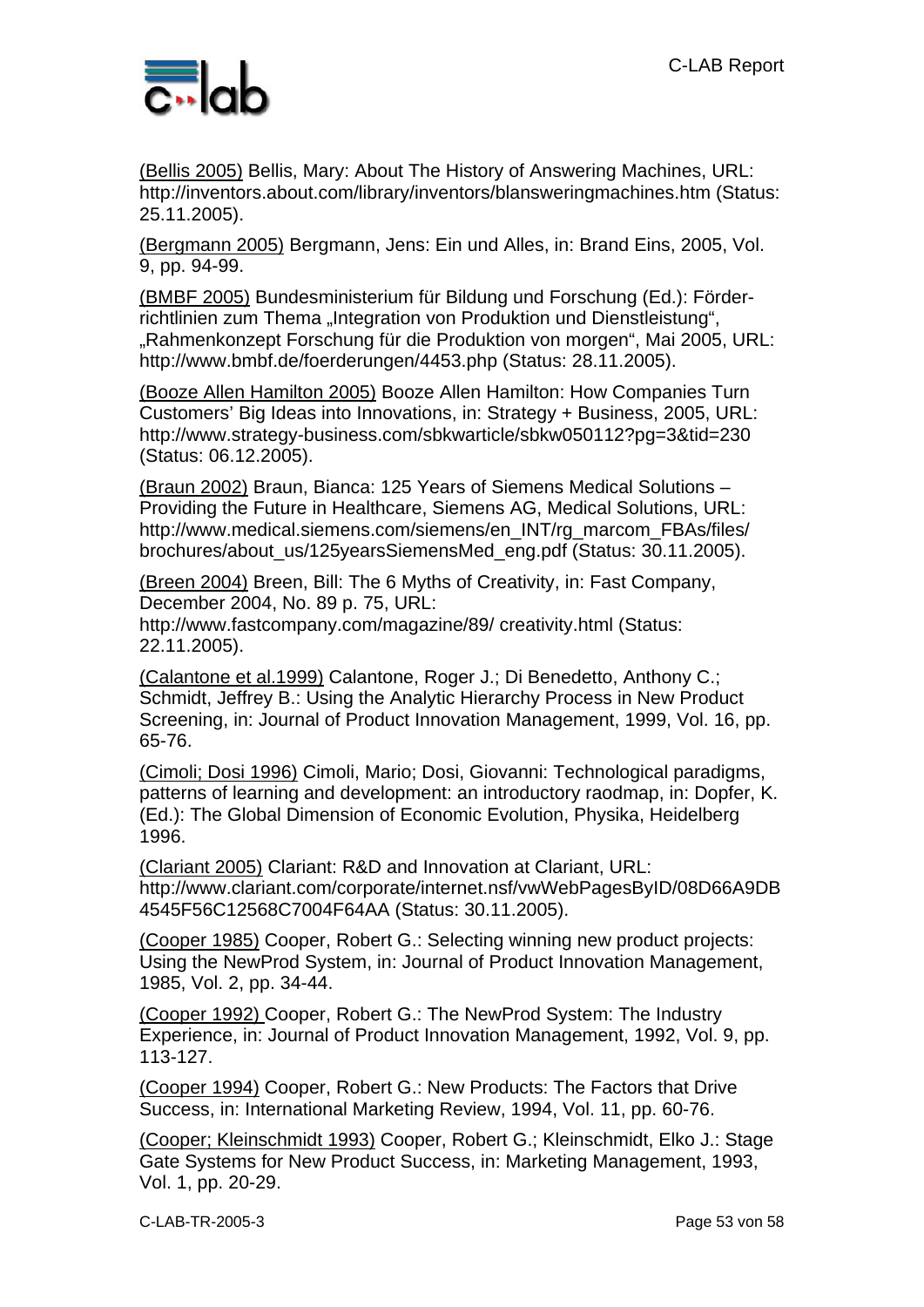

(CoreMedia 2005) CoreMedia: Homepage, URL: http://www.coremedia.com/ (Status: 30.11.2005).

(Das; Puri 2003) Das, Monish; Puri, Rajiv: Using Innovation Management for Cost Reduction in the Auto Industry, September 2003, URL: http://www.infosys.com/Technology/cutting\_edge\_CE-07-03.pdf (Status: 25.11.2005).

(De Bono 1985) De Bono, Edward: Six Thinking Hats, Little Brown Company, Boston, 1985.

(Deloitte 2004) Koudal, Peter: Mastering Innovation – Exploiting Ideas for Profitable Growth, March 2004.

(Deloitte 2005) Gentle, Chris; Contri, Bob: Glittering Prize – How financial institutions can drive growth through process and service innovation, 2005.

(Deutschman 2004a) Deutschman, Alan: The Fabric of Creativity, in: Fast Company, December 2004, No. 89, p. 54, URL: http://www.fastcompany.com/ magazine/89/open\_gore.html (Status: 20.11.2005).

(Deutschman 2004b) Deutschman, Alan: Gore's Text for Innovation, in: Fast Company, December 2004, No. 89, p. 59, URL: http://www.fastcompany.com/ magazine/89/open\_gore-fasttake.html (Status: 20.11.2005).

(De Jong et al. 2003) De Jong, Jeroen P.J.; Bruins, Anne; Dolfsma, Wilfred; Meijaard, Joris: Innovation in service firms explored: what, how and why?, EIM Business & Policy Research, Zoetermeer, 2003, URL: http://www.eim.net/pdf-ez/B200205.pdf (Status: 29.11.2005).

(Dosi 1988) Dosi, Giovanni: Sources, Procedures, and Microeconomic Effects of Innovation, in: Journal of Economic Literature, 1988, Vol. 26, pp. 1120- 1171.

(Franke; Shah 2003) Franke, Nikolaus; Shah, Sonali: How Communities Support Innovative Activities: An Exploration of Assistance and Sharing Among End-Users, in: Research Policy, 2003, Vol. 32, pp. 1199-1215.

(Gallouj; Weinstein 1997) Galouj, FaÏz; Weinstein, Olivier: Innovation in services, in: Research Policy, 1997, Vol. 26, pp. 537-556.

(Gerpott 1999) Gerpott, Torsten: Strategisches Technologie- und Innovationsmanagement, 1.Auflage, Schaeffer-Poeschel, Stuttgart, 1999.

(Gore 2005) W.L. Gore & Associates: Homepage, URL: http://www.gore.com (Status: 22.11.2005).

(Grupp 1997) Grupp, Hariolf: Messung und Erklärung des technischen Wandels, Springer, Berlin, 1997.

(Guilford; Hoepfner 1976) Guilford, Joy Paul; Hoepfner, Ralph: Analyse der Intelligenz. Beltz, Weinheim/Basel, 1976.

(Hadenius 2004) Hadenius, Patric: Peer-to-Peer Phones, Technology Review, 2004, Vol.107, pp. 60-67.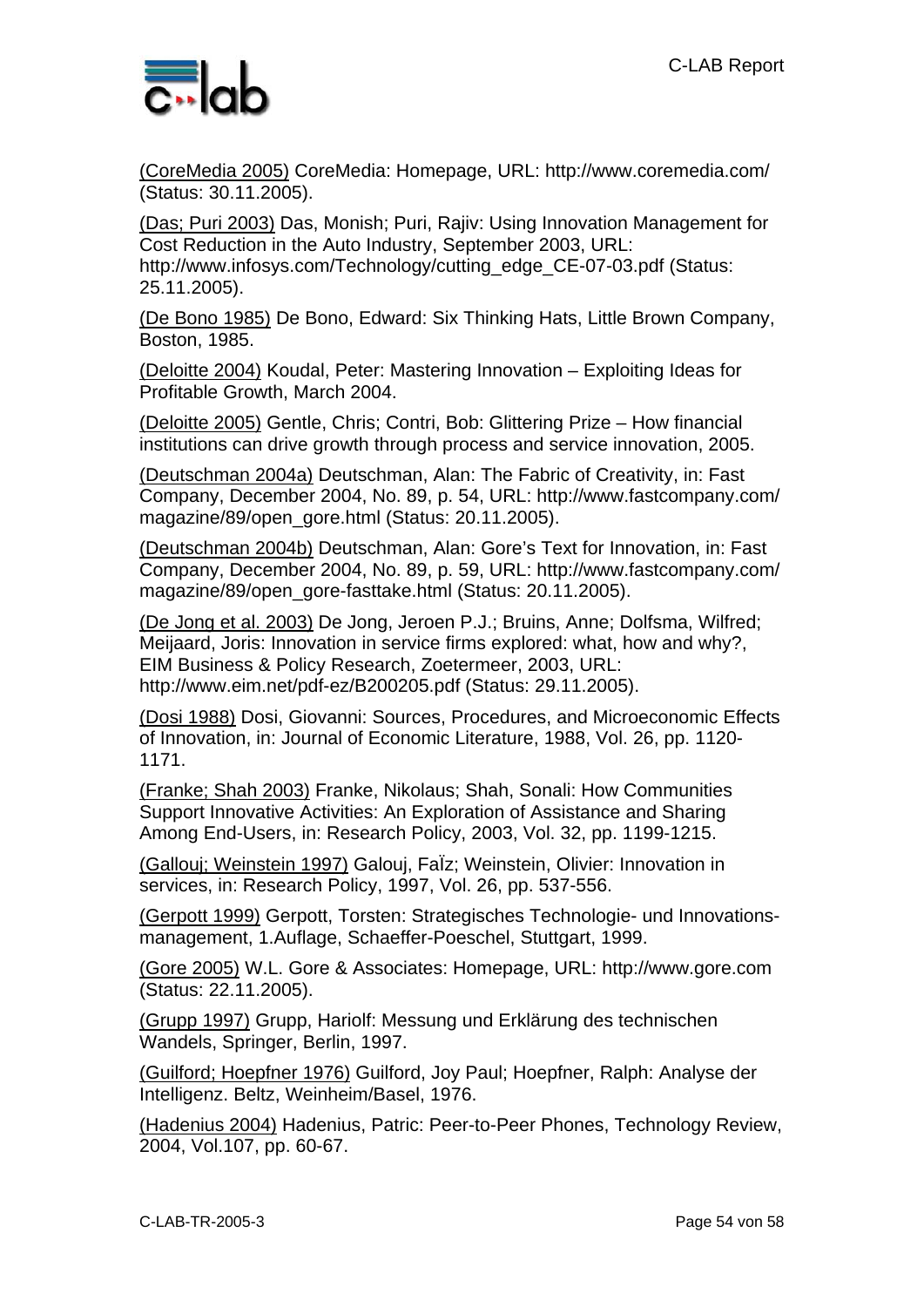

(Harrington 2003) Harrington, Ann: Who's Afraid of a New Product?, Fortune, 2003, Vol. 148 (10), pp. 189-192.

(Harrison 2002) Harrison, Laird: We're All the Boss, Time Magazine, April 2002.

(Hawn 2004) Hawn, Carleen: What Money Can't Buy, Fast Company, 2004, Vol. 89, URL: http://www.fastcompany.com/magazine/89/microsoft.html (Status: 30.11.2005).

(Hill 1999) Hill, Peter: Tangibles, intangibles and services: a new taxonomy for the classification of output, in: Canadian Journal of Economics, 1999, Vol. 32, pp. 426-446.

(Hipp; Grupp 2005) Hipp, Christiane; Grupp, Hariolf: Innovation in the service sector: The demand for service-specific innovation measurement concepts and typologies, in: Research Policy, 2005, Vol. 34, pp. 517-535.

(Hippel 1986) Hippel, Eric von: Lead User: A source of novel product concepts, in: Management Science, 1986, Vol. 32, No. 7, pp. 791-805.

(Hippel 1988) Hippel, Eric von: The Sources of Innovation, Oxford University Press, Oxford, New York, 1988.

(Hippel 2005) Hippel, Eric von: Democratizing Innovation, The MIT Press, Cambridge, Massachusetts, 2005.

(IBM 2004) IBM Business Consulting Services, The Global CEO Study 2004, URL: http://www-1.ibm.com/services/ondemand/business/global\_ceo\_study \_2004.html (Status: 06.12.2005).

(IG Metall 2003) IG Metall: Die Innovation der Innovationspolitik, Frankfurt a.Main, 2003, URL: http://www.dgb.de/themen/innovation/dokumente/ innovation\_igmetall.pdf (Status: 05.12.2005).

(Imhausen 2005) Imhausen, Hans-Peter: Herausforderung und Ziel, PFIF, 2005, URL: http://www.pfif.de/html/herausforderung.html (Status: 05.12.2005).

(Kambil 2002) Kambil, Ajit: Good Ideas are Not Enough, Accenture, URL: http://www.accenture.com/Global/Research\_and\_Insights/By\_Subject/ Innovation/GoodEngines.htm (Status: 02.12.2005).

(Kandybin; Kihn 2003) Kandybin, Alexander; Kihn, Martin: Raising Your Return on Innovation Investment, in: Strategy+Business, 2003, URL: http://www.strategy-business.com/resilience/rr00007?pg=all (Status: 05.12.2005).

(Karlsberg; Adler 2005) Karlsberg, Robert; Adler, Jane: 7 Strategies for Sustained Innovation, June 2005, URL: http://www.innovationtools.com/ Search/recommended\_details.asp?a=185 (Status: 25.11.2005).

(Kelly; Storey 2000) Kelly, David; Storey, Chris: New Service Development: Initiation Strategies, in: International Journal of Service Industry Management, 2000, Vol. 11, pp. 45-62.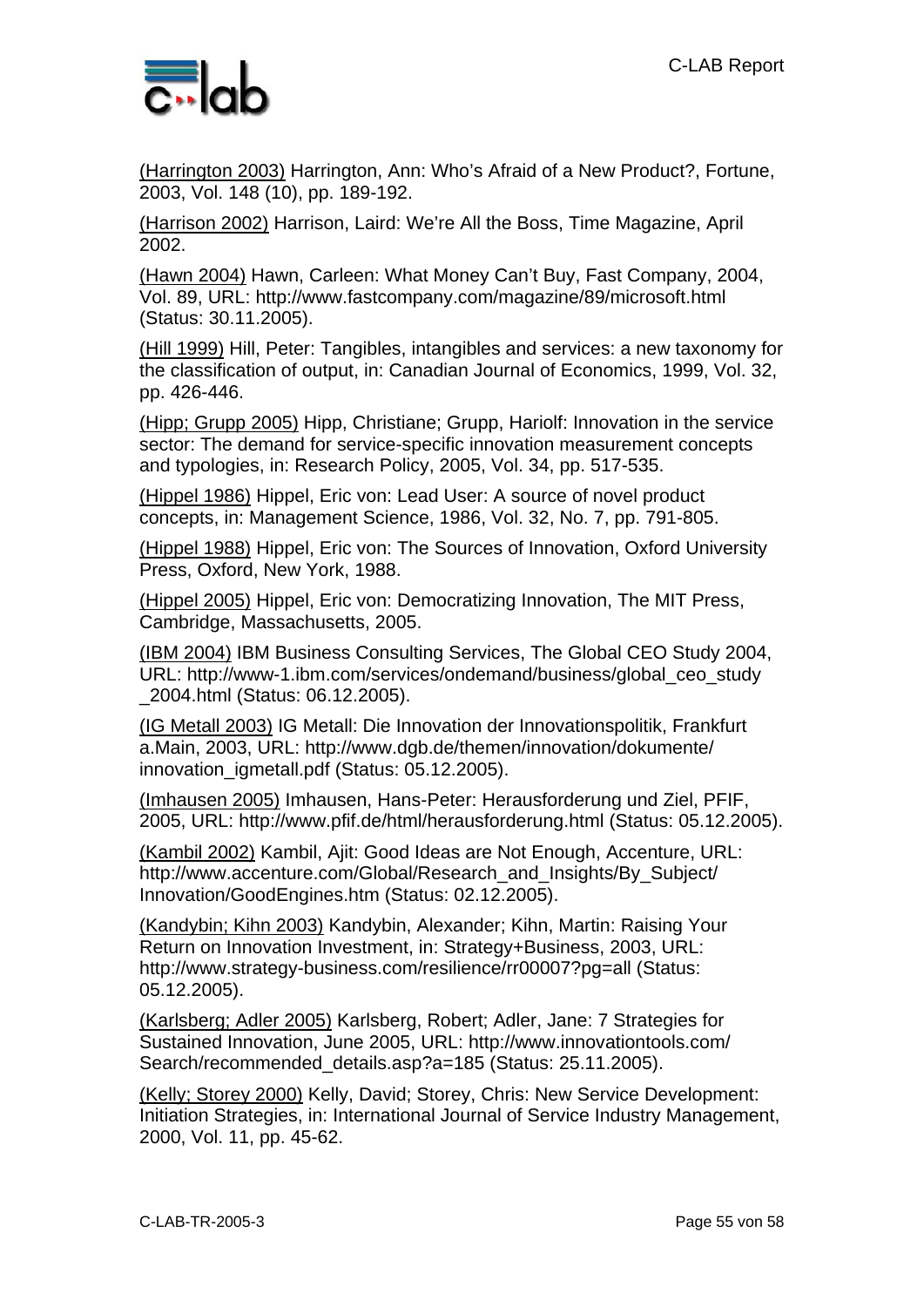

(Kline; Rosenberg 1986) Kline, Stephen J.; Rosenberg, Nathan: An Overview of Innovation, in: Landau, R. (Ed.): The Positive Sum Strategy: Harnessing Technology for Economic Growth, National Academy Press, Washington, 1986, pp. 275-306.

(Konnerth 2005) Konnerth, Tania: Der kreative Prozess nach Graham Wallas, URL: http://www.zeitzuleben.de/inhalte/ge/kreativitaet/kreativitaet\_2\_ prozess.html (Status: 20.11.2005).

(Kroy 1995) Kroy, Walter: Technologiemanagement für grundlegende Innovationen, in: Zahn, E. (Ed.): Handbuch Technologiemanagement, Stuttgart, 1995.

(Lilien et al. 2002) Lilien, Gary, L.; Morrison, Pamela D., Searls, Kathleen; Sonnack, Mary; Hippel, Eric von: Performance Assessment of the Lead User Idea-Generation Process for New Product Development, Management Science, Vol.48, pp. 1042-1059.

(Makely 1999) Makely, William: Arm & Hammer refreshes baking soda sales with its new Fridge-n-Freezer box, in: Food & Drug Packaging, August 1999, URL: http://www.findarticles.com/p/articles/mi\_m0UQX/is\_8\_63/ai\_ 55587843#continue (Status: 20.11.2005).

(Meffert 2000) Meffert, Heribert: Marketing. Grundlagen marktorientierter Unternehmensführung, 9.Auflage, Gabler, Wiesbaden, 2000.

(Miles 2005) Miles, Ian: Innovation in Services, in: Fagerberg, J.; Mowery, D. C.; Nelson, R. N. (Ed.): The Oxford Handbook of Innovation, Oxford University Press, 2005.

(Morgenstern 2005) Morgenstern, David: Apple, Microsoft Tussle over iPod Interface Patents, PC Magazine 12. Aug. 2005, URL: http://www.pcmag.com/ article2/0,1895,1847959,00.asp (Status: 02.12.2005).

(Mowery; Rosenberg 1979) Mowery, David C.; Rosenberg, Nathan: The influence of market demand upon innovation: a critical review of some recent studies, in: Research Policy, 1979, Vol. 8, pp. 103-153.

(Nakamatsu 1990) Nakamatsu, Yoshiro: Interview with Chic Thompson – What a Great Idea, 29. Apr. 1990, URL: http://www.whatagreatidea.com/ nakamatsu.htm (Status: 01.12.2005).

(Nokia 2004) Nokia Group (Ed.): Regrouping of 2003 Financials, URL: http://www.nokia.com/BaseProject/Sites/NOKIA\_MAIN\_18022/CDA/Categorie s/AboutNokia/ Content/ Static Files/regroup.pdf (Status: 30.11.2005).

(Nokia 2005a) Nokia Group (Ed.): Nokia in Brief, URL: http://www.nokia.com/ BaseProject/Sites/NOKIA\_MAIN\_18022/CDA/Categories/AboutNokia/Compa ny/ Content/ Static\_Files/nokiainbrief.pdf (Status: 30.11.2005).

(Nokia 2005b) Nokia Group (Ed.): About Nokia, Company, URL: http://www.nokia.com/link?cid=EDITORIAL\_1769 (Status: 02.12.2005).

(OECD 1997) OECD (Ed.): Oslo Manual, Proposed Guidelines For Collecting and Interpreting Technological Innovation Data, 2. Revision, Paris, 1997.

C-LAB-TR-2005-3 Page 56 von 58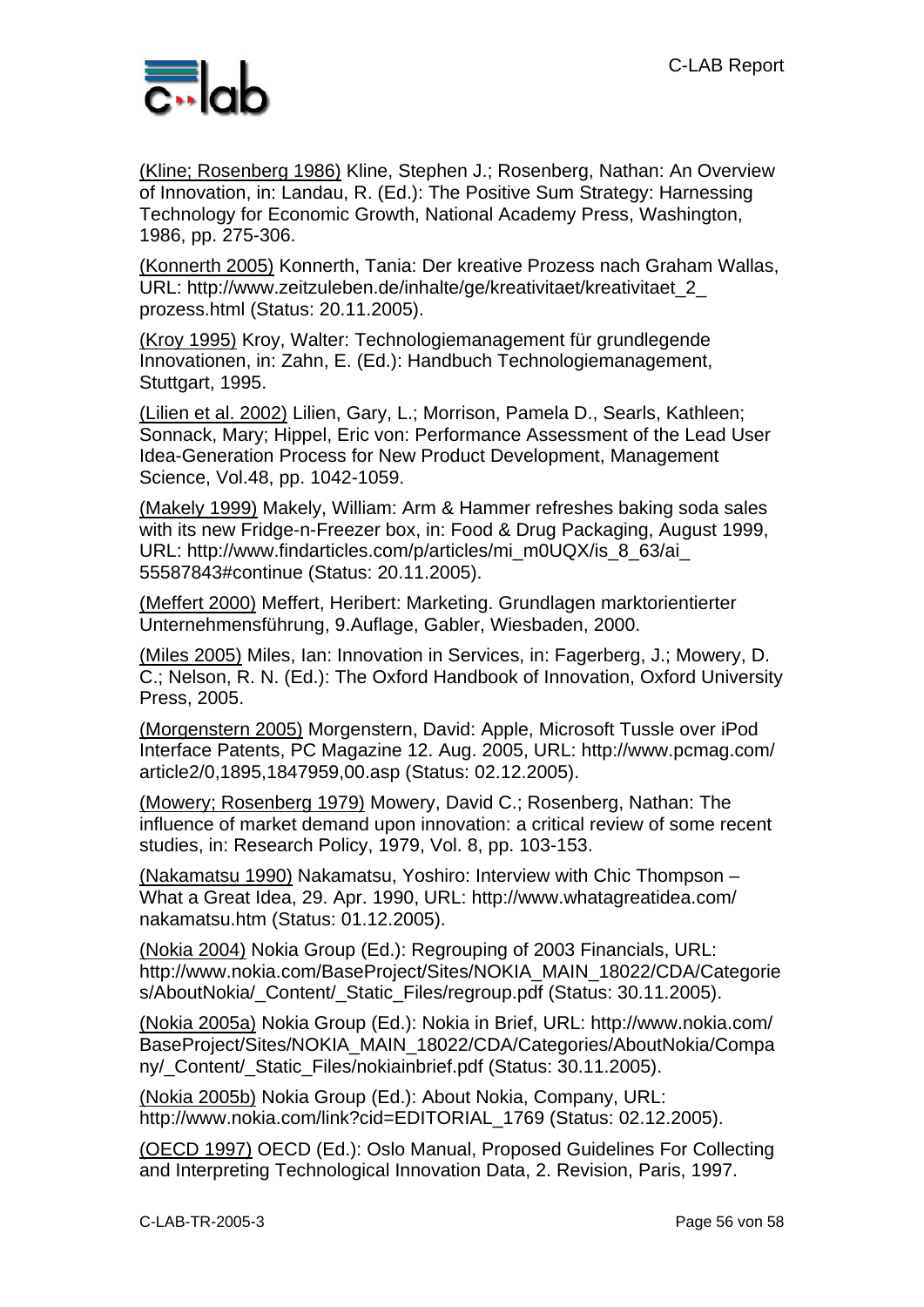

(OECD 2002) OECD (Ed.): Frascati Manual, Proposed Standard Practice for Surveys on Research and Experimental Development, 7, Revision, Paris, 2002.

(Osborn 1957) Osborn, Alex F.: Applied imagination: principles and procedures of creative problem-solving, Scribner, New York, 1957, see also URL: http://www.betterproductdesign.net/tools/concept/osborne.htm (Status: 09.12.2005).

(Pavitt 1984) Pavitt, Keith: Sectoral Patterns of Technological Change: Towards a Taxonomy and a Theory, in: Research Policy, 1984, Vol. 13, pp. 343-373.

(Plsek 1996) Plsek, Paul E.: Models for the Creative Process, URL: http://www.directedcreativity.com/pages/WPModels.html (Status: 22.11.2005).

(Poincaré 1921) Poincaré, Henri: The Foundations of Science, The Science Press, New York, 1921.

(Powers 2004) Powers, Steve: What Innovation Can't Do, in: Business 2.0, 18. Aug. 2004, URL: http://www.business2.com/b2/web/articles/ 0,17863,683123,00.html (Status: 22.11.2005).

(Prospero 2004) Prospero, Michael A.: Innovation Awards, Fast Company, Dec. 2004, Vol. 89, URL: http://www.fastcompany.com/magazine/89/ monitor.html (Status: 02.12.2005).

(Rangaswamy; Lilien 1997) Rangaswamy, Arvind; Lilien, Gary L.: Software Tools for New Product Development, Journal of Marketing Research, 1997, Vol. 34, pp. 177-184.

(Robinson; Schroeder 2004) Robinson, Alan G.; Schroeder, Dean M.: Ideas are Free, 2004, URL: http://www.ideasarefree.com/iaf.pdf (Status: 02.12.2005).

(Saaty 1980) Saaty, Thomas L.: The Analytic Hierarchy Process, McGraw-Hill, New York, 1980.

(Salter 2005) Salter, Chuck: Whirlpool Finds Its Cool, in: Fast Company, No. 95, June 2005, p. 73, URL: http://www.fastcompany.com/magazine/95/ open\_design-jones.html (Status: 22.11.2005).

(Saviotti 1996) Saviotti, Pier Paolo: Technological Evolution, Variety and the Economy, Elgar, Cheltenham, 1996.

(Schlicksupp 2004) Schlicksupp, Helmut: Innovation, Kreativität und Ideenfindung, 6. Auflage, Vogel Buchverlag, Würzburg, 2004.

(Schmookler 1966) Schmookler, Jacob: Invention and Economic Growth, Harvard University Press, Cambridge, Massachusetts, 1966.

(Schumpeter 1912) Schumpeter, Josef Alois: Theorie der wirtschaftlichen Entwicklung, August Rabe, Berlin, 1952.

(Secretan 2005) Secretan, Lance: Case Study: W.L. Gore and Associates, URL: http://www.secretan.com/case\_gore.html (Status: 22.11.2005).